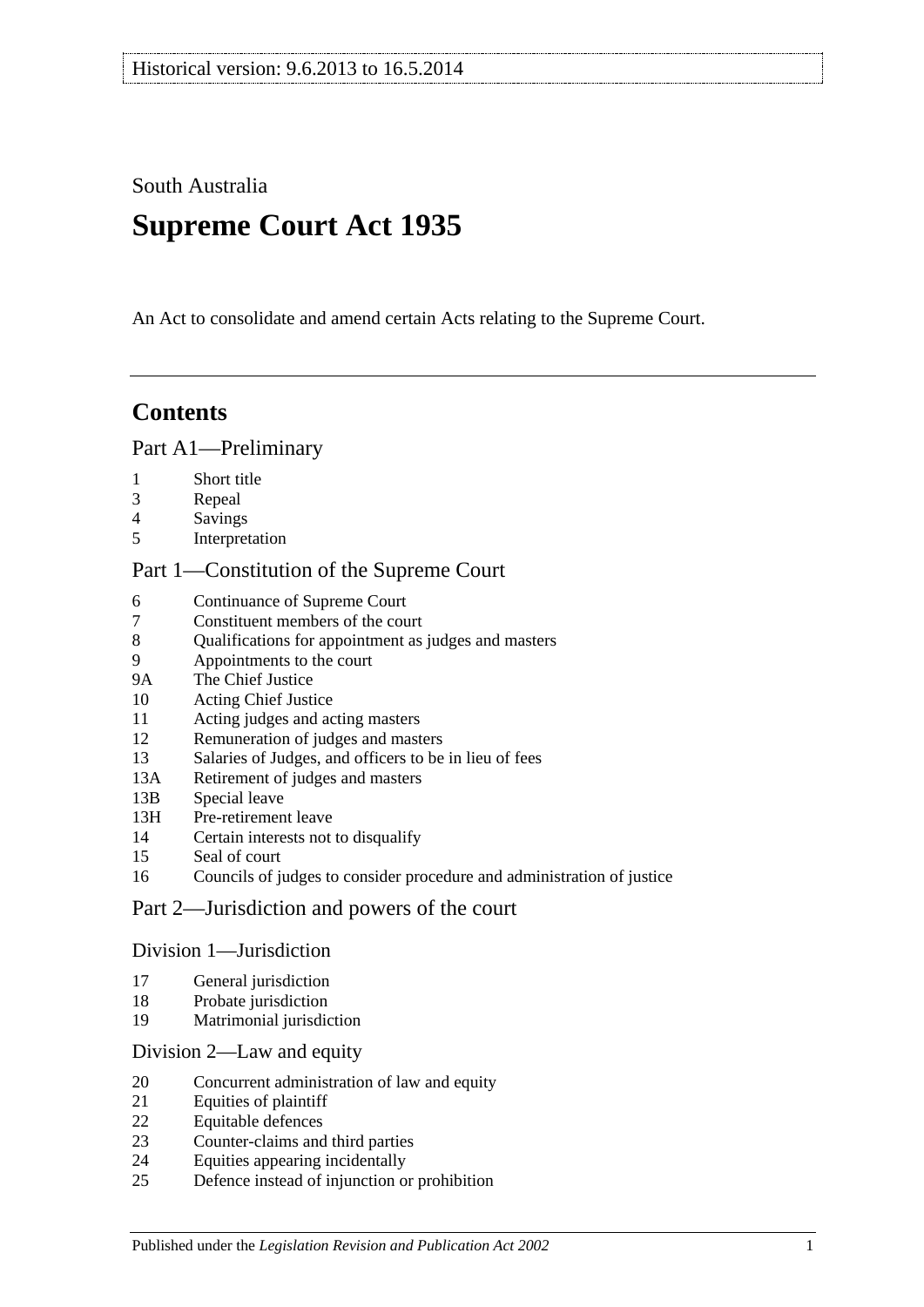- 26 [Common law and statutory rights and duties](#page-12-1)
- 27 [Court to do complete justice in cause so as to avoid multiplicity of suits](#page-12-2)
- 28 [Rules of equity to prevail where in conflict with common law](#page-12-3)

### [Division 3—Miscellaneous powers](#page-13-0)

- 29 [Court may make orders to have effect of mandamus or injunction, and may appoint](#page-13-1)  [receivers](#page-13-1)
- 30 [Damages in certain cases](#page-13-2)
- 30A [Power to direct payment to infant](#page-13-3)
- 30B [Power to make interim assessment of damages](#page-13-4)
- 30BA [Consent orders for structured settlements](#page-16-0)
- 30C [Power to award interest](#page-16-1)
- 31 [Declaratory orders](#page-17-0)
- 32 [Court may order mortgage instead of sale in certain cases](#page-17-1)
- 34 [Court may direct sale of mortgaged property etc](#page-17-2)
- 35 [Power to require attendance of witnesses and production of evidentiary material](#page-17-3)
- 36 [Appointment of commissioners for taking affidavits](#page-18-0)
- 38 [Inspection of property in legal proceedings](#page-18-1)
- 39 [Vexatious proceedings](#page-18-2)
- 40 [Power of court with regard to costs](#page-19-0)
- 41 [Power to revive orders on abatement of cause](#page-19-1)

### [Part 3—Sittings and distribution of business](#page-19-2)

- 42 [Abolition of terms](#page-19-3)
- 43 [Reference to terms for computing time](#page-19-4)
- 44 Sitting [in vacation](#page-19-5)
- 45 [Time and place of sittings](#page-20-0)
- 46 [Adjournment from time to time and place to place](#page-20-1)
- 46A [Sittings in open court or in chambers](#page-20-2)
- 46B [Sittings required by proclamation](#page-20-3)
- 47 [Power to sit in several jurisdictions at one time](#page-20-4)
- 48 [Jurisdiction of Full Court, single judge and master](#page-20-5)
- 49 [Questions of law reserved for Full Court](#page-21-0)<br>50 Anneals
- **[Appeals](#page-21-1)**

### [Part 3A—The Land and Valuation Court](#page-22-0)

- 62A [Interpretation](#page-22-1)
- 62B [Transitional provisions](#page-23-0)
- 62C [Establishment of Land and Valuation Court](#page-23-1)
- 62D [Jurisdiction of the Court](#page-23-2)
- 62E [Reference of matters involving question of valuation](#page-24-0)
- 62F [Appeals and cases stated](#page-25-0)
- 62G [Right of crown](#page-25-1)
- 62H [Rules of Court](#page-25-2)
- 62I [Sittings of Court](#page-25-3)

### [Part 4—Procedure generally](#page-25-4)

- 63 [Criminal procedure](#page-25-5)
- 64 [Saving of existing procedure](#page-26-0)
- 65 [Mediation and conciliation](#page-26-1)
- 66 [Trial of issues by arbitrator](#page-26-2)
- 67 [Expert reports](#page-27-0)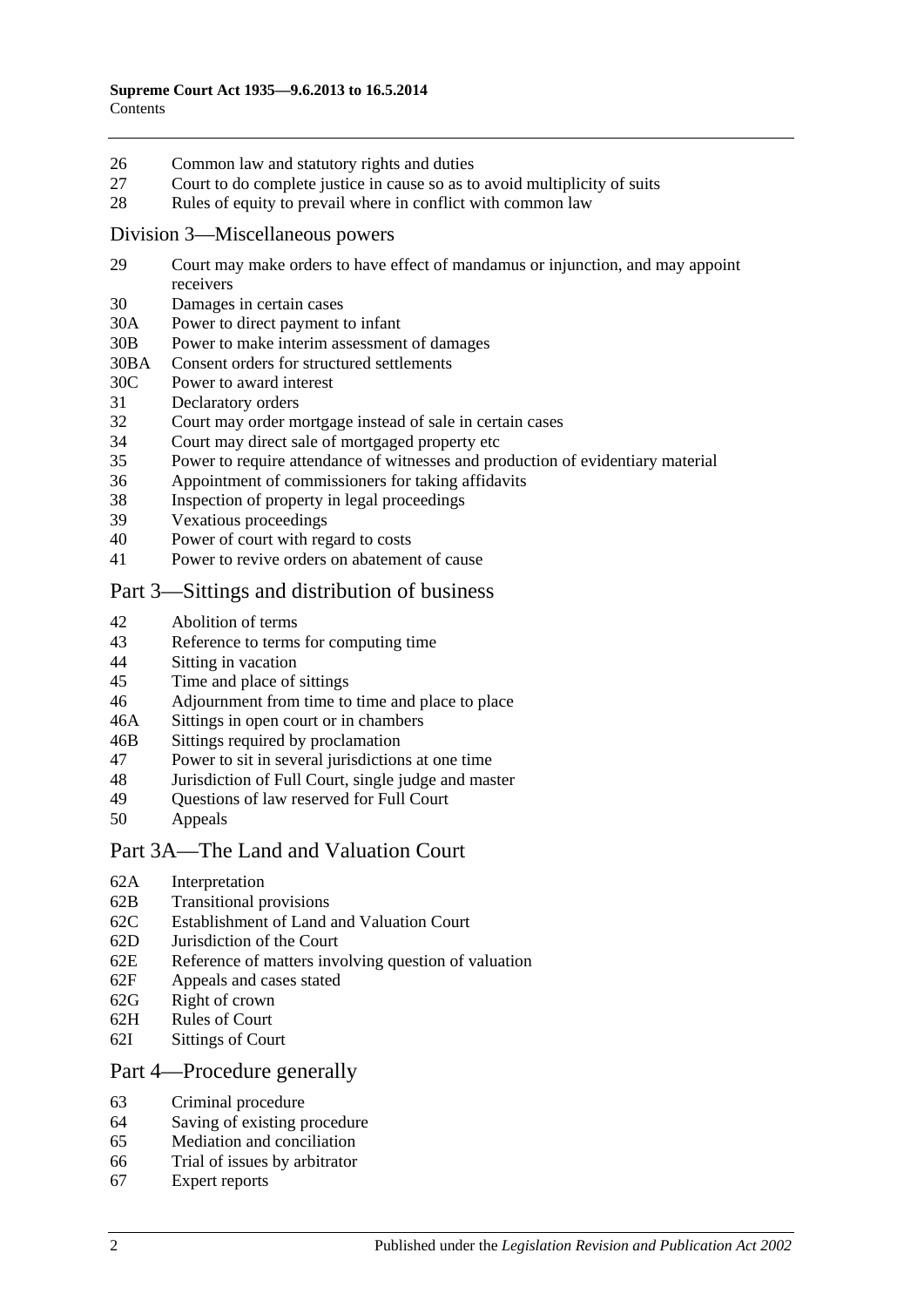[Assessors](#page-27-1)

[Rules of court](#page-27-2)

### [Part 6—Officers of the court](#page-29-0)

### [Division 1—Registrar](#page-29-1)

#### [The registrar](#page-29-2)

#### [Division 2—Tipstaves](#page-29-3)

- [Appointment of tipstaves](#page-29-4)
- [Duty of tipstaves](#page-29-5)
- [Other duties](#page-29-6)

### [Division 3—Further provisions as to officers](#page-29-7)

- [Appointment of other officers](#page-29-8)
- [Duties of officers](#page-30-0)
- 110A [Administrative and ancillary staff](#page-30-1)
- 110B [Responsibilities of non-judicial staff](#page-30-2)

### [Part 7—Miscellaneous provisions](#page-30-3)

- [Rules as to division of loss upon collision at sea](#page-30-4)
- [Damages for personal injuries](#page-31-0)<br>113 Right of contribution
- [Right of contribution](#page-31-1)
- [Interest on judgement debts](#page-31-2)
- [Orders to bring prisoners for examination](#page-31-3)
- [Legal process](#page-32-0)
- 118A [Service](#page-32-1)
- [Suitors' funds to vest in master](#page-32-2)
- [Securities in court](#page-32-3)
- [Liability of Treasurer for default of master](#page-32-4)
- [Banking and investment of suitors' funds](#page-32-5)
- [Investments made under order of the court](#page-33-0)
- [Validity of payments etc pursuant to rules of court](#page-33-1)
- [Remittances by post](#page-33-2)
- [Power to appoint deputies](#page-33-3)
- 126A [Trials of sexual offences involving children to be given priority](#page-33-4)
- [Rules of Court](#page-34-0)
- [Payment to the Treasurer of unclaimed suitors' funds](#page-34-1)
- [Party subsequently claiming may petition the Supreme Court etc](#page-34-2)
- [Court fees](#page-34-3)
- [Accessibility to court records](#page-35-0)

### [Schedule—Acts repealed](#page-36-0)

### [Legislative history](#page-39-0)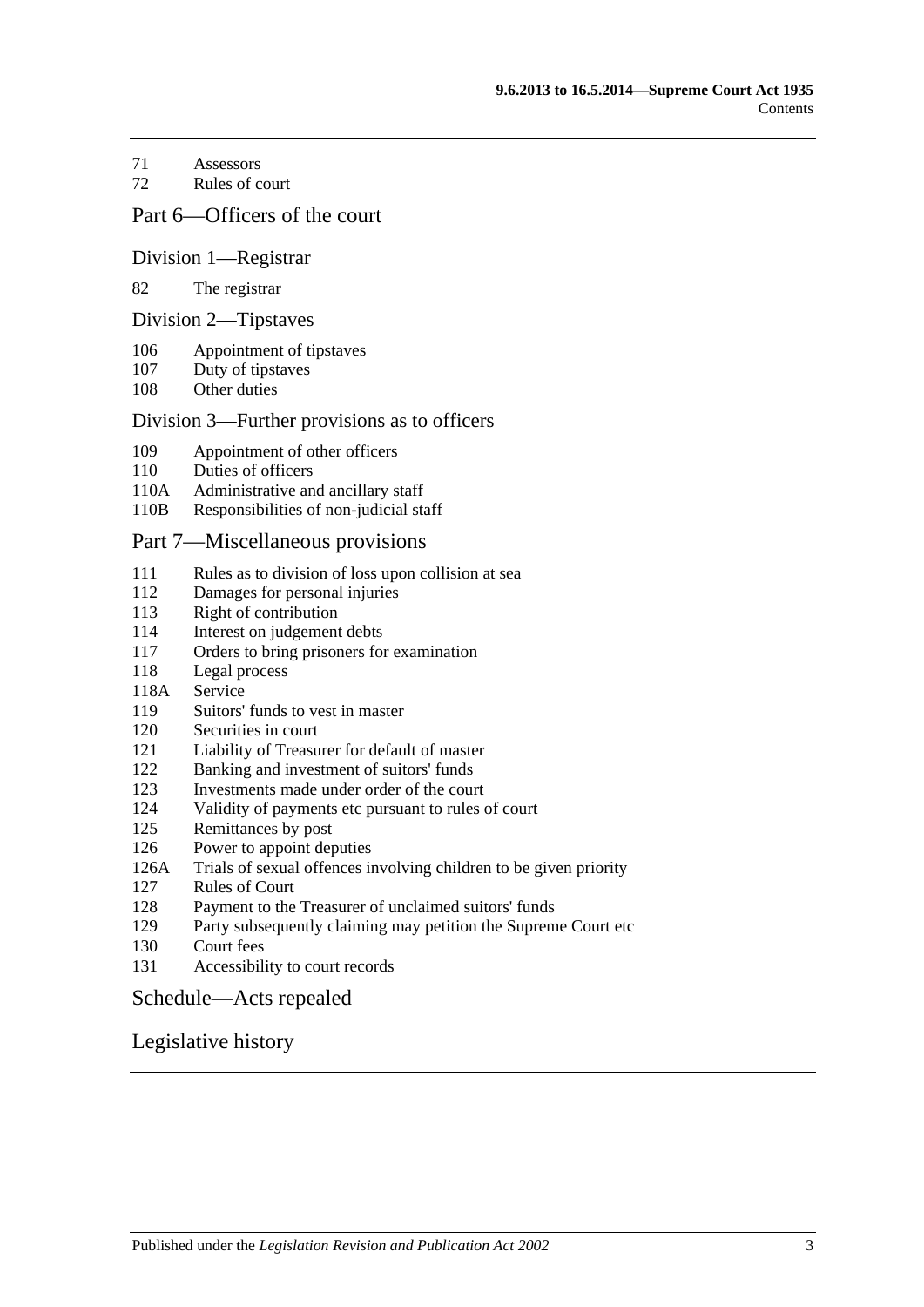### <span id="page-3-0"></span>**The Parliament of South Australia enacts as follows:**

# **Part A1—Preliminary**

### <span id="page-3-1"></span>**1—Short title**

This Act may be cited as the *Supreme Court Act 1935*.

### <span id="page-3-2"></span>**3—Repeal**

The Acts mentioned in the [Schedule](#page-36-0) to this Act are repealed to the extent shown in that [Schedule:](#page-36-0)

Provided that—

- (a) the repeal shall not affect any principle or rule of law, or any established jurisdiction, notwithstanding that the same may have been affirmed by, or derived from, any of the repealed enactments; and
- (b) any rule, order, or regulation made, and any commission issued, direction given, or thing done, under any enactment repealed by this Act shall continue in force so far as it could have been made, issued, given, or done under this Act, and shall have effect as if it had been so made, issued, given, or done.

### <span id="page-3-3"></span>**4—Savings**

- (1) Nothing in this Act shall—
	- (a) take away or impair any substantive right or privilege of any person:
	- (b) affect any rule of practice or procedure existing at the time of the passing of this Act except to the extent expressly mentioned in this Act or in any rules of court made under this Act:
	- (c) revive any law, enactment, regulation, or rule of court not in force at the time of the passing of this Act:
	- (d) affect in any way anything done or suffered before the passing of this Act under any Act repealed by this Act:
	- (e) affect in any way any proceedings pending at the time of the passing of this Act.
- (2) Save as otherwise expressly provided, nothing in this Act shall affect the operation of any enactment, which is in force at the commencement of this Act, and is not repealed by this Act.

### <span id="page-3-4"></span>**5—Interpretation**

(1) In this Act, unless the context otherwise requires, or some other meaning is clearly intended—

*court* means the Supreme Court of South Australia;

*cause* includes any action, suit, or other original proceeding between a plaintiff and a defendant;

*defendant* includes every person served with any writ of summons or process or served with notice of, or entitled to attend any proceeding;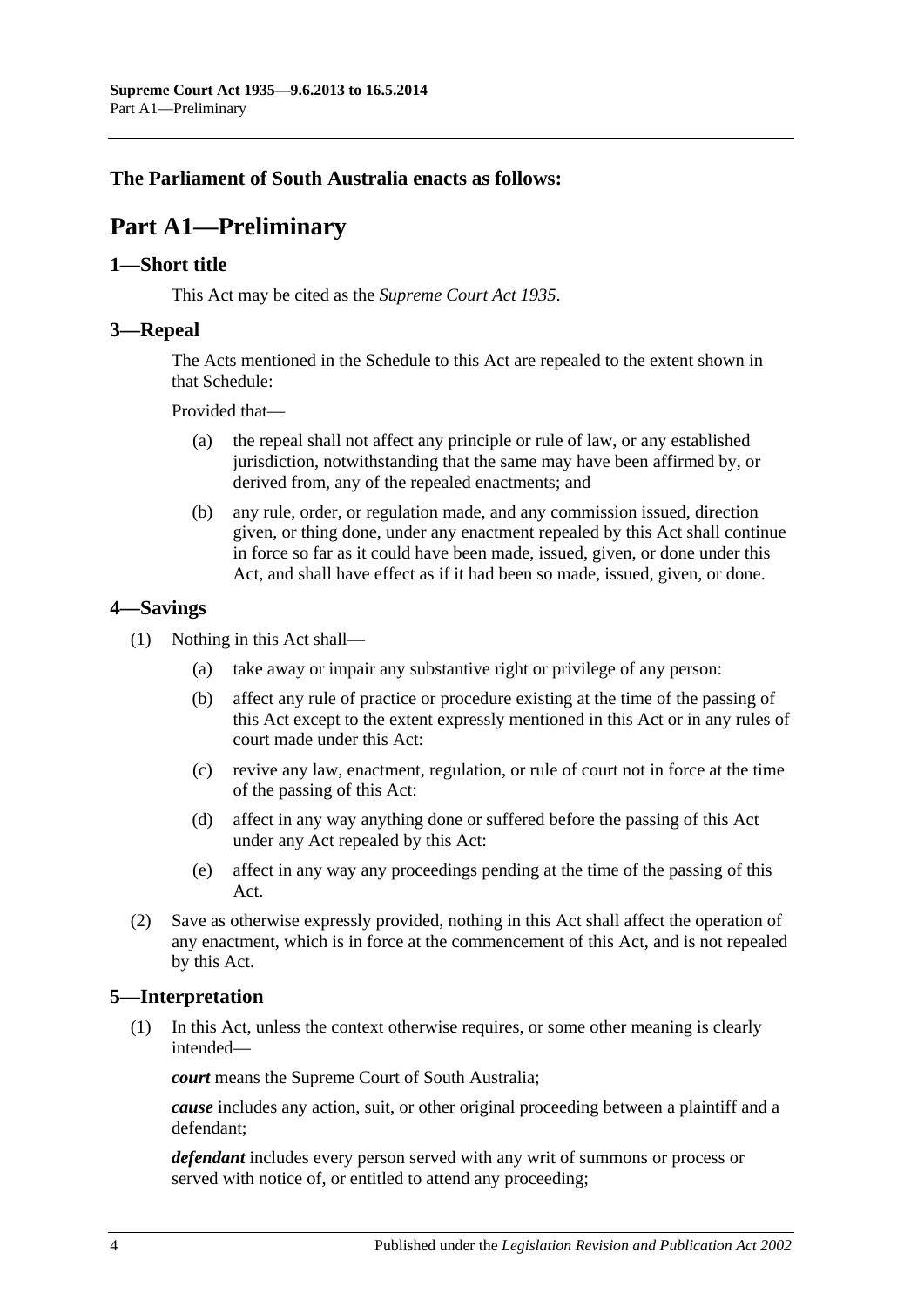*evidentiary material* means any document, object or substance of evidentiary value in proceedings before the court and includes any document, object or substance that should, in the opinion of the court, be produced for the purpose of enabling the court to determine whether or not it has evidentiary value;

*existing* means existing at the time of the passing of this Act;

*formerly*, when used in relation to the courts or the law or practice in England, means prior to the *[Supreme Court of Judicature Act](http://www.legislation.sa.gov.au/index.aspx?action=legref&type=act&legtitle=Supreme%20Court%20of%20Judicature%20Act%201873) 1873* and when used in relation to the court or the law or practice in South Australia, means before the passing of the *[Supreme Court Act](http://www.legislation.sa.gov.au/index.aspx?action=legref&type=act&legtitle=Supreme%20Court%20Act%201878) 1878*;

*Full Court* means the Supreme Court consisting of—

- (a) not less than three judges; or
- (b) not less than 2 judges if—
	- (i) 3 judges are not available to sit in the Full Court; or
	- (ii) the Chief Justice has made a determination under section 357(3) of the *[Criminal Law Consolidation Act](http://www.legislation.sa.gov.au/index.aspx?action=legref&type=act&legtitle=Criminal%20Law%20Consolidation%20Act%201935) 1935* or section 42(2a) of the *[Magistrates Court Act](http://www.legislation.sa.gov.au/index.aspx?action=legref&type=act&legtitle=Magistrates%20Court%20Act%201991) 1991*;

*judge* includes the Chief Justice and any puisne judge of the court;

*judgment* includes decree;

*jurisdiction* of the court includes powers and authorities (whether of a judicial, ministerial or administrative nature) vested in the court, a judge, or a master by law or custom;

*master* means a person holding the office of master of the court;

*matter* includes every proceeding in the court not in a cause;

*order* includes rule;

*parties* includes as well as the plaintiff and defendant in the action any person not originally a party against whom any counterclaim is set up, or who has been served with notice to appear under any of the rules of court; and also every person served with notice of or attending any proceeding, although not named on the record;

*plaintiff* means a person who brings any form of proceeding in the court (other than an appeal)—

- (a) asserting a right to any form of relief against another; or
- (b) asking the court to exercise a power or discretion,

and includes a defendant making a claim against another by way of counterclaim or third-party claim;

*pleading* includes any summons, and also the statement in writing of the claim or demand of any plaintiff and of the defence of any defendant thereto, and also any other matter by rules of court to be included under the term *pleading*;

*registrar* means a person holding, or acting in, the office of registrar of the court;

*rules of court* includes forms;

*suit* includes action;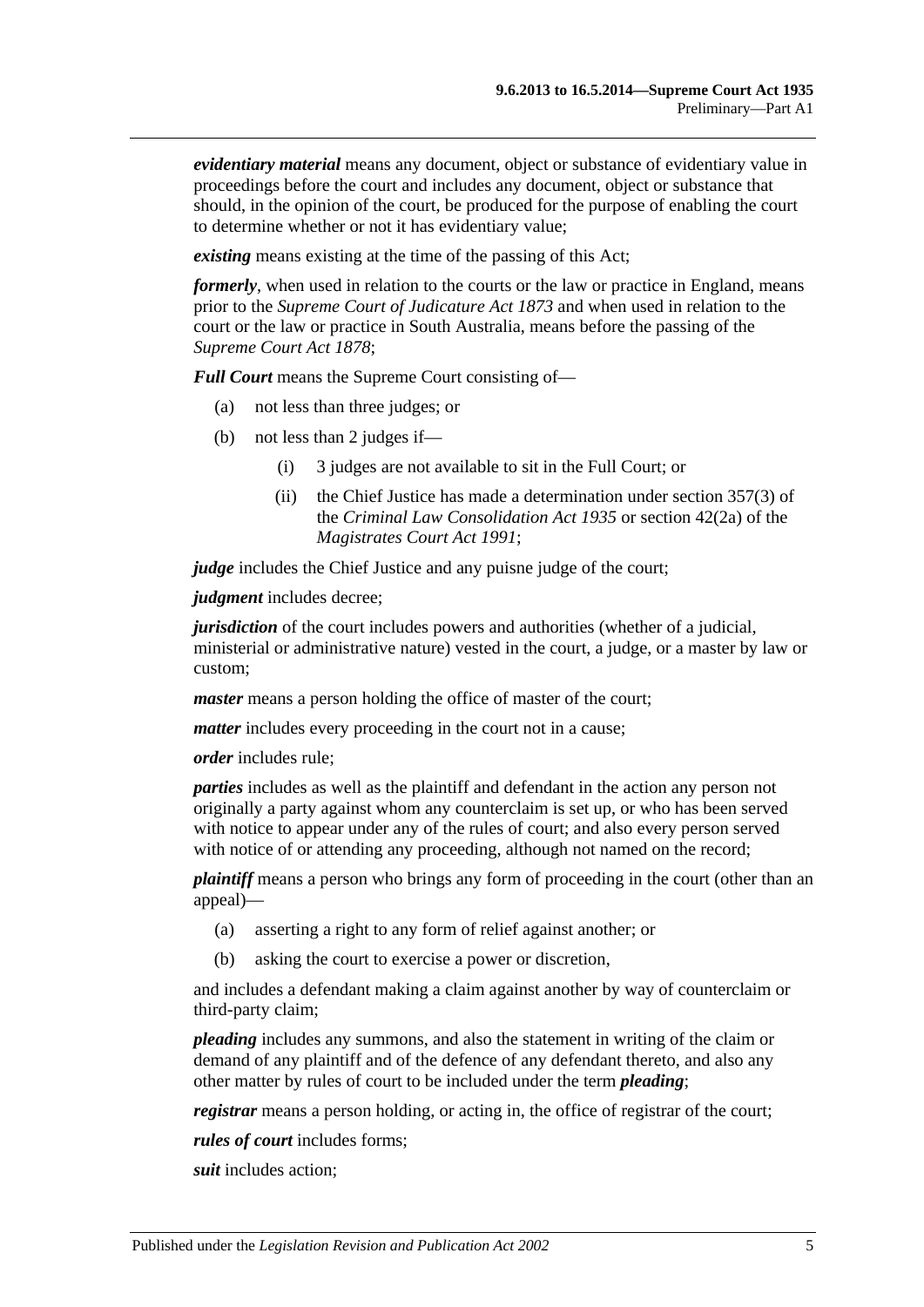*suitors' funds* means moneys in the custody or charge of the court that have been paid into the court for or on account of, or to the use or credit of, any person in a cause or matter, and includes interest and accretions upon any such moneys.

- (2) Subject to the rules of court, a reference in an Act, or in any regulation, by-law, or instrument made under an Act, to the master or a deputy master of the court shall—
	- (a) where the reference occurs in connection with the performance of an act of a judicial nature—be construed as a reference to a master; and
	- (b) where the reference occurs in connection with the performance of an act of an administrative nature—be construed as a reference to the registrar.

# <span id="page-5-0"></span>**Part 1—Constitution of the Supreme Court**

### <span id="page-5-1"></span>**6—Continuance of Supreme Court**

The Supreme Court of South Australia as by law established is hereby continued as the superior court of record, in which has been vested all such jurisdiction (whether original or appellate) as is at the passing of this Act vested in, or capable of being exercised by that court.

### <span id="page-5-2"></span>**7—Constituent members of the court**

- (1) The court shall be constituted of the Chief Justice, the puisne judges and the masters appointed, and for the time being holding office, under this Act.
- (2) Subject to any express provision in this or any other Act, all the judges shall have, in all respects, equal power, authority and jurisdiction and the masters shall have power, authority and jurisdiction to the extent authorised by this or any other Act or by rules of court made under this or any other Act.
- (3) The puisne judges shall be styled "Justices of the Supreme Court of South Australia".
- (4) A Master is, while holding that office, also a District Court Judge.

### <span id="page-5-3"></span>**8—Qualifications for appointment as judges and masters**

- (1) No person shall be qualified for appointment as a puisne judge of the court unless he is a practitioner of the court of not less than ten years' standing.
- (2) No person shall be qualified for appointment as Chief Justice unless he is a practitioner of the court of not less than fifteen years' standing or a puisne judge of the court.
- (3) No person shall be qualified for appointment as a master unless he is a practitioner of the court of not less than seven years standing.
- (4) For the purpose of determining whether a practitioner of the court has the standing necessary for appointment as a judge or master, periods of legal practice and (where relevant) judicial service within and outside the State will be taken into account.

### <span id="page-5-4"></span>**9—Appointments to the court**

(1) Whenever necessary, the Governor shall appoint a qualified person to hold the office of judge of the court with the tenure prescribed by the *[Constitution Act](http://www.legislation.sa.gov.au/index.aspx?action=legref&type=act&legtitle=Constitution%20Act%201934) 1934*, but subject to the provisions of this Act as to retirement.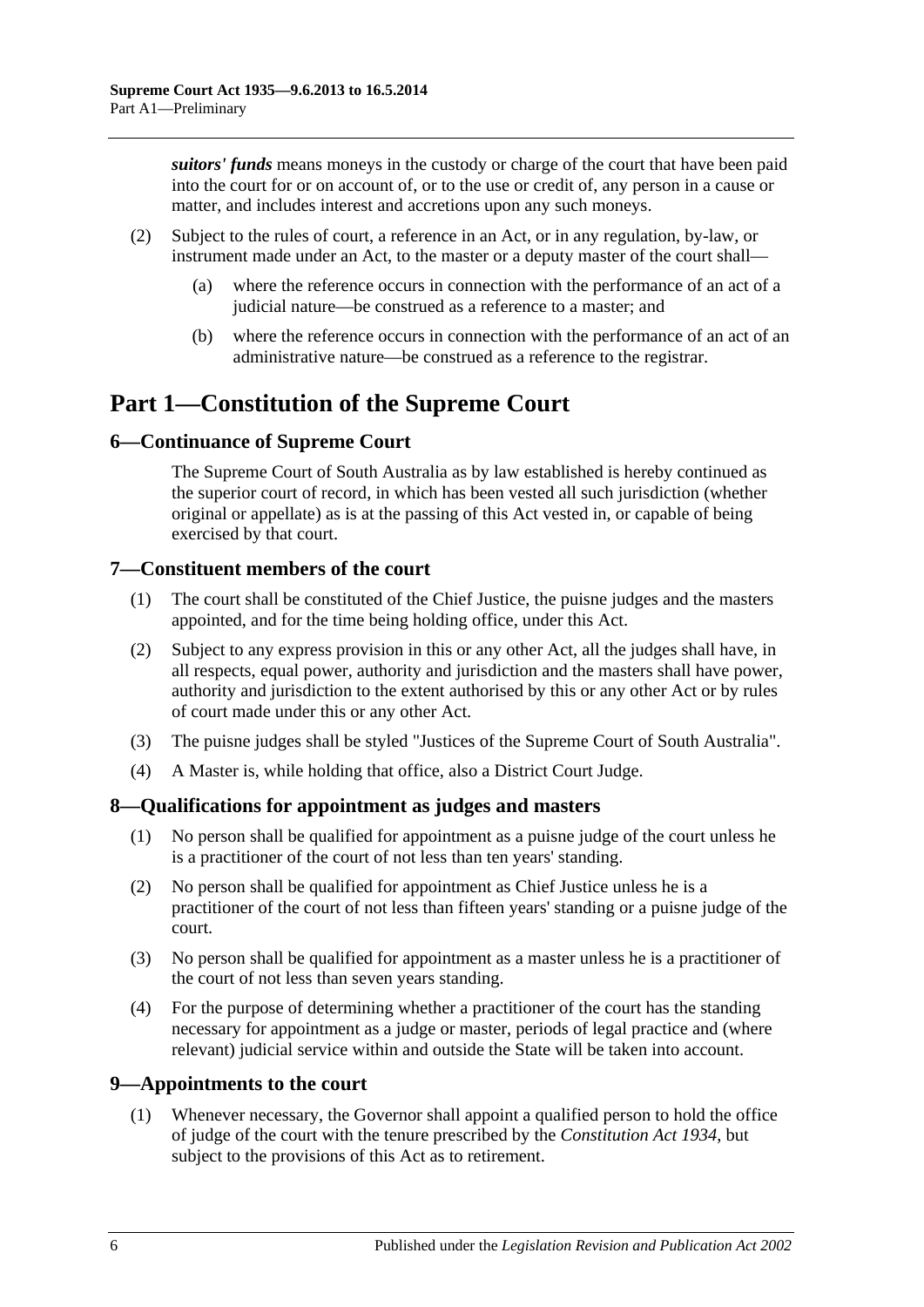- (2) Appointments to the office of master shall be made by the Governor whenever necessary.
- (3) Subject to the provisions of this Act as to retirement, the commission of a master shall remain in full force during his good behaviour but the Governor may, upon the address of both Houses of Parliament, remove a master from office and revoke his commission.

### <span id="page-6-0"></span>**9A—The Chief Justice**

- (1) The Chief Justice is the principal judicial officer of the court.
- (2) The Chief Justice is responsible for the administration of the court.

### <span id="page-6-1"></span>**10—Acting Chief Justice**

- $(1)$  If—
	- (a) the Chief Justice is absent or, for any reason, is unable for the time being to carry out the duties of the office; or
	- (b) the office of the Chief Justice becomes vacant,

the Governor may appoint a puisne judge of the court to be Acting Chief Justice until—

- (c) the Chief Justice returns to official duties; or
- (d) a person is appointed to the office of the Chief Justice,

as the case requires.

- (2) Any power or duty attached to the office of the Chief Justice by or under this or any other Act—
	- (a) on the appointment of a judge to be Acting Chief Justice—devolves on the judge so appointed; or
	- (b) if no such appointment is made—devolves (during the absence or inability of the Chief Justice, or until the vacancy is filled) on the most senior of the puisne judges available to undertake those responsibilities.

### <span id="page-6-3"></span><span id="page-6-2"></span>**11—Acting judges and acting masters**

- (1) Where it appears necessary or desirable to do so in the interests of the administration of justice, the Governor may, subject to [subsection](#page-7-4) (6)—
	- (a) appoint a person who is qualified for appointment as a puisne judge as an acting judge; or
	- (b) appoint a person who is qualified for appointment as a master as an acting master.
- (1a) A former judge or master who has retired from office is eligible for appointment as an acting judge or an acting master.
- (1b) An appointment under this section will be for a term not exceeding 12 months.
- (2) The jurisdiction of the court is exercisable by an acting judge to the same extent as by a judge, and by an acting master to the same extent as by a master.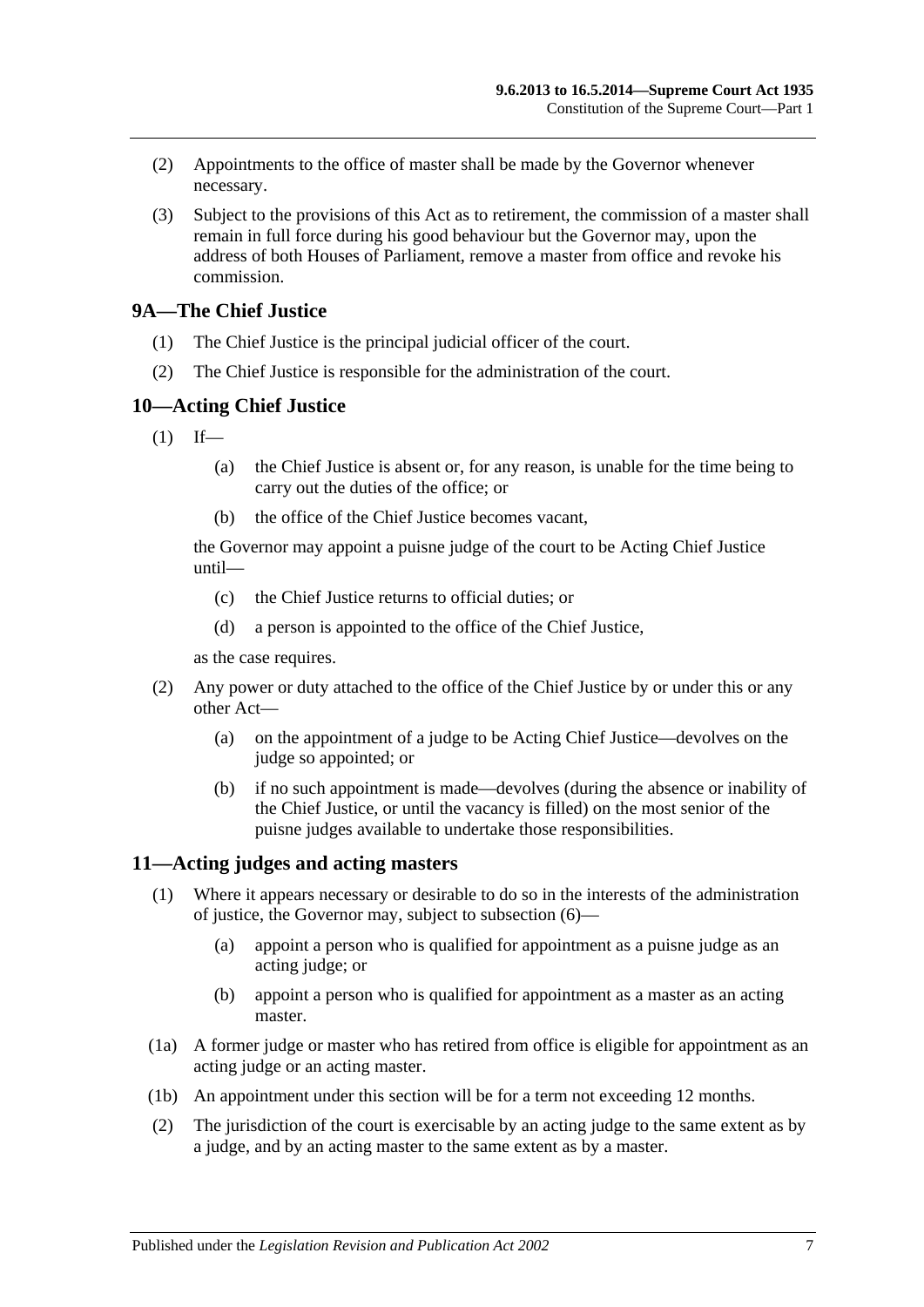- (3) An acting judge or acting master has the same privileges and immunities as a judge or master.
- (5) An acting judge or an acting master may, notwithstanding the expiration of the period of his appointment, complete the hearing of any proceedings part-heard by him before the expiration of that period and, in relation to any such proceedings, shall be deemed to continue as an acting judge, or acting master.
- <span id="page-7-4"></span>(6) A Deputy President of the Industrial Court or a District Court Judge shall not be appointed as an acting judge under [subsection](#page-6-3) (1) except on the recommendation of the Chief Justice made with the concurrence of the President of the Industrial Court or the Senior Judge of the District Court, as the case requires.

### <span id="page-7-0"></span>**12—Remuneration of judges and masters**

- (1) The Chief Justice and each puisne judge are entitled to salary and allowances at rates determined by the Remuneration Tribunal in relation to the respective offices.
- (2) A master is entitled to salary and allowances at the rates applicable to a District Court Judge.
- (3) A rate of salary for a judge or master cannot be reduced by determination of the Remuneration Tribunal.
- (4) The remuneration of the judges and masters is payable from the General Revenue of the State, which is appropriated to the necessary extent.

### <span id="page-7-1"></span>**13—Salaries of Judges, and officers to be in lieu of fees**

The salaries of the judges, and of the officers of the court, shall be in lieu of all fees or other emoluments whatsoever, it being the intent of this Act that the judges and the officers of the court shall derive no emolument from any fees payable under the authority of this Act, but that such fees shall be paid to the Treasurer in aid of the general revenue of the State.

### <span id="page-7-2"></span>**13A—Retirement of judges and masters**

- (1) A judge or master shall retire on reaching the age of seventy years.
- (2) Section 74 of the *[Constitution Act](http://www.legislation.sa.gov.au/index.aspx?action=legref&type=act&legtitle=Constitution%20Act%201934) 1934* shall be read subject to this section.
- (3) A judge or master who retires or resigns may nevertheless complete the hearing and determination of proceedings part-heard by him before his retirement or resignation and, in relation to any such proceedings, shall be deemed to continue as a judge or master (as the case may require).

### <span id="page-7-3"></span>**13B—Special leave**

- (1) A judge may apply to the Chief Justice for special leave without remuneration.
- (2) The Governor may, on the recommendation of the Chief Justice, grant an application for special leave under this section.
- (3) A period of special leave under this section will not be taken to be judicial service within the meaning of the *[Judges' Pensions Act](http://www.legislation.sa.gov.au/index.aspx?action=legref&type=act&legtitle=Judges%20Pensions%20Act%201971) 1971*.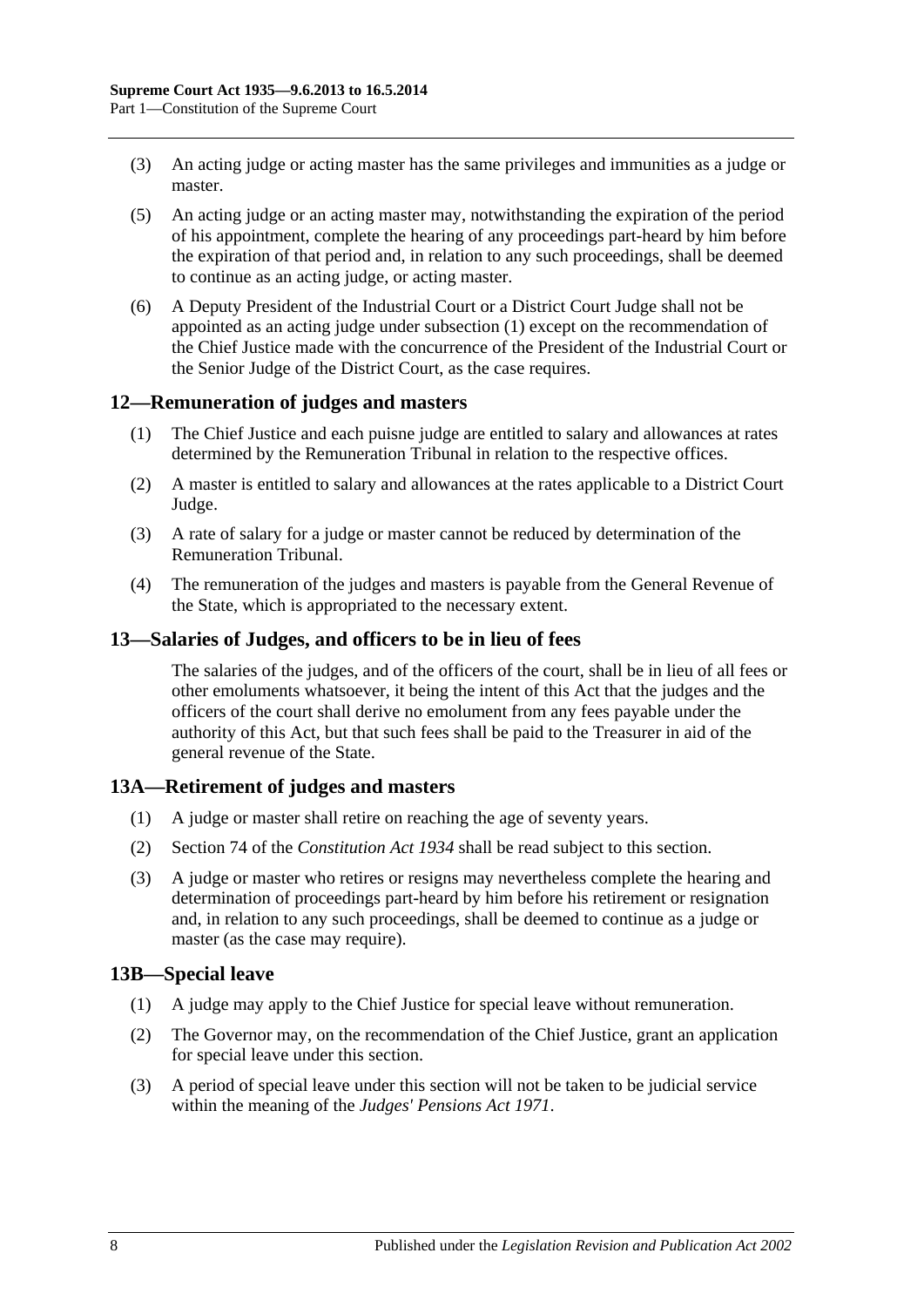### <span id="page-8-1"></span><span id="page-8-0"></span>**13H—Pre-retirement leave**

- (1) Subject to this section, the Governor may grant to any judge or master immediately prior to his retirement not more than six months leave of absence on full salary.
- <span id="page-8-2"></span>(2) Where a judge or master retires or resigns without taking any leave which had been or could have been granted to him under [subsection](#page-8-1) (1) of this section, the Governor may direct that a cash payment be made to him in lieu of the leave not so taken. The payment shall not exceed the amount of the salary of the judge or master for a period equal to the period of the leave not so taken, calculated at the rate at which he was being paid at the time of the retirement or resignation.
- (3) A direction under [subsection](#page-8-2) (2) of this section may be given before or after the retirement or resignation of the judge or master and a payment under that subsection may be made before or after that retirement or resignation.
- (4) If any judge or master dies before the commencement or during the currency of any leave granted or before such leave has been granted pursuant to [subsection](#page-8-1) (1) of this section the Governor may, in respect of the period of the leave so granted or the unexpired portion thereof, or in respect of the period of the leave which might have been granted (according to the circumstances of the case), pay to the dependants (if any) of such judge or master the amounts of salary which would have been payable to such judge or master himself if he had survived.
- (4a) If the judge or master died without leaving any dependants the Governor may pay the said amounts of salary to his personal representatives.
- (4b) Any question as to—
	- (a) whether there are any dependants in any particular case, or who are the dependants;
	- (b) what dependant or dependants shall be entitled to the benefit of payments made under this subsection, and in what proportions if more than one dependant,

shall be settled by the Governor, as he deems proper.

(4c) In this section—

*dependants* means those members of the family of a judge or master who were wholly or in part dependent upon his earnings at the time of his death;

*domestic partner*, in relation to a deceased judge or master, means a person declared under the *[Family Relationships Act](http://www.legislation.sa.gov.au/index.aspx?action=legref&type=act&legtitle=Family%20Relationships%20Act%201975) 1975* to have been the domestic partner of that judge or master (as the case may be) as at the date of his or her death;

*members of the family* includes spouse, domestic partner, parents, grandparents, step-parents, children, grandchildren, step-children, brothers, sisters, half-brothers and half-sisters;

*spouse*—a person is the spouse of another if they are legally married.

(5) Where leave is granted to any judge or master under this section, that judge or master may, at the commencement of such leave, be paid the total salary which would be payable to him during the currency of the leave.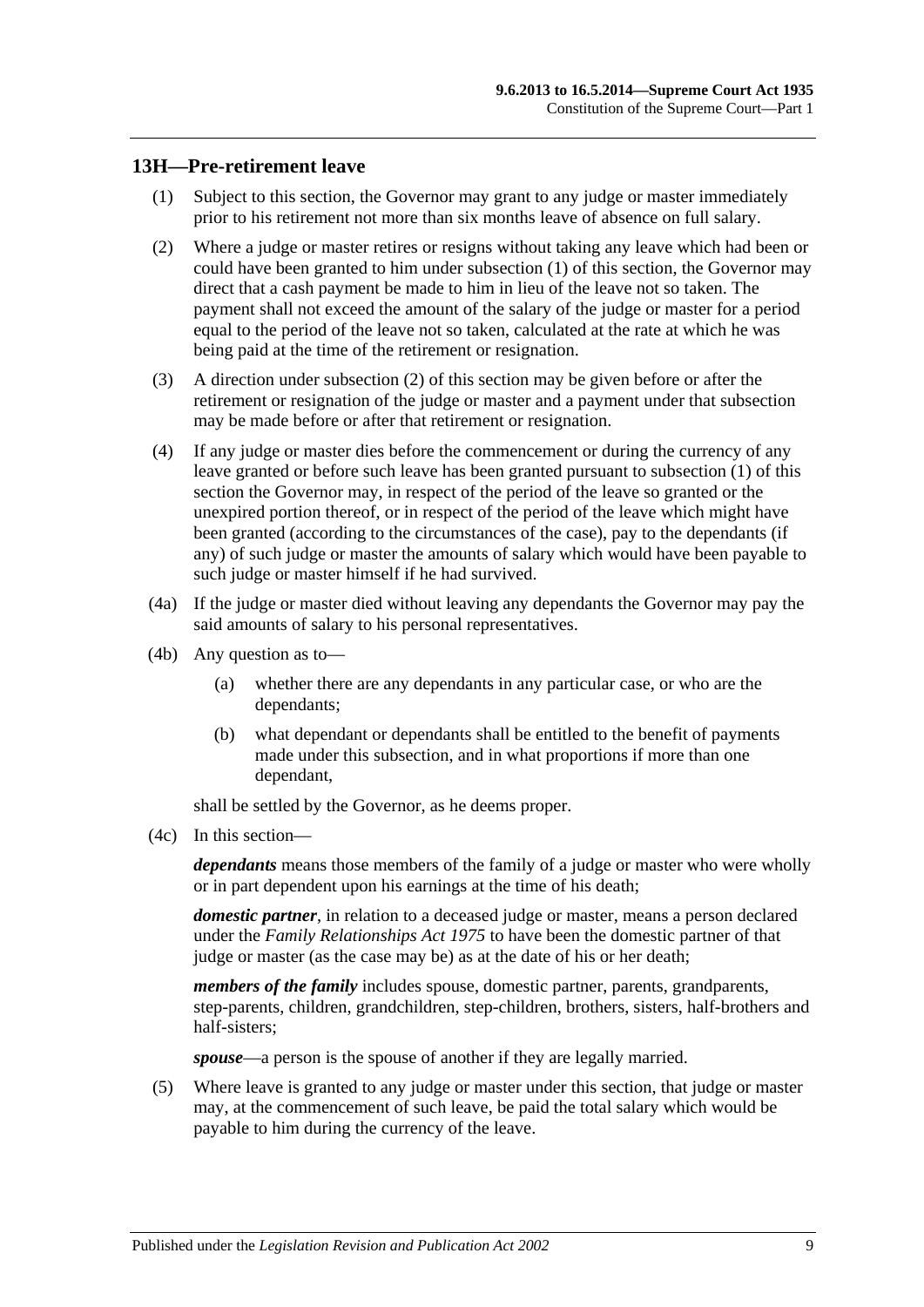(6) This section shall not apply to a master who was, immediately before the commencement of the *[Statutes Amendment \(Administration of Courts and Tribunals\)](http://www.legislation.sa.gov.au/index.aspx?action=legref&type=act&legtitle=Statutes%20Amendment%20(Administration%20of%20Courts%20and%20Tribunals)%20Act%201981)  Act [1981](http://www.legislation.sa.gov.au/index.aspx?action=legref&type=act&legtitle=Statutes%20Amendment%20(Administration%20of%20Courts%20and%20Tribunals)%20Act%201981)*, the master or a deputy master of the court.

### <span id="page-9-0"></span>**14—Certain interests not to disqualify**

A judge or master of the court shall not be incapable of acting in his judicial office in any proceeding by reason of his being one of several ratepayers or taxpayers or one of any other class of persons liable in common with others to contribute to or to be benefited by any rate or tax which may be increased, diminished or in any way affected by that proceeding.

### <span id="page-9-1"></span>**15—Seal of court**

- (1) The court shall continue to have and use a seal bearing a device or impression of the Royal Arms, within an exergue or label surrounding the same, and with the following inscription: "Supreme Court, South Australia"; and the said seal shall be kept in the custody of the registrar.
- (2) There shall also be kept and used such other seals as are required for the business of the court, and such seals shall be in such form and kept in such custody as the Chief Justice directs.
- (3) All documents and exemplifications and copies thereof purporting to be sealed with any such seal shall be receivable in evidence without further proof of the seal.

### <span id="page-9-2"></span>**16—Councils of judges to consider procedure and administration of justice**

The judges shall—

- (a) assemble once at least in every year for the purpose of considering the operation of this Act and of the rules of court for the time being in force, and also the working of the several offices, and the arrangements relative to the duties of the officers of the court respectively, and of inquiring and examining into any defects which appear to exist in the system of procedure or the administration of the law in the said court; and
- (b) report annually to the Attorney-General of the State what (if any) amendments it would, in their judgment, be expedient to make in this Act, or otherwise relating to the administration of justice, and what other provisions (if any) which cannot be carried into effect without the authority of Parliament, it would be expedient to make for the better administration of justice.

# <span id="page-9-4"></span><span id="page-9-3"></span>**Part 2—Jurisdiction and powers of the court**

### **Division 1—Jurisdiction**

### <span id="page-9-5"></span>**17—General jurisdiction**

- (1) The court shall be a court of law and equity.
- (2) There shall be vested in the court—
	- (a) the like jurisdiction, in and for the State, as was formerly vested in, or capable of being exercised by, all or any of the courts in England, following: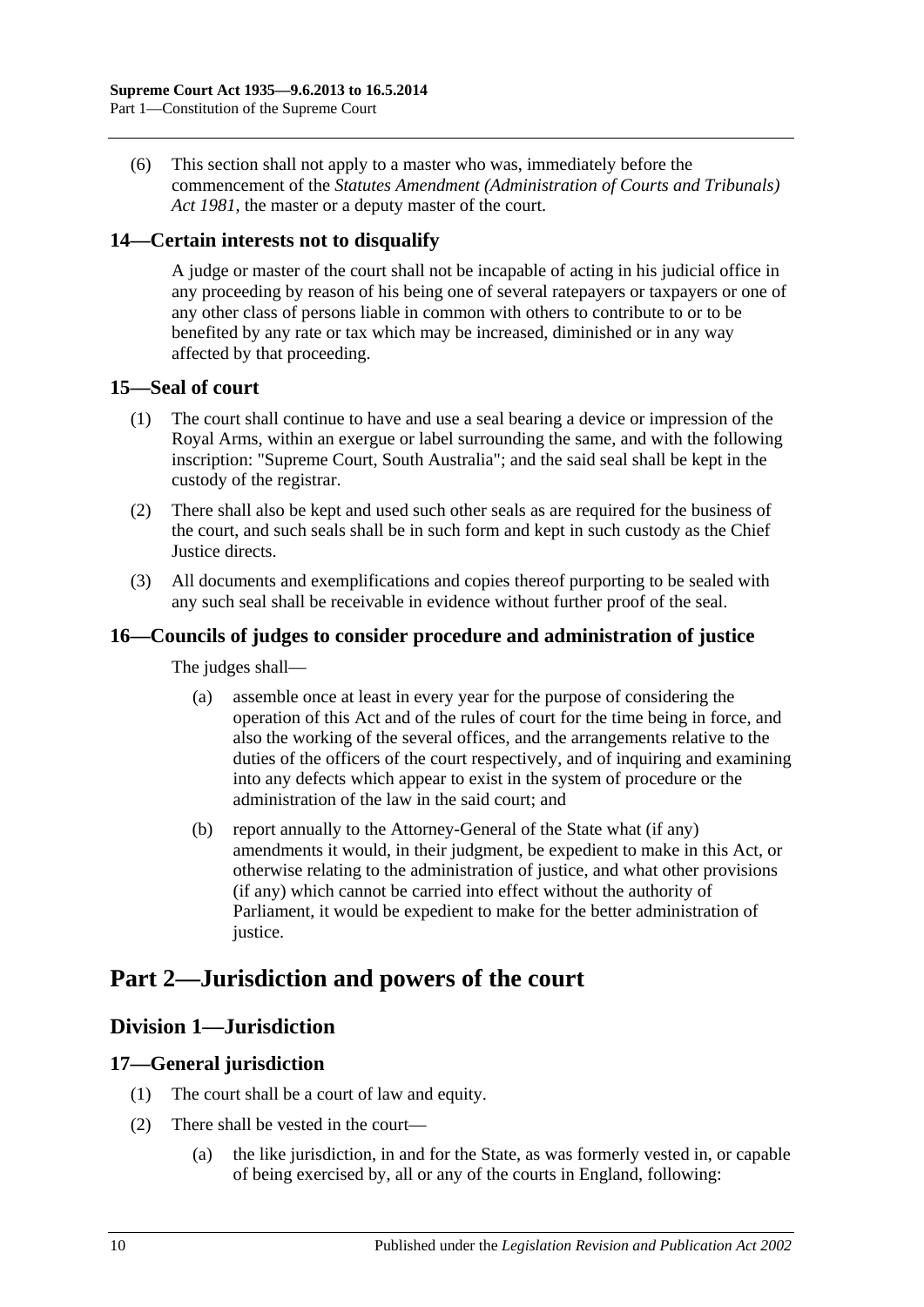- (i) The High Court of Chancery, both as a common law court and as a court of equity:
- (ii) The Court of Queen's Bench:
- (iii) The Court of Common Pleas at Westminster:
- (iv) The Court of Exchequer both as a court of revenue and as a court of common law:
- (v) The courts created by commissions of assize:
- (b) such other jurisdiction, whether original or appellate, as is vested in, or capable of being exercised by the court:
- (c) such other jurisdiction as is in this Act conferred upon the court.

### <span id="page-10-0"></span>**18—Probate jurisdiction**

The court shall, in relation to probates and letters of administration, have the following jurisdiction, that is to say:

- (a) The like voluntary and contentious jurisdiction and authority in and for the State in relation to the granting or revoking of probate of wills, and administration of the effects of deceased persons, as was vested in or exercisable by the Court of Probate established in England under the *[Court of](http://www.legislation.sa.gov.au/index.aspx?action=legref&type=act&legtitle=Court%20of%20Probate%20Act%201857)  [Probate Act](http://www.legislation.sa.gov.au/index.aspx?action=legref&type=act&legtitle=Court%20of%20Probate%20Act%201857) 1857*, together with full authority to hear and determine all questions relating to testamentary causes and matters:
- (b) The like jurisdiction and powers with respect to the real estate of deceased persons as it has with respect to the personal estate of deceased persons:
- (c) All probate jurisdiction which, under or by virtue of any enactment not repealed by this Act, is vested in or capable of being exercised by the court.

### <span id="page-10-1"></span>**19—Matrimonial jurisdiction**

There shall be vested in the court—

- (a) the like jurisdiction in relation to matrimonial causes and matters as was immediately before the commencement of the *[Matrimonial Causes Act](http://www.legislation.sa.gov.au/index.aspx?action=legref&type=act&legtitle=Matrimonial%20Causes%20Act%201857) 1857* vested in or exercisable by any ecclesiastical court or person in England in respect of divorce *a mensa et thoro*, nullity of marriage, jactitation of marriage or restitution of conjugal rights, and in respect of any matrimonial cause or matter except marriage licences:
- (b) all such jurisdiction in relation to matrimonial causes and matters as under or by virtue of any enactment not repealed by this Act, is vested in or capable of being exercised by the court.

### <span id="page-10-2"></span>**Division 2—Law and equity**

### <span id="page-10-3"></span>**20—Concurrent administration of law and equity**

In every civil cause or matter commenced in the court, law and equity shall be administered by the court according to the provisions of the seven sections of this Act next following.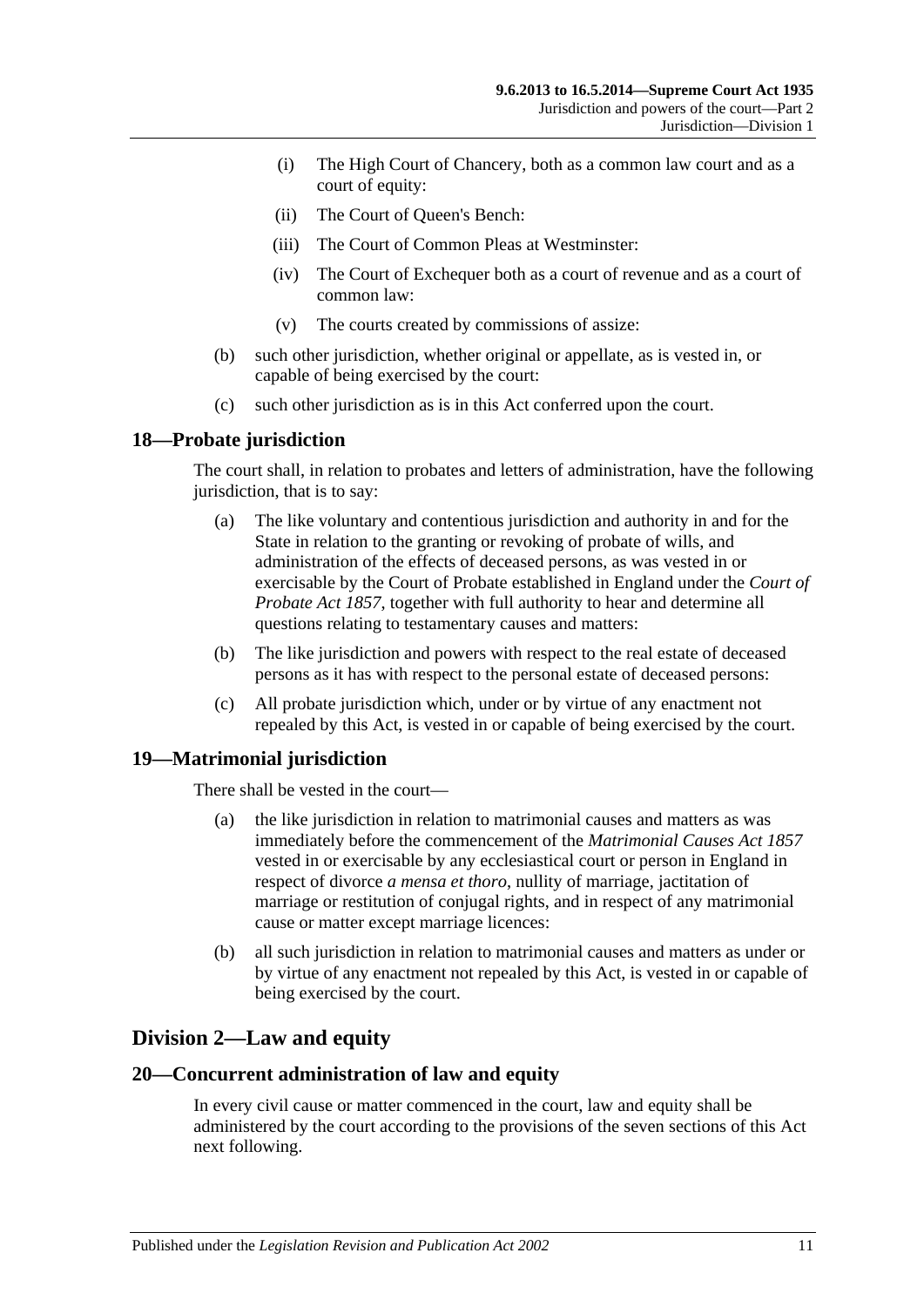## <span id="page-11-0"></span>**21—Equities of plaintiff**

If a plaintiff claims to be entitled to any equitable estate or right, or to relief upon any equitable ground against any deed, instrument, or contract, or against any right, title, or claim whatsoever, asserted by any defendant or respondent in the cause or matter, or to any relief founded upon a legal right which formerly could only have been given by the court in its equitable jurisdiction, the court shall give to the plaintiff the same relief as ought formerly to have been given by the court in its equitable jurisdiction in a suit or proceeding properly instituted for the like purpose.

### <span id="page-11-1"></span>**22—Equitable defences**

If a defendant claims to be entitled to any equitable estate or right, or to relief upon any equitable ground against any deed, instrument, or contract, or against any right, title, or claim asserted by any plaintiff in the cause or matter, or alleges any ground of equitable defence to any such claim of the plaintiff, the court shall give to every equitable estate, right, or ground of relief so claimed, and to every equitable defence so alleged the same effect by way of defence against the claim of the plaintiff as the court in its equitable jurisdiction ought formerly to have given if the same or the like matters had been relied on by way of defence in a suit or proceeding instituted in that court for the like purpose.

### <span id="page-11-2"></span>**23—Counter-claims and third parties**

- (1) The court shall have power to grant to any defendant, in respect of any equitable estate or right, or other matter of equity, and also in respect of any legal estate, right, or title claimed or asserted by him—
	- (a) all such relief against any plaintiff as the defendant has properly claimed by his pleading, and as the court or judge might have granted in any suit instituted for that purpose by the same defendant against the same plaintiff; and
	- (b) all such relief relating to or connected with the original subject of the cause or matter, and in like manner claimed against any other person, whether already a party to the same cause or matter or not, who has been duly served with notice in writing of such claim, pursuant to any rules of court, as might properly have been granted against that person if he had been made a defendant to a cause duly instituted by the same defendant for the like purpose.
- (2) Every person served with any such notice shall thenceforth be deemed a party to the cause or matter with the same rights in respect of his defence against the claim, as if he had been duly sued in the ordinary way by the defendant.

### <span id="page-11-3"></span>**24—Equities appearing incidentally**

The court shall recognise and take notice of all equitable estates, titles, and rights, and all equitable duties and liabilities appearing incidentally in the course of any cause or matter pending before it, in the same manner in which the said court in its equitable jurisdiction would formerly have recognised and taken notice of the same in any suit or proceeding duly instituted therein.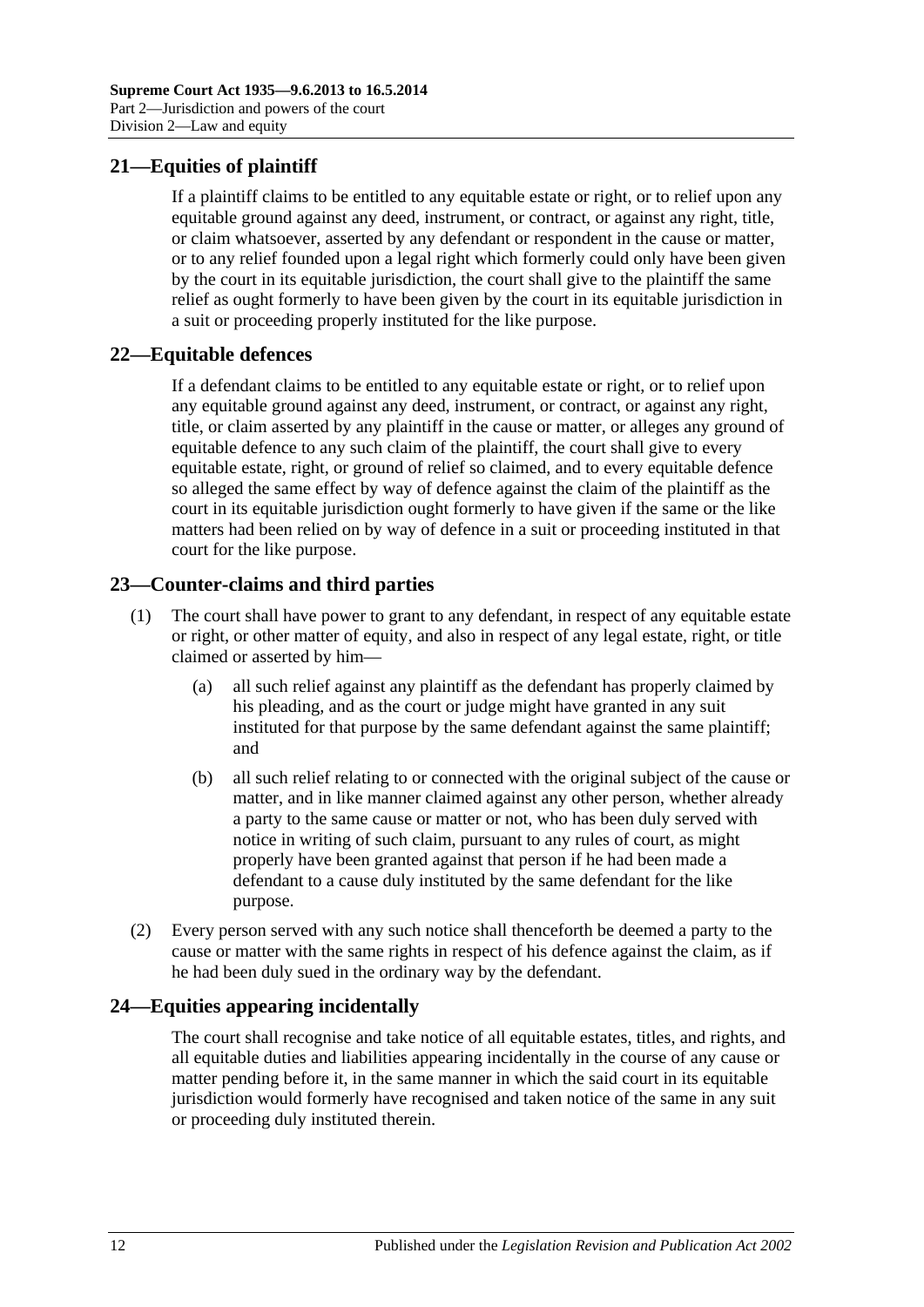### <span id="page-12-0"></span>**25—Defence instead of injunction or prohibition**

No cause or proceeding at any time pending in the court shall be restrained by prohibition or injunction, but every matter of equity on which an unconditional injunction against the prosecution of any such cause or proceeding might formerly have been obtained, may be relied on by way of defence thereto:

Provided that—

- (a) nothing in this Act shall disable the court, if it thinks fit, from directing a stay of proceedings in any cause or matter pending before it; and
- (b) any person, whether a party or not to any such cause or matter, who would formerly have been entitled to apply to the court, in any of its jurisdictions, to restrain the prosecution thereof, or who may be entitled to enforce, by attachment or otherwise, any judgment, decree, rule, or order, in contravention of which all or any part of the proceedings in such cause or matter may have been taken, shall be at liberty to apply to the court, in a summary way, for a stay of proceedings in the cause or matter, either generally or so far as may be necessary for the purposes of justice, and the court shall thereupon make such order as is just.

### <span id="page-12-1"></span>**26—Common law and statutory rights and duties**

Subject to the provisions of this Act for giving effect to equitable rights and other matters of equity, the court shall recognise and give effect to all legal claims and demands, and all estates, titles, rights, duties, obligations, and liabilities, existing by the common law, or by any custom, or created by any statute, in the same manner as those matters would formerly have been recognised and given effect to by the court in any branch of its jurisdiction.

### <span id="page-12-2"></span>**27—Court to do complete justice in cause so as to avoid multiplicity of suits**

The court in every cause or matter pending before it shall have power to grant, and shall grant, either absolutely or on such reasonable terms and conditions as it deems just, all such remedies whatsoever as any of the parties thereto may appear to be entitled to in respect of every legal or equitable claim properly brought forward by them respectively, in such cause or matter, so that, as far as possible, all matters so in controversy between the parties may be completely and finally determined, and all multiplicity of legal proceedings concerning any of such matters avoided.

### <span id="page-12-3"></span>**28—Rules of equity to prevail where in conflict with common law**

Subject to the express provisions of any other Act, in questions relating to the custody and education of infants, and generally in all matters not particularly mentioned in this Act in which there was formerly any conflict or variance between the rules of equity and the rules of common law with reference to the same matter, the rules of equity shall prevail in all the courts of the State, so far as the matters to which those rules relate, are cognizable by those courts.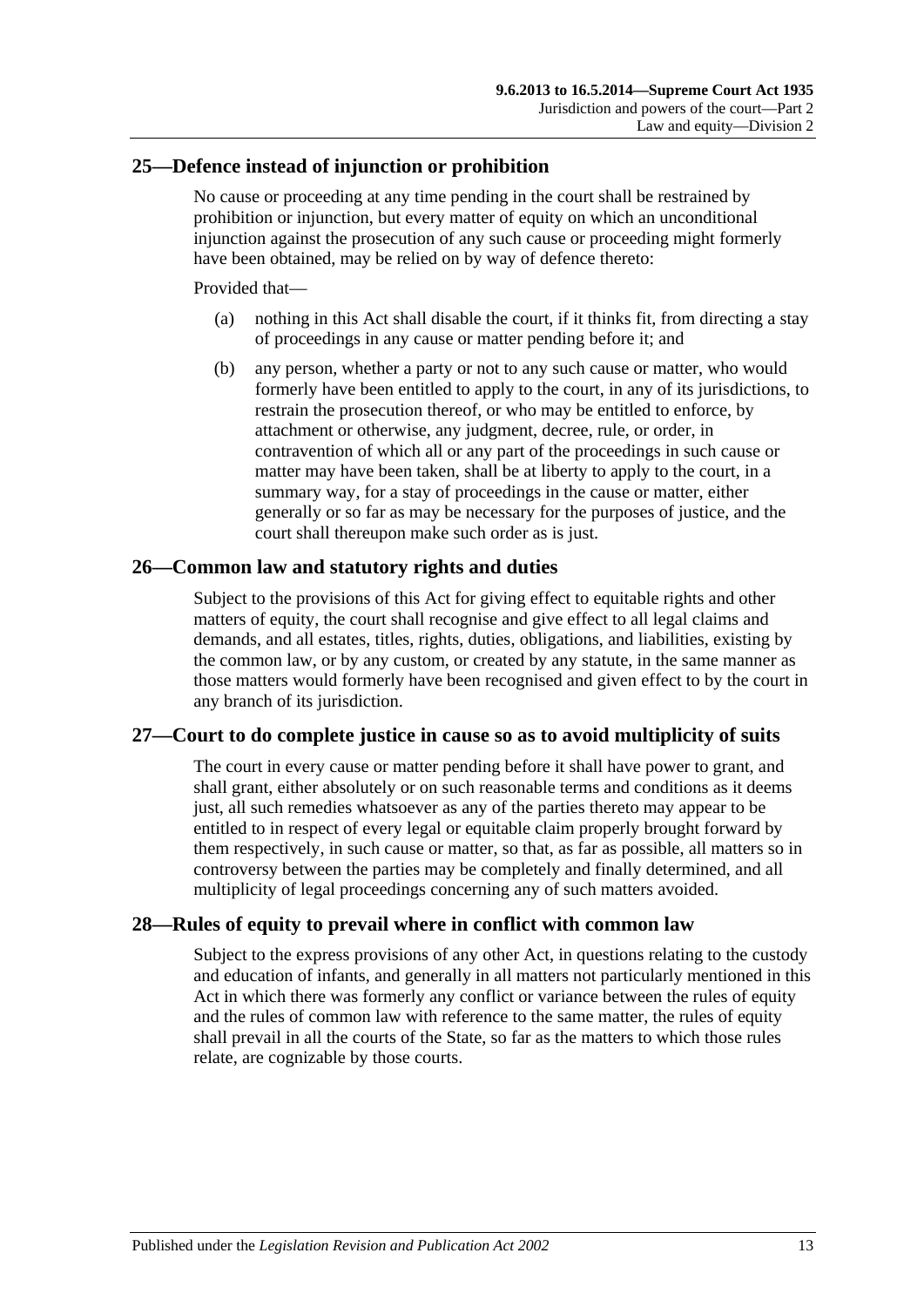# <span id="page-13-0"></span>**Division 3—Miscellaneous powers**

### <span id="page-13-1"></span>**29—Court may make orders to have effect of mandamus or injunction, and may appoint receivers**

- (1) The court may grant a mandamus, or an injunction, or appoint a receiver, by an interlocutory order in all cases in which it appears to the court to be just or convenient so to do.
- (2) Any such order may be made either unconditionally or upon such terms and conditions as the court thinks just.
- (3) If an application is made (whether before, or at, or after the hearing of any cause or matter for an injunction) to prevent any threatened or apprehended waste or trespass, the injunction may be granted, if the court thinks fit, whether the person against whom the order is sought is or is not in possession under any claim of title or otherwise, or (if out of possession) does or does not claim a right to do the act sought to be restrained under any colour of title, and whether the estates claimed by both or by either of the parties are legal or equitable.

### <span id="page-13-2"></span>**30—Damages in certain cases**

In any action arising out of the breach of any covenant, contract, or agreement, or instituted to prevent the commission or continuance of any wrongful act or for the specific performance of any covenant, contract, or agreement, the court shall have power to award damages to the party injured either in addition to or substitution for the injunction or specific performance, and those damages may be assessed by the court or in such manner as it directs.

### <span id="page-13-3"></span>**30A—Power to direct payment to infant**

Where in any action the court determines that a party (being an infant) is entitled to recover damages from another party, the court may by final or declaratory judgment finally determining the question of liability between the parties order payment of any amount or amounts of damages, direct to the plaintiff. Any acknowledgment or receipt in writing of any moneys paid on account of any such amount or amounts pursuant to a judgment under this section shall not if the court so orders be invalid merely on the ground that the person giving the same was under the age of twenty-one years at the time of his signing or giving the same.

### <span id="page-13-4"></span>**30B—Power to make interim assessment of damages**

- (1) Where in any action the court determines that a party is entitled to recover damages from another party, it shall be lawful for the court to enter declaratory judgment finally determining the question of liability between the parties, in favour of the party who is entitled to recover damages as aforesaid, and to adjourn the final assessment thereof.
- <span id="page-13-5"></span>(2) It shall be lawful for the court when entering declaratory judgment and for any judge of the court at any time or times thereafter—
	- (a) to make orders that the party held liable make such payment or payments on account of the damages to be assessed as to the court seems just; and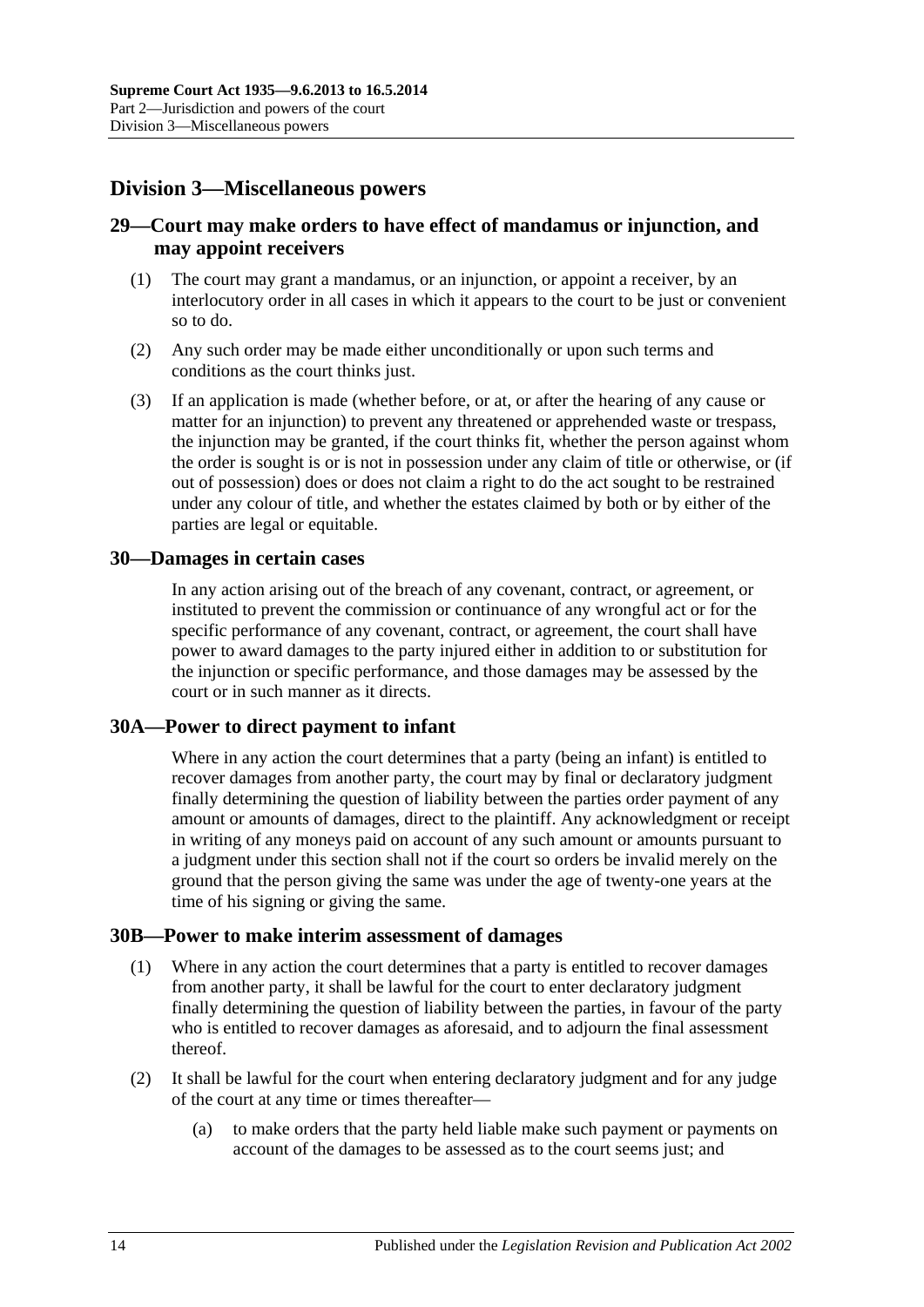(b) in addition to any such order or in lieu thereof, to order that the party held liable make periodic payments to the other party on account of the damages to be assessed during a stated period or until further order:

Provided, however, that where the declaratory judgment has been entered in an action for damages for personal injury, such payment or payments shall not include an allowance for pain or suffering or for bodily or mental harm (as distinct from pecuniary loss resulting therefrom) except where serious and continuing illness or disability results from the injury or except that, where the party entitled to recover damages is incapacitated or partially incapacitated for employment and being in part responsible for his injury is not entitled to recover the full amount of his present or continuing loss of earnings, or of any hospital, medical or other expenses resulting from his injury, the court may order payment or payments not to exceed such loss of earnings and expenses and such payment or payments may be derived either wholly or in part from any damages to which the party entitled to recover damages has, but for the operation of this proviso, established a present and immediate right or except where the judge is of opinion that there are special circumstances by reason of which this proviso should not apply.

- (3) Any order for payment of moneys on account of damages made hereunder may be enforced as a judgment of the court.
- (4) Where the court adjourns assessment of damages under this section, it may order the party held liable to make such payment into court or to give such security for payment of damages when finally assessed as it deems just.
- (5) When damages are finally assessed credit shall be given in the final assessment for all payments which have been made under this section and the final judgment shall state the full amount of damages, the total of all amounts already paid pursuant to this section and the amount of damages then remaining payable, and judgment shall be entered for the last-named amount.
- (6) Where the court adjourns assessment of damages under this section, any party to the proceedings may apply to any judge of the court at any time and from time to time—
	- (a) for an order that the court proceed to final assessment of the damages; or
	- (b) for the variation or termination of any order which may have been made for the making of periodic payments.

On the hearing of any such application the judge shall make such order as he considers just: Provided that, in an action for damages for personal injury, upon an application for an order that the court proceed to final assessment of damages, the Judge to whom such application is made shall not refuse such order if the medical condition of the party entitled to recover damages is such that neither substantial improvement nor substantial deterioration thereof is likely to occur or if a period of four years or more has expired since the date of the declaratory judgment unless the judge is of opinion that there are special circumstances by reason of which such assessment should not then be made.

(7) If it appears to the court that a person in whose favour declaratory judgment has been entered has without reasonable cause failed to undertake such reasonable medical or remedial treatment as his case might have required or require, it shall not award damages for such disability, pain or suffering as would have been remedied but for such failure.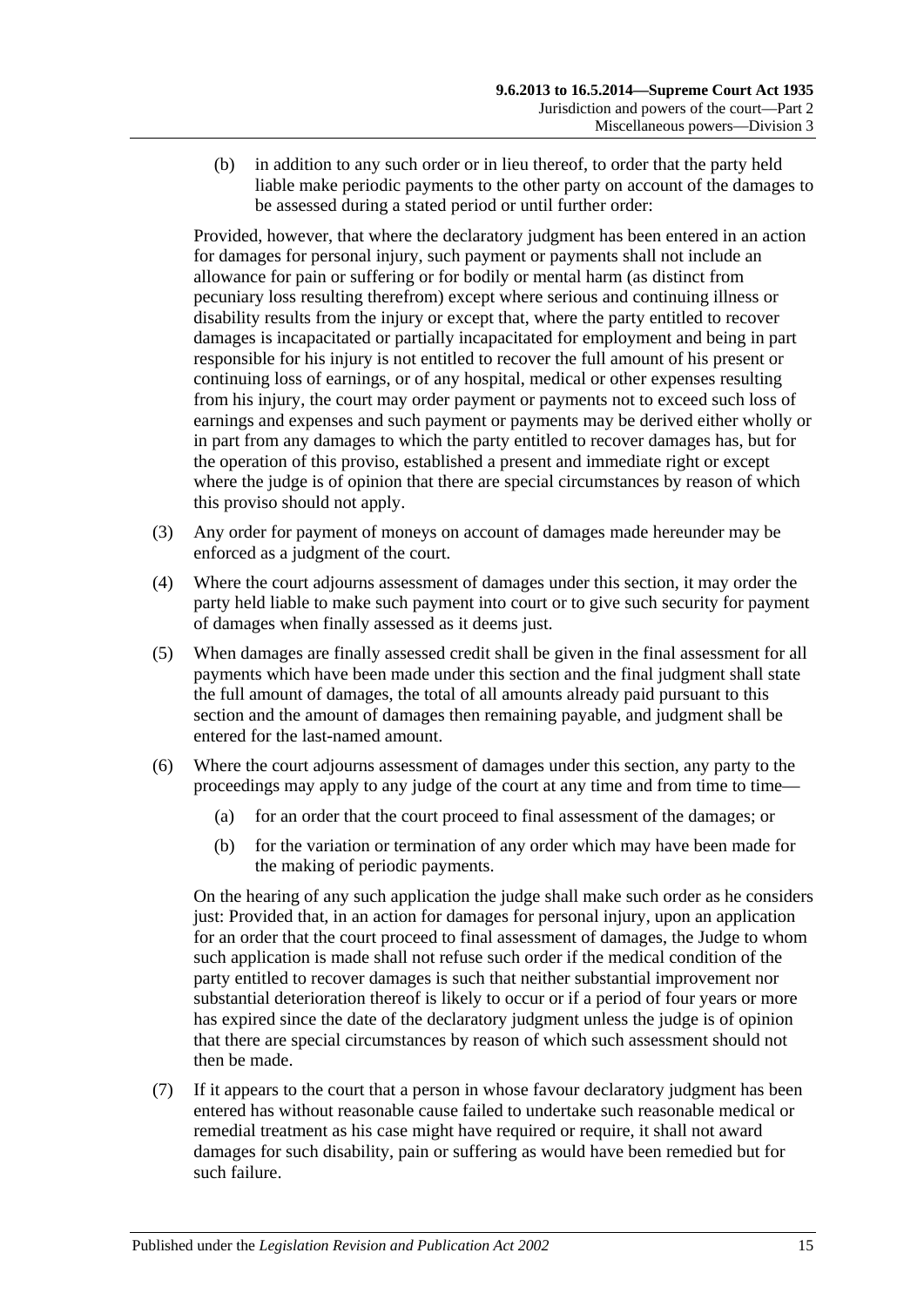- (8) If at any time it appears to a judge that a person in whose favour declaratory judgment has been entered and who is incapacitated or partially incapacitated for employment, is not sincerely or with the diligence which should be expected of him in the circumstances of his case, attempting to rehabilitate himself for employment any payment or payments under [subsection](#page-13-5) (2) of this section shall not include by way of allowance for loss of earnings a sum in excess of seventy-five per centum of such person's loss of earnings.
- <span id="page-15-0"></span> $(9)$
- (a) Notwithstanding anything in the *[Survival of Causes of Action Act](http://www.legislation.sa.gov.au/index.aspx?action=legref&type=act&legtitle=Survival%20of%20Causes%20of%20Action%20Act%201940) 1940*, when damages are finally assessed under this section for the benefit of the estate of a deceased person where the deceased person died after action brought and declaratory judgment has been entered in favour of such person, the damages finally assessed may include such damages in respect of any of the matters referred to in section 3 of that Act as the court deems proper.
- <span id="page-15-1"></span>(b) Where a party dies after declaratory judgment has been entered in his favour but before final assessment of his damages in circumstances which would have entitled any person to recover damages, *solatium* or expenses by action pursuant to Part 2 of the *[Wrongs Act](http://www.legislation.sa.gov.au/index.aspx?action=legref&type=act&legtitle=Wrongs%20Act%201936) 1936*, it shall be lawful for the executor or administrator of the deceased to proceed in the same action for the recovery of such damages, *solatium* or expenses for the benefit of such person notwithstanding the declaratory judgment or that the deceased has received moneys thereunder, provided, however, that in any such proceedings all moneys paid to the deceased pursuant to the declaratory judgment in excess of any actual and subsisting pecuniary loss resulting to him from the wrongful act of the party held liable shall be deemed to have been paid towards satisfaction of the damages, *solatium* or expenses awarded pursuant to the *[Wrongs Act](http://www.legislation.sa.gov.au/index.aspx?action=legref&type=act&legtitle=Wrongs%20Act%201936) 1936* and no further damages shall be payable in respect of the injury sustained by the deceased. In any proceedings hereunder, the declaratory judgment and any finding of fact made in the course of proceedings consequent thereupon shall enure as between the party held liable and the executor or administrator of the deceased.
- <span id="page-15-2"></span>(c) Where a party dies in the circumstances referred to in the preceding paragraph of this subsection except that the death of the deceased is not wholly attributable to the personal injury, the subject of the declaratory judgment, but was accelerated thereby, it shall be lawful for proceedings to be taken and for the court to assess damages, *solatium* or expenses as in the preceding paragraph but such damages, *solatium* or expenses shall be proportioned to the injury to the person for whom and for whose benefit the proceedings are taken resulting from such acceleration of death.
- (d) The court may, if the justice of a case so requires, assess damages under [paragraph](#page-15-0) (a) of this subsection notwithstanding the commencement or prosecution of proceedings under [paragraph](#page-15-1) (b) or [\(c\)](#page-15-2) of this subsection and the damages so assessed shall be for the benefit of the estate of the deceased and no damages shall be awarded under [paragraph](#page-15-1) (b) or [\(c\)](#page-15-2) of this subsection.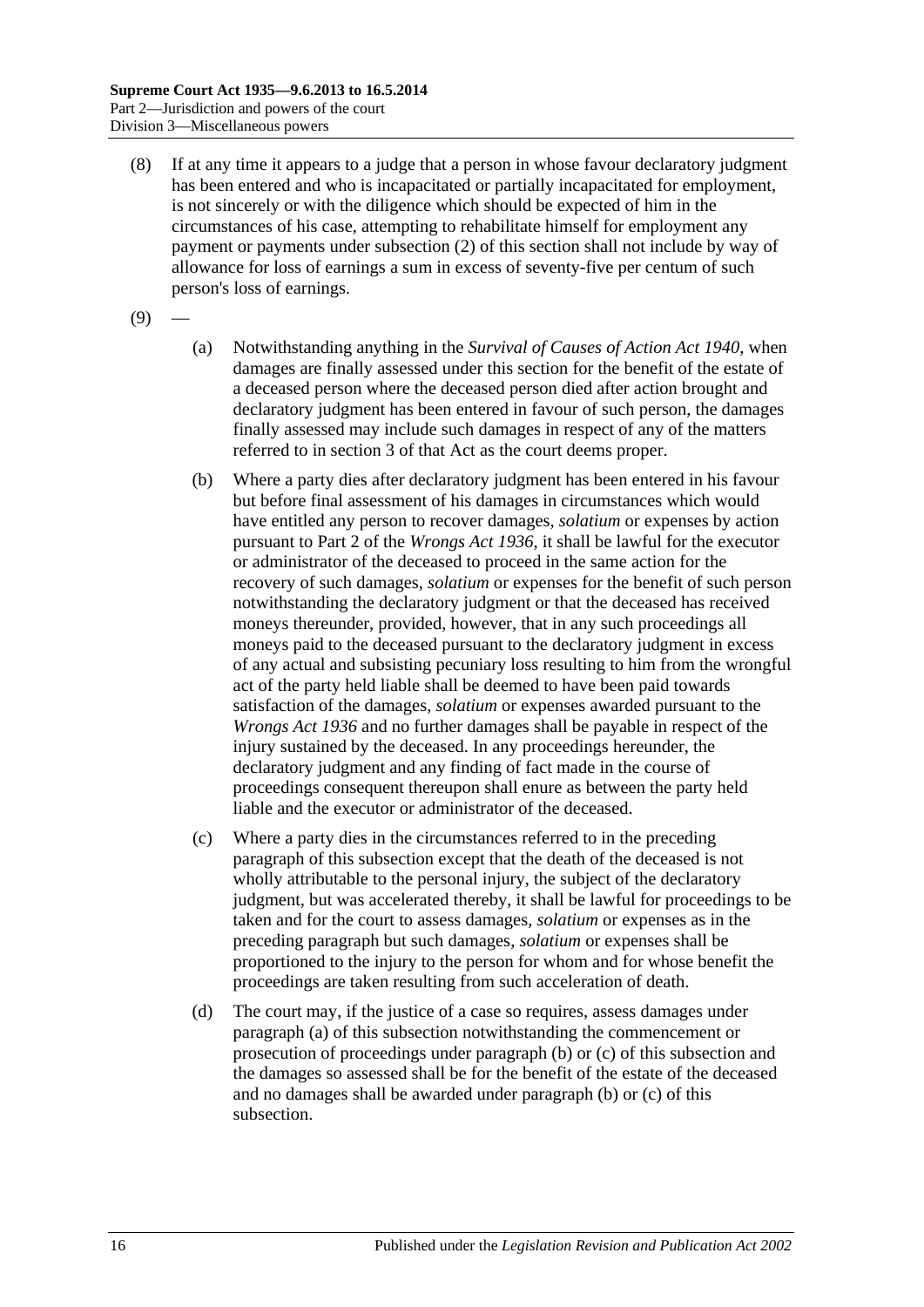(10) In the exercise of the powers conferred by this section the court shall have regard to the facts and circumstances of the particular case, as they exist from time to time, and any allowance, or the final assessment, as the case may be, shall be such as to the court may seem just and reasonable as compensation to the person actually injured or to his or her dependants as the case may be.

### <span id="page-16-0"></span>**30BA—Consent orders for structured settlements**

In an action for damages for personal injury, the court may, with the consent of the parties, make an order for damages to be paid wholly or in part in the form of periodic payments, by way of an annuity or otherwise, instead of in a lump sum.

### <span id="page-16-1"></span>**30C—Power to award interest**

- (1) Unless good cause is shown to the contrary, the court shall, upon the application of a party in favour of whom a judgment for the payment of damages, compensation or any other pecuniary amount has been, or is to be, pronounced, include in the judgment an award of interest in favour of the judgment creditor in accordance with the provisions of this section.
- <span id="page-16-2"></span>(2) The interest—
	- (a) will be calculated at a rate fixed by the court; and
	- (b) will be calculated in respect of a period fixed by the court (which must, however, in the case of a judgment given on a liquidated claim, be the period running from when the liability to pay the amount of the claim fell due to the date of judgment unless the court otherwise determines); and
	- (c) is payable, in accordance with the court's determination, in respect of the whole or part of the amount for which judgment is given.
- (3) Where a party to any proceedings before the court is entitled to an award of interest under this section, the court may, in the exercise of its discretion, and without proceeding to calculate the interest to which that party may be entitled in accordance with [subsection](#page-16-2) (2) of this section, award a lump sum in lieu of that interest.
- (4) This section does not—
	- (a) authorise the award of interest upon interest; or
	- (ab) authorise the award of interest upon exemplary or punitive damages; or
	- (b) apply in relation to any sum upon which interest is recoverable as of right by virtue of an agreement or otherwise; or
	- (c) affect the damages recoverable upon the dishonour of a negotiable instrument; or
	- (d) authorise the award of any interest otherwise than by consent upon any sum for which judgment is pronounced by consent; or
	- (e) limit the operation of any other enactment or rule of law providing for the award of interest.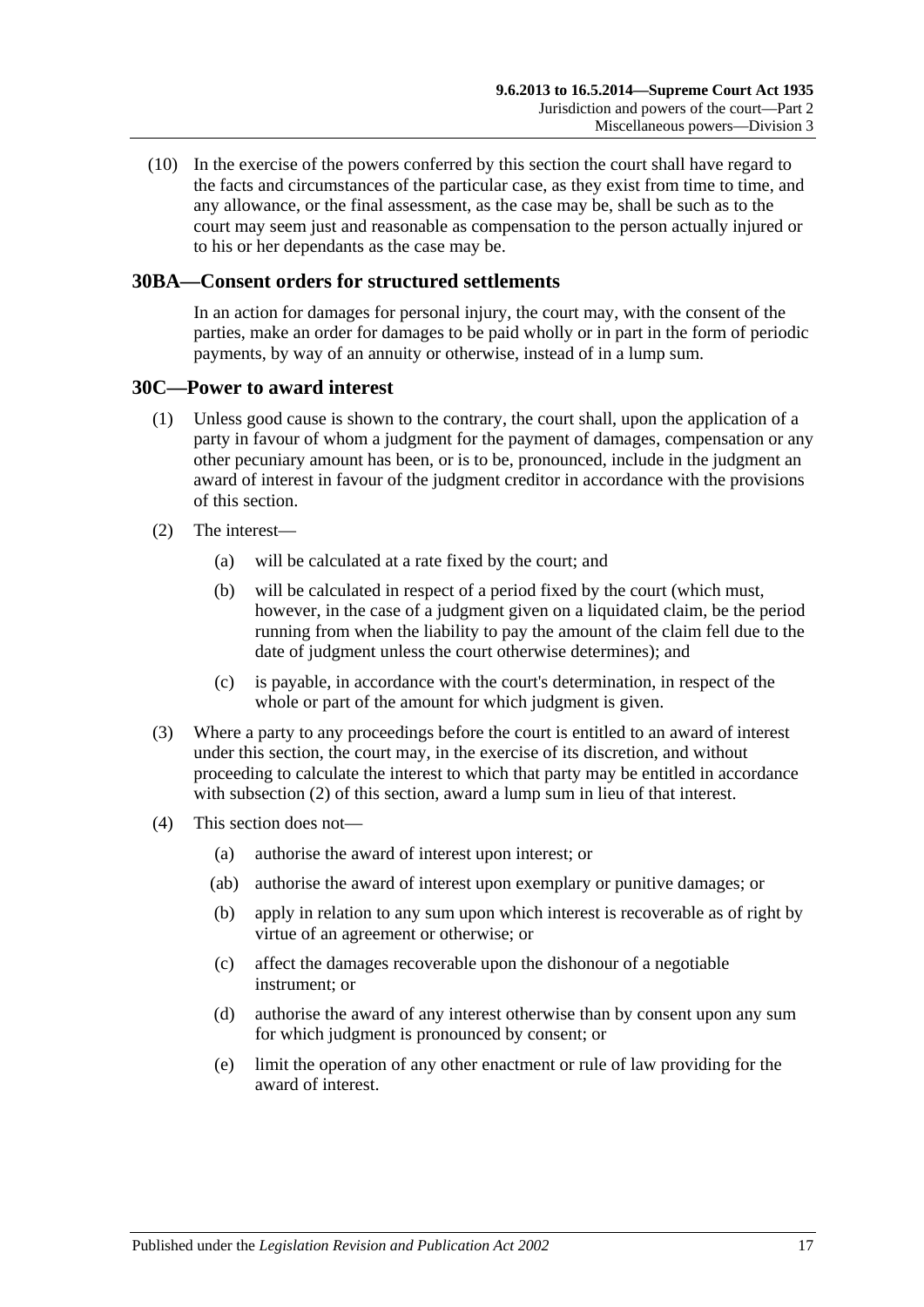### <span id="page-17-0"></span>**31—Declaratory orders**

No action or proceeding shall be open to objection on the ground that a merely declaratory judgment or order is sought thereby, and the court shall have power to make binding declarations of right whether any consequential relief is or could be claimed or not.

### <span id="page-17-1"></span>**32—Court may order mortgage instead of sale in certain cases**

In any proceeding in which the court has power to order a sale of any real or personal property, the court shall have power, instead of ordering a sale, to make such order, as is just and convenient, for a mortgage of the property, with power of sale to the mortgagee; and, for the purpose of perfecting such mortgage, to order the execution of all deeds and documents in the same manner as in the case of a sale of property.

### <span id="page-17-2"></span>**34—Court may direct sale of mortgaged property etc**

In any action for the foreclosure of the equity of redemption in any mortgaged property, and upon the request of the mortgagee, or of any subsequent encumbrancer, or of the mortgagor, or any person claiming under any such person, the court may direct a sale of the property, or a transfer of the mortgage debt and security, instead of a foreclosure of the equity of redemption, on such terms as the court thinks fit, and, if the court thinks fit, without previously determining the priorities of encumbrances, or giving the usual or any time to redeem: Provided that if the request is made by any subsequent encumbrancer, or by the mortgagor, or by any person claiming under such encumbrancer or mortgagor, no such sale shall be directed without the consent of the mortgagee or the persons claiming under him, unless the party making such request deposits in court a reasonable sum of money, to be fixed by the court, for the purpose of securing the performance of such terms as may be imposed on the party making such request.

### <span id="page-17-3"></span>**35—Power to require attendance of witnesses and production of evidentiary material**

- <span id="page-17-4"></span>(1) The court may, on the application of a party to proceedings or on its own initiative, issue a subpoena requiring a person to appear before the court at a specified time and place to give evidence or to produce evidentiary material (or both).
- (2) A subpoena to produce evidentiary material may, instead of providing for production of the material before the court, provide for production of the material to an officer of the court nominated in the subpoena.
- $(3)$  If—
	- (a) a person fails to comply with a subpoena under [subsection](#page-17-4) (1); or
	- (b) there are grounds for believing that, if such a subpoena were issued, a person would not comply with it,

the court may issue a warrant to have the person arrested and brought before the court.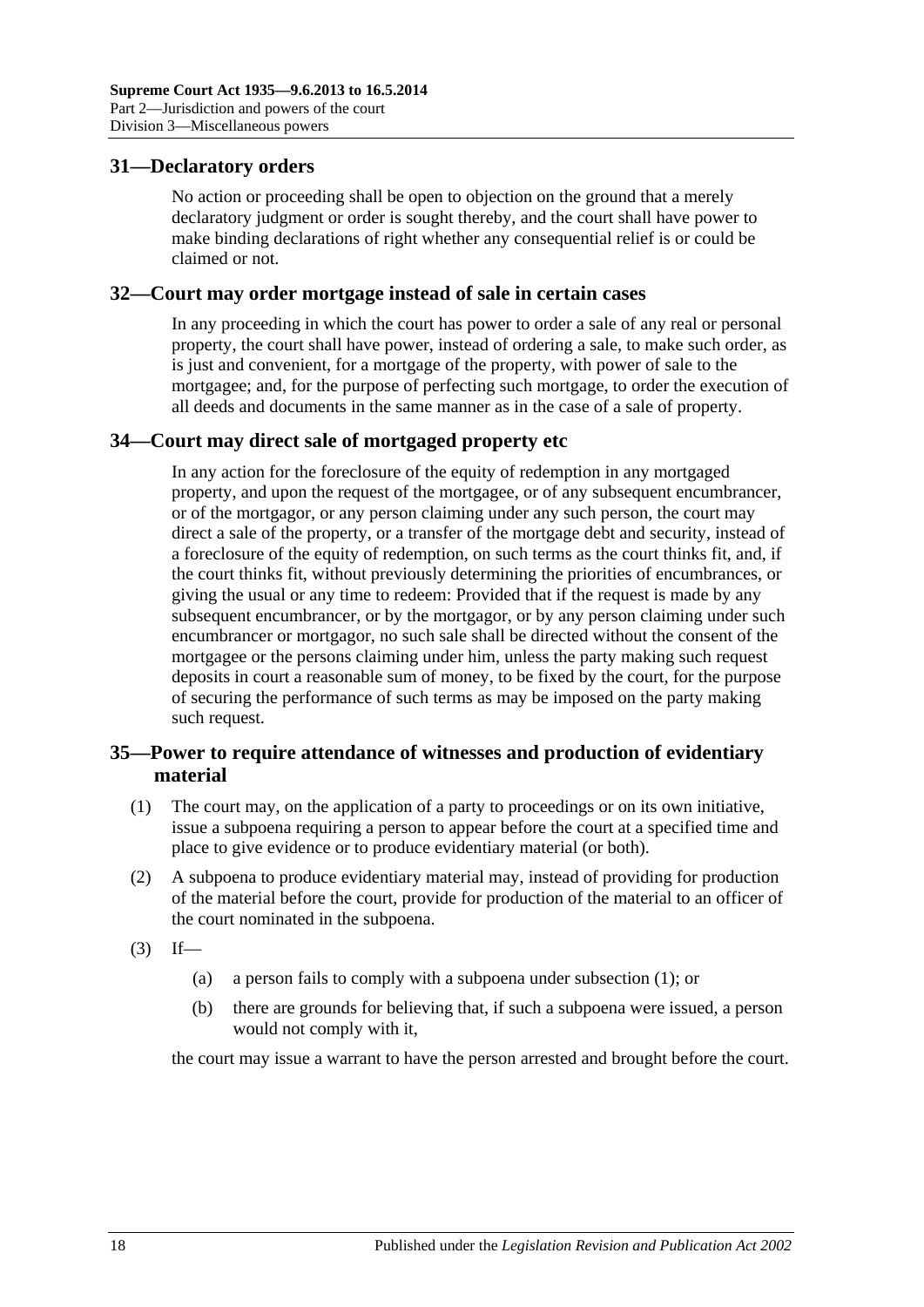### <span id="page-18-0"></span>**36—Appointment of commissioners for taking affidavits**

- (1) Any two or more judges of the court of whom the Chief Justice shall be one, may by commission under the seal of the court from time to time empower such persons as they think fit and necessary, whether within or outside the State, to take all such affidavits as any person desires to make before any person so empowered in or concerning any cause, matter or thing pending in the court.
- (2) Every person so appointed shall be a commissioner for taking oaths in all causes and matters whatsoever in every jurisdiction of the court.

### <span id="page-18-1"></span>**38—Inspection of property in legal proceedings**

- (1) For the purpose of any proceeding therein, the court may order a view or inspection of any land or chattel, and any judge, juryman, or other person authorised by the order, may enter on any land or premises which it is necessary or convenient to enter on for the purpose of such inspection.
- (2) Every person in possession of any such land or premises shall allow such entry for the purposes aforesaid, and in case of any obstruction or refusal of such entry, the person or persons so obstructing or refusing such entry, shall be deemed guilty of a contempt of court, and be liable to punishment accordingly.

### <span id="page-18-2"></span>**39—Vexatious proceedings**

- (1) If, on the application of the Attorney-General or any other interested person, the court is satisfied that a person has persistently instituted vexatious proceedings, the court may make either or both of the following orders:
	- (a) an order prohibiting the person by whom the vexatious proceedings were instituted from instituting further proceedings, or further proceedings of a particular class, without permission of the court;
	- (b) an order staying proceedings already instituted by that person.
- (2) Where it appears to a prescribed court that there are proper grounds for an application under this section, it may refer the matter to the Attorney-General for consideration.
- (3) An order under this section remains in force (subject to variation by the court)—
	- (a) if a period for the operation of the order is fixed—until the expiration of that period or the revocation of the order (whichever first occurs);
	- (b) if no such period is fixed—until revocation of the order.
- (4) Where an order is made under this section, a copy of the order must be published in the Gazette.
- (5) For the purposes of this section, proceedings are vexatious—
	- (a) if instituted to harass or annoy, to cause delay, or for any other ulterior purpose; or
	- (b) if instituted without reasonable ground.
- (6) In this section—

### *prescribed court* means—

(a) the Supreme Court; or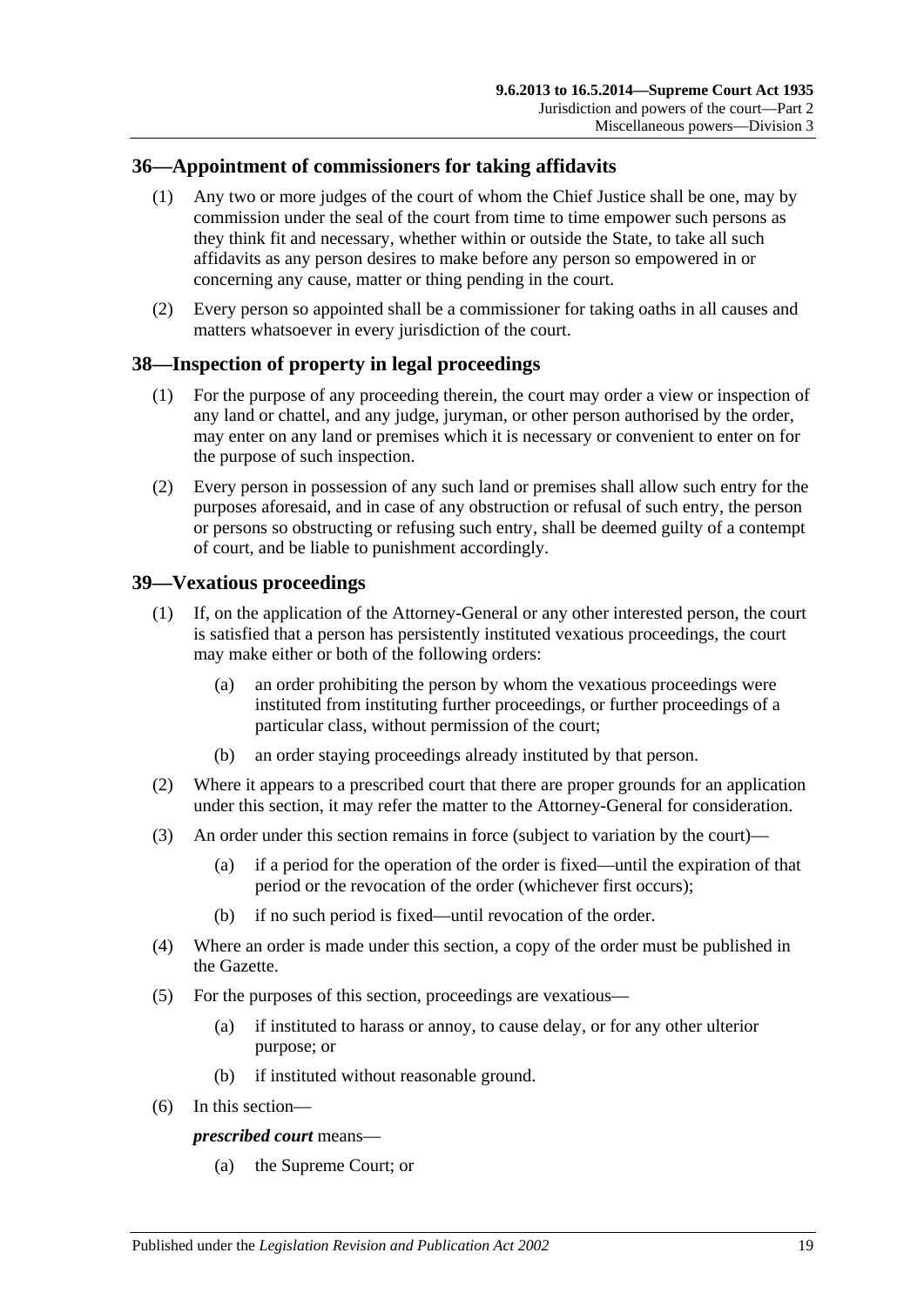- (b) any other court of the State; or
- (c) the Workers Compensation Tribunal; or
- (d) any other tribunal of the State prescribed by the regulations;

*proceedings* means civil or criminal proceedings instituted in a prescribed court.

### <span id="page-19-0"></span>**40—Power of court with regard to costs**

- (1) Subject to the express provisions of this Act, and to the rules of court, and to the express provisions of any other Act whenever passed, the costs of and incidental to all proceedings in the court, including the administration of estates and trusts, shall be in the discretion of the court or judge, and the court or judge shall have full power to determine by whom and to what extent such costs are to be paid.
- $(2)$  If—
	- (a) an action for the recovery of damages or any other monetary sum is brought in the court; and
	- (b) the action might have been brought in the District Court; and
	- (c) the plaintiff recovers less than an amount fixed by the rules for the purposes of this paragraph,

no order for costs will be made in favour of the plaintiff unless the court is of the opinion that it is just, in the circumstances of the case, that the plaintiff should recover the whole or part of the costs of action.

### <span id="page-19-1"></span>**41—Power to revive orders on abatement of cause**

When any judgment or order for the payment of any costs or money has been made in any cause or matter, and the suit afterwards becomes abated, it shall be lawful for the court or a judge, upon the application of any person interested under the judgment or order, to make an order reviving the cause or matter, and permitting the applicant to prosecute and enforce the judgment or order, upon such terms (if any) as the court or judge thinks fit.

# <span id="page-19-2"></span>**Part 3—Sittings and distribution of business**

### <span id="page-19-3"></span>**42—Abolition of terms**

The division of the legal year into terms is abolished as far as relates to the administration of justice, and there shall be no terms applicable to any sitting or business of the court.

### <span id="page-19-4"></span>**43—Reference to terms for computing time**

In all cases in which the terms, into which the legal year was formerly divided, are used as a measure for determining the time at or within which any act is required to be done, those terms may continue to be referred to for the same or the like purpose, unless provision is otherwise made by law.

### <span id="page-19-5"></span>**44—Sitting in vacation**

Provision shall be made by rules of court for the hearing during vacation of all such applications as require to be immediately or promptly heard.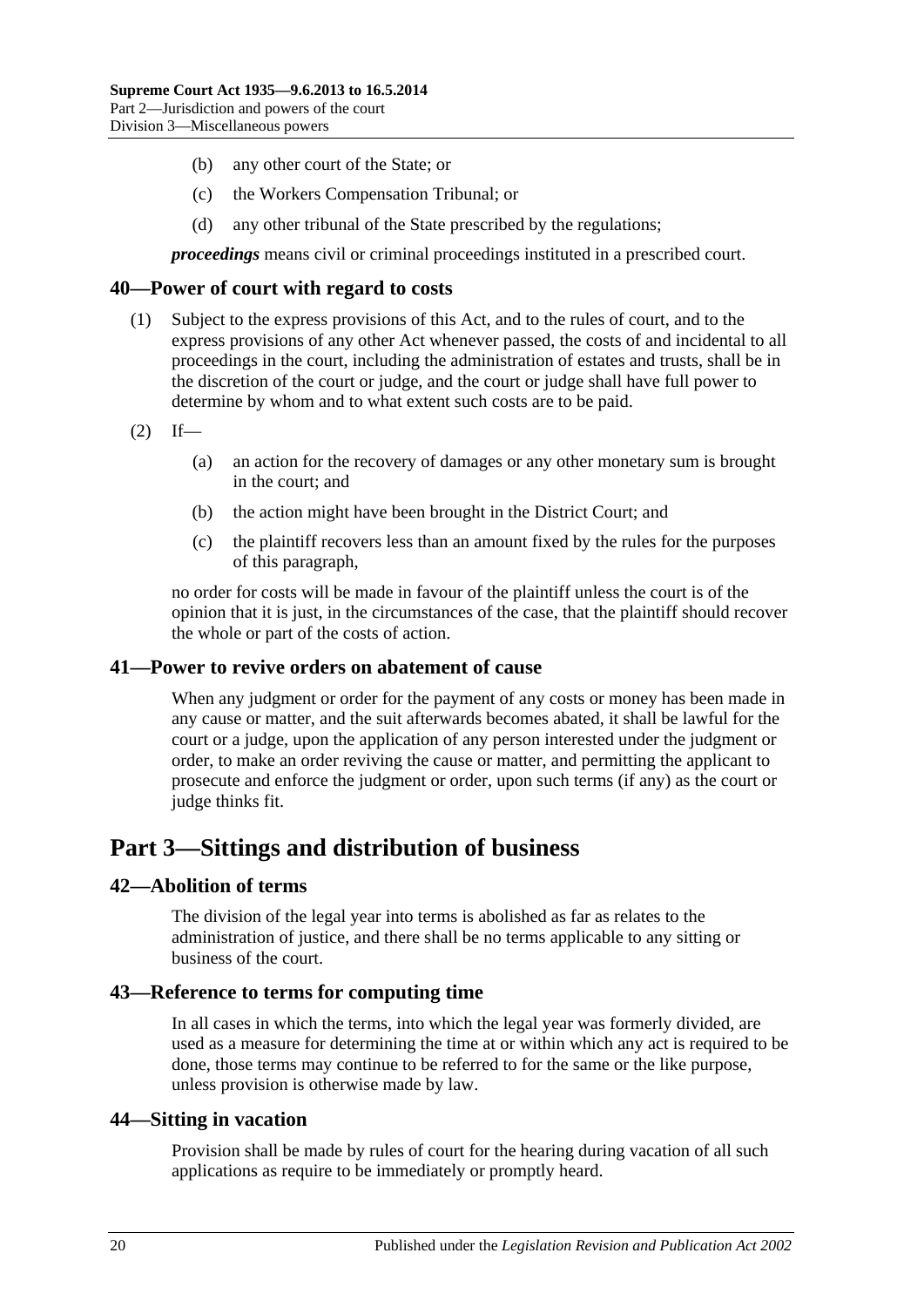### <span id="page-20-0"></span>**45—Time and place of sittings**

- (1) The court may sit at any time (including a Sunday).
- (2) The court may sit at any place (either within or outside the State).
- (3) The court will sit at such times and places as the Chief Justice may direct.
- (4) Registries of the court will be maintained at such places as the Governor may determine.

### <span id="page-20-1"></span>**46—Adjournment from time to time and place to place**

The court may—

- (a) adjourn proceedings from time to time and from place to place; or
- (b) adjourn proceedings to a time, or a time and place, to be fixed; or
- (c) order the transfer of proceedings from place to place.

#### <span id="page-20-2"></span>**46A—Sittings in open court or in chambers**

Subject to any provision of an Act or any rule to the contrary, the court's proceedings must be open to the public.

#### <span id="page-20-3"></span>**46B—Sittings required by proclamation**

The Governor may, by proclamation, require that sittings of the court (other than civil sittings) be held with a specified frequency in specified parts of the State.

### <span id="page-20-4"></span>**47—Power to sit in several jurisdictions at one time**

Any two or more of the judges may sit at the same time, as separate courts or divisions of the court, for the despatch of its business, either in the same jurisdiction or in different jurisdictions, and, in particular, the Full Court may sit in more than one division.

### <span id="page-20-5"></span>**48—Jurisdiction of Full Court, single judge and master**

- (1) Subject to any express enactment, and to the rules of court, the jurisdiction vested in, or exercisable by the court, shall be exercisable either by the Full Court or by a single judge sitting in court.
- (2) However—
	- (a) the Full Court shall hear and determine—
		- (i) all applications for new trials;
		- (ii) all appeals from a single judge whether sitting in court or chambers;
		- (iii) all rules and orders to show cause returnable before the Full Court:
		- (iv) all questions of law referred to or reserved for the consideration of, or directed to be argued before the Full Court;
		- (v) all trials at bar;
		- (vi) all causes and matters which are required by the rules of court, or by the express provision of any other Act, to be heard or determined by the Full Court;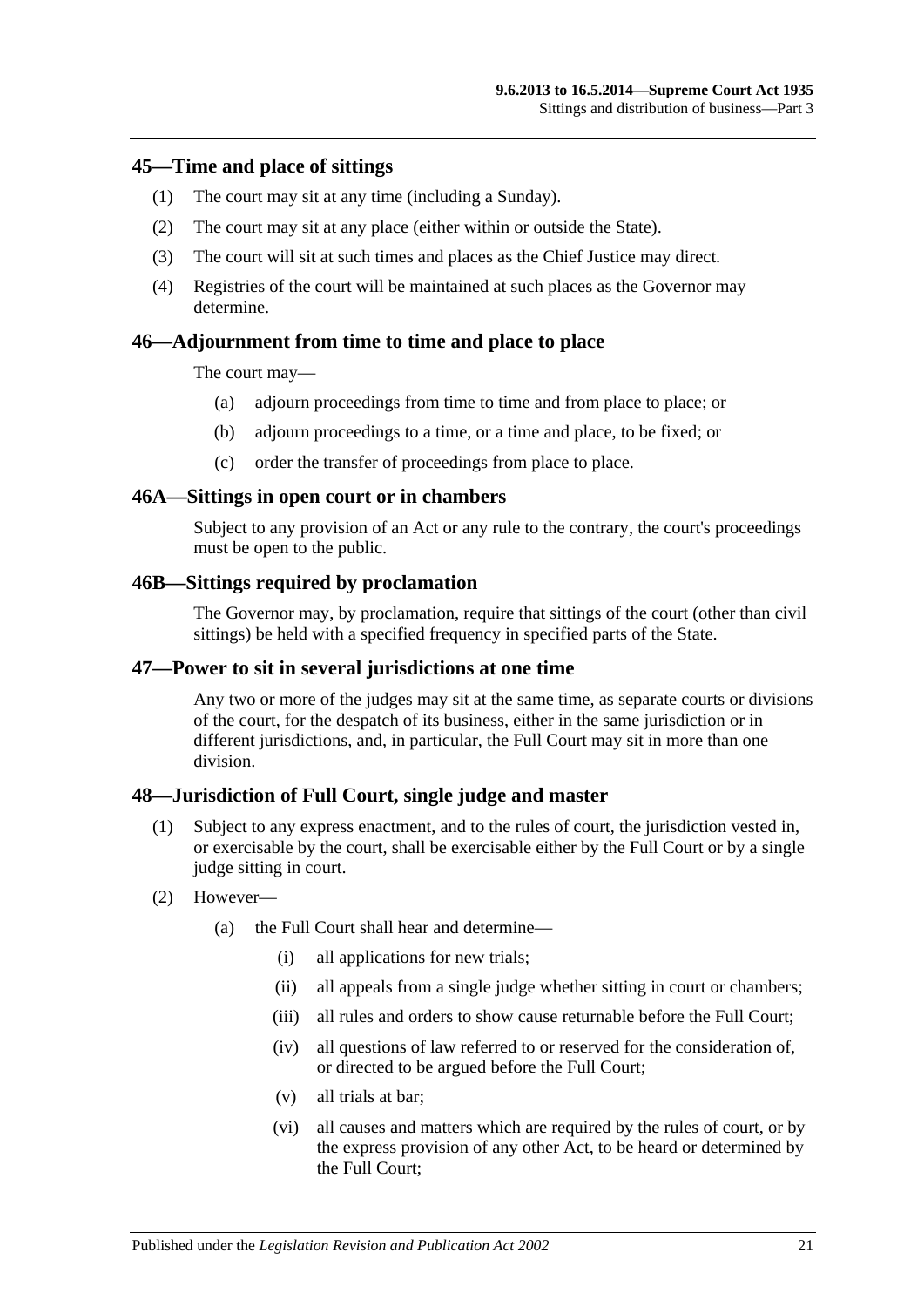- (b) the jurisdiction of the court may be exercised by a judge in chambers in all such causes or matters, and in all such proceedings in any cause or matter, as are authorised by statute or by the rules or practice of the court;
- (c) the jurisdiction of the court may be exercised by a master to the extent authorised by this Act or any other Act, or by rules of court made under this Act or any other Act.
- <span id="page-21-3"></span>(3) Subject to [subsection](#page-21-2) (4) and to the rules of court, where any Act provides that 1 or more of the following powers relating to appeals are exercisable by the Full Court, the power may, instead, be exercised by any judge of the Supreme Court in the same manner as the Full Court and subject to the same provisions:
	- (a) the power to give permission to appeal;
	- (b) the power to extend the time within which notice of appeal, or of an application for permission to appeal, may be given;
	- (c) the power to allow the appellant to be present at any proceedings in cases where he or she is not entitled to be present without permission;
	- (d) the power to admit an appellant to bail and to direct that time spent in custody by an appellant pending determination of an appeal be counted as part of a term of imprisonment.
- <span id="page-21-2"></span>(4) If a judge refuses an application by an appellant to exercise any power of a kind referred to in [subsection](#page-21-3) (3) in his or her favour, the appellant is entitled to have the application determined by the Full Court.

### <span id="page-21-0"></span>**49—Questions of law reserved for Full Court**

- (1) The court constituted of a single judge or a master may reserve a question of law for the consideration of the Full Court.
- (2) Subject to any express enactment the like powers may be exercised in relation to any appeal or matter whatsoever, which comes before a judge, under any enactment by which a judge of the court is designated as the judge, arbitrator, or person appointed to hear and determine the appeal or matter, notwithstanding that the determination of the judge is expressed to be final or without appeal.

### <span id="page-21-1"></span>**50—Appeals**

- (1) Subject to this section—
	- (a) an appeal lies to the Full Court against a judgment of the court constituted of a single judge; and
	- (b) an appeal lies against a judgment of the court constituted of a master.
- (2) An appeal against a judgment of a master lies, if the rules so provide, to the Full Court and otherwise to the court constituted of a single judge.
- (3) No appeal lies against—
	- (a) an order allowing an extension of time to appeal from a judgment; or
	- (b) an order giving unconditional permission to defend an action; or
	- (c) a judgment that is, by statute, under the rules, or by agreement of the parties, final and without appeal.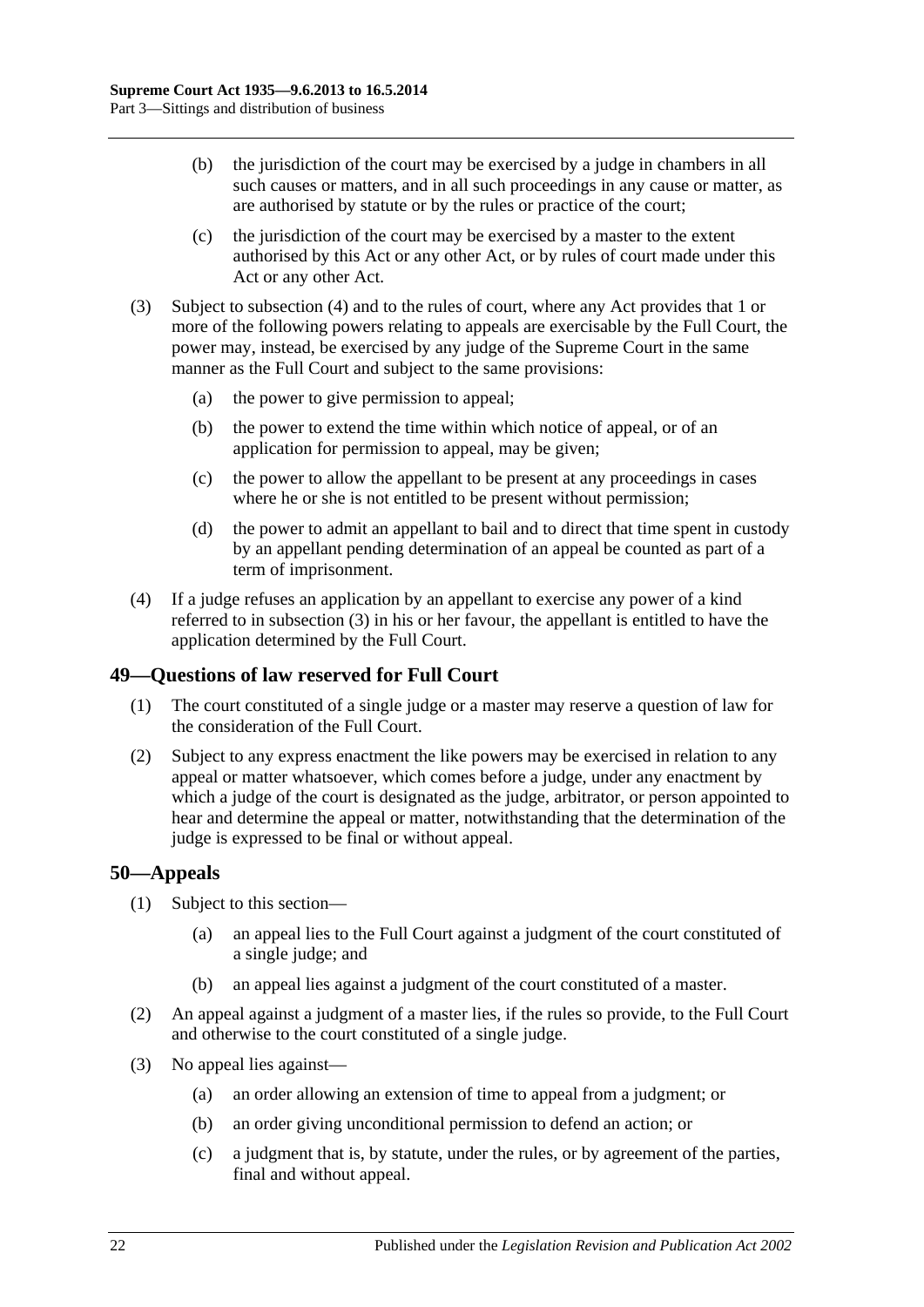- (4) An appeal lies only with the permission of the court—
	- (a) from a judgment of any of the following classes:
		- (i) a judgment given by consent of the parties;
		- (ii) a judgment given by a single judge on appeal from a judgment of the Magistrates Court; or
	- (b) if the rules provide that the appeal lies by permission of the court.
- (5) The rules cannot, however, require the court's permission for an appeal if the judgment under appeal—
	- (a) denies, or imposes conditions on, a right to defend an action; or
	- (b) deals with the liberty of the subject or the custody of an infant; or
	- (c) grants or refuses relief in the nature of an injunction or the appointment of a receiver; or
	- (d) is a declaration of liability or a final assessment of damages under [section](#page-13-4) 30B; or
	- (e) makes a final determination of a substantive right.

#### **Exception—**

If a judgment is given by a single judge on appeal from some other court or tribunal, the rules may require the court's permission for a further appeal to the Full Court even though the judgment makes a final determination of a substantive right.

(6) In this section—

#### *judgment* includes—

- (a) an order or direction; and
- (b) a decision not to make an order or direction.

# <span id="page-22-0"></span>**Part 3A—The Land and Valuation Court**

### <span id="page-22-1"></span>**62A—Interpretation**

In this Part, unless the contrary intention appears—

*the Court* means the Land and Valuation Court constituted under this Part;

*the complementary amending Acts* means the *[Crown Lands Act Amendment](http://www.legislation.sa.gov.au/index.aspx?action=legref&type=act&legtitle=Crown%20Lands%20Act%20Amendment%20Act%201969)  Act [1969](http://www.legislation.sa.gov.au/index.aspx?action=legref&type=act&legtitle=Crown%20Lands%20Act%20Amendment%20Act%201969)*, the *[Encroachments Act Amendment Act](http://www.legislation.sa.gov.au/index.aspx?action=legref&type=act&legtitle=Encroachments%20Act%20Amendment%20Act%201969) 1969*, the *[Highways Act Amendment](http://www.legislation.sa.gov.au/index.aspx?action=legref&type=act&legtitle=Highways%20Act%20Amendment%20Act%201969)  Act [1969](http://www.legislation.sa.gov.au/index.aspx?action=legref&type=act&legtitle=Highways%20Act%20Amendment%20Act%201969)*, the *[Land Settlement \(Development Leases\) Act Amendment Act](http://www.legislation.sa.gov.au/index.aspx?action=legref&type=act&legtitle=Land%20Settlement%20(Development%20Leases)%20Act%20Amendment%20Act%201969) 1969*, the *[Land Tax Act Amendment Act](http://www.legislation.sa.gov.au/index.aspx?action=legref&type=act&legtitle=Land%20Tax%20Act%20Amendment%20Act%201969) 1969*, the *[Law of Property Act Amendment Act](http://www.legislation.sa.gov.au/index.aspx?action=legref&type=act&legtitle=Law%20of%20Property%20Act%20Amendment%20Act%201969) 1969*, the *[Local Government Act Amendment Act](http://www.legislation.sa.gov.au/index.aspx?action=legref&type=act&legtitle=Local%20Government%20Act%20Amendment%20Act%201969) 1969*, the *[Pastoral Act Amendment](http://www.legislation.sa.gov.au/index.aspx?action=legref&type=act&legtitle=Pastoral%20Act%20Amendment%20Act%201969)  Act [1969](http://www.legislation.sa.gov.au/index.aspx?action=legref&type=act&legtitle=Pastoral%20Act%20Amendment%20Act%201969)*, the *[Planning and Development Act Amendment Act](http://www.legislation.sa.gov.au/index.aspx?action=legref&type=act&legtitle=Planning%20and%20Development%20Act%20Amendment%20Act%201969) 1969*, the *[Renmark](http://www.legislation.sa.gov.au/index.aspx?action=legref&type=act&legtitle=Renmark%20Irrigation%20Trust%20Act%20Amendment%20Act%201969)  [Irrigation Trust Act Amendment Act](http://www.legislation.sa.gov.au/index.aspx?action=legref&type=act&legtitle=Renmark%20Irrigation%20Trust%20Act%20Amendment%20Act%201969) 1969*, the *[Sewerage Act Amendment Act](http://www.legislation.sa.gov.au/index.aspx?action=legref&type=act&legtitle=Sewerage%20Act%20Amendment%20Act%201969) 1969*, the *[South-Eastern Drainage Act Amendment Act](http://www.legislation.sa.gov.au/index.aspx?action=legref&type=act&legtitle=South-Eastern%20Drainage%20Act%20Amendment%20Act%201969) 1969*, the *[Water Conservation Act](http://www.legislation.sa.gov.au/index.aspx?action=legref&type=act&legtitle=Water%20Conservation%20Act%20Amendment%20Act%201969)  [Amendment Act](http://www.legislation.sa.gov.au/index.aspx?action=legref&type=act&legtitle=Water%20Conservation%20Act%20Amendment%20Act%201969) 1969* and the *[Waterworks Act Amendment Act](http://www.legislation.sa.gov.au/index.aspx?action=legref&type=act&legtitle=Waterworks%20Act%20Amendment%20Act%201969) 1969*.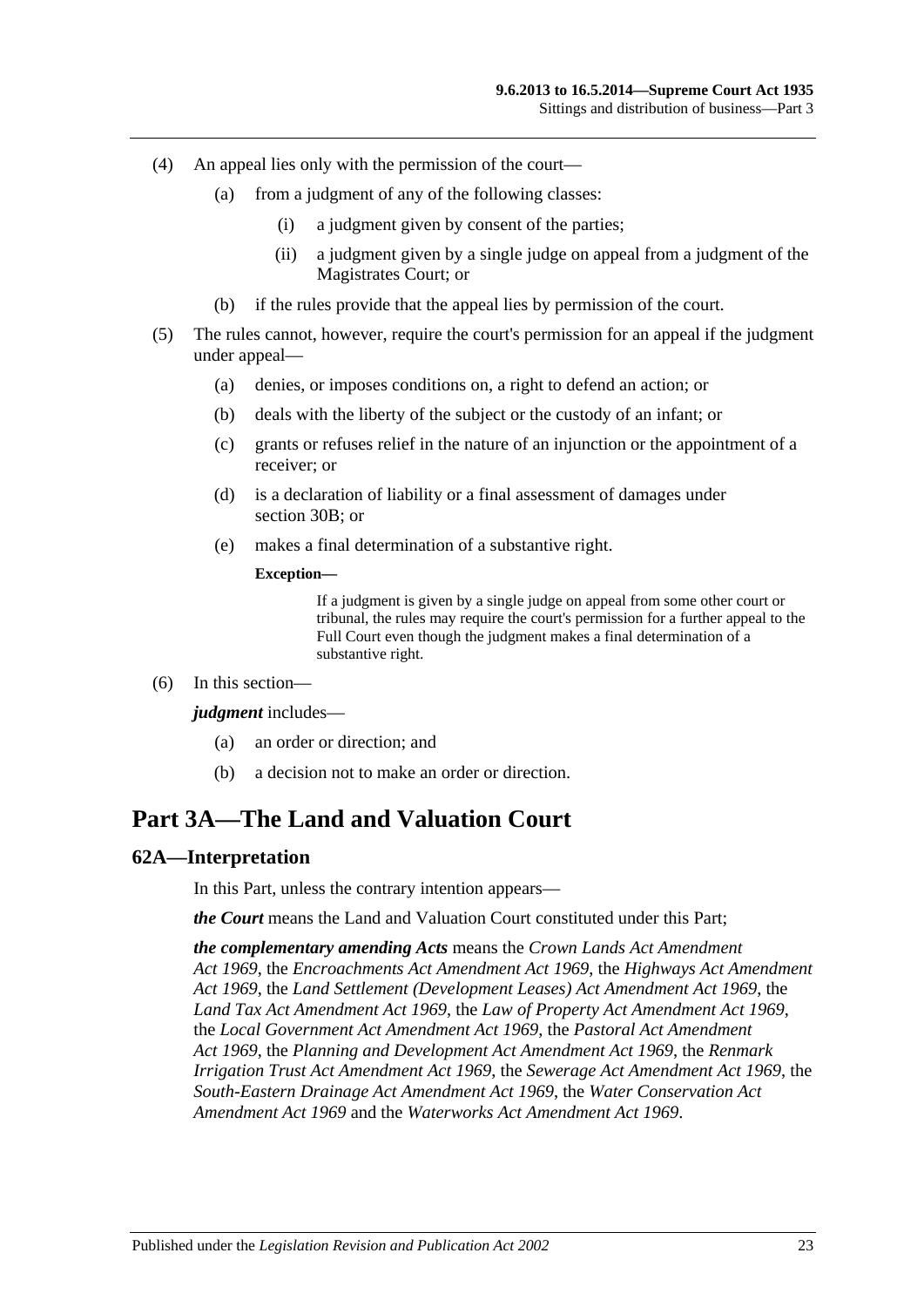### <span id="page-23-3"></span><span id="page-23-0"></span>**62B—Transitional provisions**

- (1) Notwithstanding the enactment of this Part and the complementary amending Acts, any appeal, reference, proceeding or other matter instituted or commenced, but not finally disposed of, at the commencement of the *[Supreme Court Act Amendment Act](http://www.legislation.sa.gov.au/index.aspx?action=legref&type=act&legtitle=Supreme%20Court%20Act%20Amendment%20Act%20(No.%203)%201969)  [\(No. 3\)](http://www.legislation.sa.gov.au/index.aspx?action=legref&type=act&legtitle=Supreme%20Court%20Act%20Amendment%20Act%20(No.%203)%201969) 1969*, and the complementary amending Acts, that would, if it had been instituted or commenced after the commencement of those Acts, have proceeded in, and been heard and determined by the Court, shall, subject to this section, proceed in or before, and be heard and determined by, the court, board, tribunal, arbitrator, or other person or authority having cognizance of it, in all respects as if those Acts had not been enacted.
- (2) The Court may, upon application by a party to a matter of the kind described in [subsection](#page-23-3) (1) of this section, direct that the matter shall proceed in, and be heard and determined by, the Court, and may give and make all such consequential directions and orders as it deems just for disposing of the matter.
- (3) The Court is hereby invested with all powers that are reasonably necessary or expedient to dispose of any such matter according to law.
- (4) Subject to this section, the operation of section 16 of the *[Acts Interpretation Act](http://www.legislation.sa.gov.au/index.aspx?action=legref&type=act&legtitle=Acts%20Interpretation%20Act%201915) 1915* in relation to this Part and the complementary amending Acts is unaffected.

### <span id="page-23-1"></span>**62C—Establishment of Land and Valuation Court**

- (1) There shall be a court entitled the "Land and Valuation Court" which shall be a division of the Supreme Court of South Australia.
- (2) The Court shall be constituted of a judge upon whom the jurisdiction of the Court has, in accordance with this section, been conferred.
- (3) The Governor may, by proclamation, confer the jurisdiction of the Court upon any judge of the Supreme Court.
- (3a) The Governor may, by proclamation, divest any judge of the jurisdiction of the Court and confer that jurisdiction upon any other judge.
- (4) Where—
	- (a) the judge upon whom the jurisdiction of the Court has been conferred deems it improper or undesirable that he should hear and determine any proceeding before the Court, or he is, by reason of ill health or any other cause, unable, wholly or in part, to perform the duties of his office; or
	- (b) the Governor is of the opinion that it is in the interests of the administration of justice to do so.

the Governor may, by proclamation confer temporarily or permanently the jurisdiction of the Court upon any additional judge.

(5) A judge upon whom the jurisdiction of the Court has been conferred is not thereby precluded from performing and discharging any other functions and duties of a judge of the Supreme Court.

### <span id="page-23-2"></span>**62D—Jurisdiction of the Court**

(1) The Court has the jurisdiction conferred upon it under the following Acts: the *[Crown Lands Act](http://www.legislation.sa.gov.au/index.aspx?action=legref&type=act&legtitle=Crown%20Lands%20Act%201929) 1929*;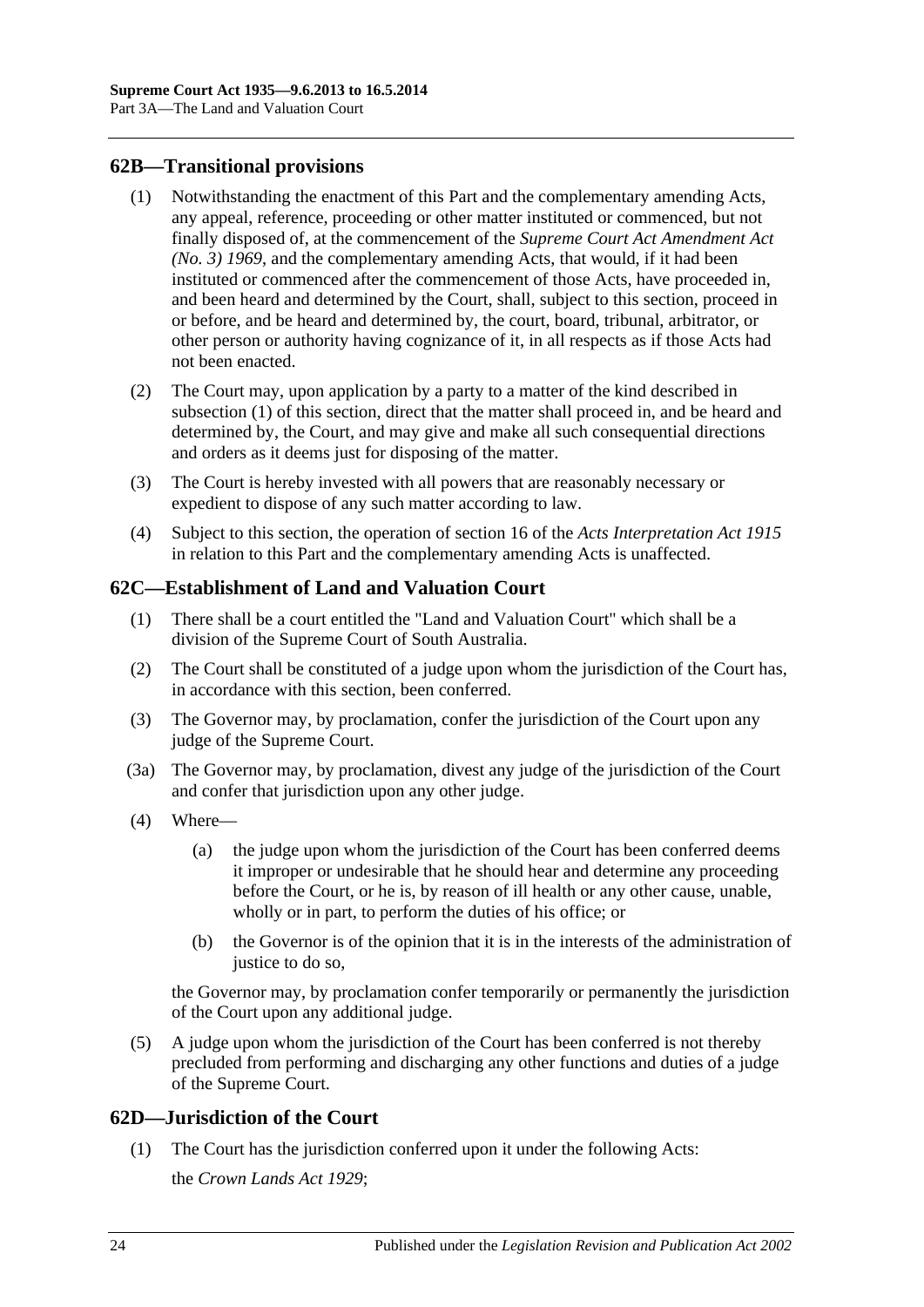the *[Encroachments Act](http://www.legislation.sa.gov.au/index.aspx?action=legref&type=act&legtitle=Encroachments%20Act%201944) 1944*; the *[Highways Act](http://www.legislation.sa.gov.au/index.aspx?action=legref&type=act&legtitle=Highways%20Act%201926) 1926*; the *[Land Settlement \(Development Leases\) Act](http://www.legislation.sa.gov.au/index.aspx?action=legref&type=act&legtitle=Land%20Settlement%20(Development%20Leases)%20Act%201949) 1949*; the *[Land Tax Act](http://www.legislation.sa.gov.au/index.aspx?action=legref&type=act&legtitle=Land%20Tax%20Act%201936) 1936*; the *[Law of Property Act](http://www.legislation.sa.gov.au/index.aspx?action=legref&type=act&legtitle=Law%20of%20Property%20Act%201936) 1936*; the *[Local Government Act](http://www.legislation.sa.gov.au/index.aspx?action=legref&type=act&legtitle=Local%20Government%20Act%201934) 1934*; the *[Pastoral Act](http://www.legislation.sa.gov.au/index.aspx?action=legref&type=act&legtitle=Pastoral%20Act%201936) 1936*; the *[Planning and Development Act](http://www.legislation.sa.gov.au/index.aspx?action=legref&type=act&legtitle=Planning%20and%20Development%20Act%201966) 1966*; the *[Renmark Irrigation Trust Act](http://www.legislation.sa.gov.au/index.aspx?action=legref&type=act&legtitle=Renmark%20Irrigation%20Trust%20Act%201936) 1936*; the *[Sewerage Act](http://www.legislation.sa.gov.au/index.aspx?action=legref&type=act&legtitle=Sewerage%20Act%201929) 1929*; the *[South-Eastern Drainage Act](http://www.legislation.sa.gov.au/index.aspx?action=legref&type=act&legtitle=South-Eastern%20Drainage%20Act%201931) 1931*; the *[Water Conservation Act](http://www.legislation.sa.gov.au/index.aspx?action=legref&type=act&legtitle=Water%20Conservation%20Act%201936) 1936*; the *[Waterworks Act](http://www.legislation.sa.gov.au/index.aspx?action=legref&type=act&legtitle=Waterworks%20Act%201932) 1932*.

- (2) The Court shall have jurisdiction to hear and determine all actions, matters and proceedings in which compensation is to be assessed under and pursuant to the *[Compulsory Acquisition of Land Act](http://www.legislation.sa.gov.au/index.aspx?action=legref&type=act&legtitle=Compulsory%20Acquisition%20of%20Land%20Act%201925) 1925* (as amended from time to time) or under and pursuant to any Act passed in substitution for that Act (as it may be amended from time to time), whether or not that Act is expressly, or impliedly, to be read, or incorporated with another Act or Acts (with or without qualification or modification) and whether or not the action, matter or proceeding would, but for this subsection, have been heard or determined by any other court or by arbitrators, or in any other manner.
- (3) The Court shall have such additional jurisdiction as may be conferred upon it by any Act or any regulation under an Act.
- (4) The Court shall, in the exercise of its jurisdiction, have all the powers and authority of the Supreme Court of South Australia and a judgment or order of the Court shall be regarded as, and shall have the force and validity of, a judgment or order of the Supreme Court of South Australia.
- (5) The Court shall have the full jurisdiction exercisable by a single judge of the Supreme Court, but that jurisdiction shall be exercised by the Court only in respect of any cause, matter or proceeding that is before the Court in pursuance of this Part, or any other Act or any regulation under an Act.

### <span id="page-24-1"></span><span id="page-24-0"></span>**62E—Reference of matters involving question of valuation**

- (1) Where any judge is of the opinion that in any cause, pending or part-heard, in the Supreme Court, a question has arisen, or is likely to arise, (whether as a preliminary point or in the course of the hearing), as to the value of land, that judge may, on the application of a party to the cause, or on his or her own initiative, refer the cause to the Court for hearing and determination.
- (2) The Court shall hear and determine any cause referred to it under [subsection](#page-24-1) (1) of this section.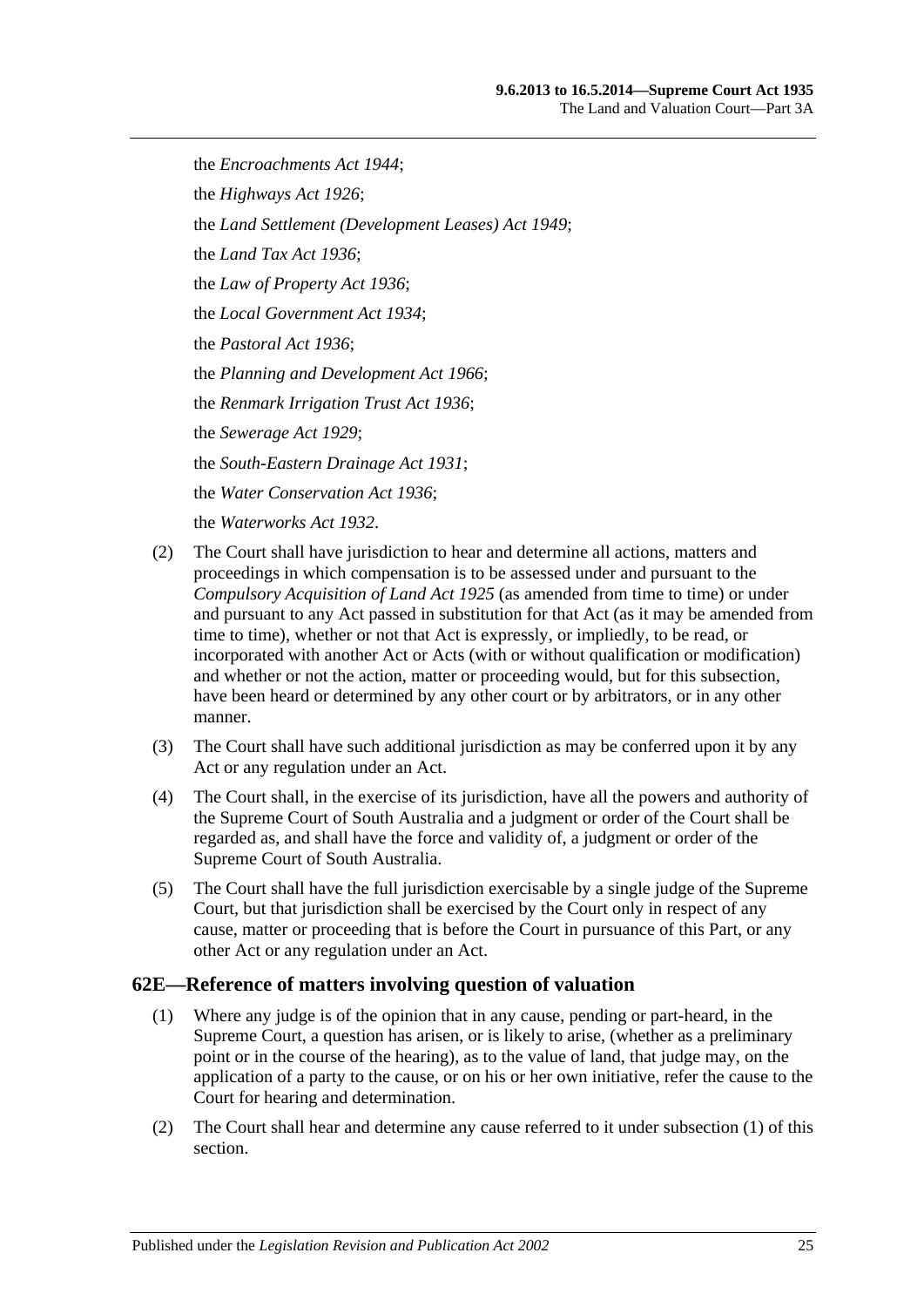### <span id="page-25-0"></span>**62F—Appeals and cases stated**

The provisions of [sections](#page-21-0) 49 and [50](#page-21-1) of this Act shall extend and apply to and in relation to the Land and Valuation Court and any judgment, order or direction thereof.

### <span id="page-25-1"></span>**62G—Right of crown**

The Crown shall be entitled to appear before the Court in any matter or proceeding in which the public interest, or any right or interest of the Crown, may be involved or affected.

### <span id="page-25-2"></span>**62H—Rules of Court**

- (1) Rules of Court may be made under this Act by the judge upon whom the jurisdiction of the Court has been conferred to regulate the practice and procedure of the Court and to provide for any matters necessary or expedient for the purposes of this Part.
- (2) The power to make rules under this section includes power to make rules in respect of any jurisdiction conferred on the Court by this or any other Act, whenever passed.
- (3) The rules may confer or impose on the registrar such powers, authorities, functions and duties in relation to the administration of the business of the court as may be necessary or expedient for the purposes of this Part.
- (3a) A master may exercise such jurisdiction of the court as may be conferred on him by the rules.
- (3b) Subject to the rules, an appeal from a judgment, order, direction or decision of a master made in the exercise of a jurisdiction conferred by the rules shall lie to a judge upon whom the jurisdiction of the court has been conferred.
- (4) Where provisions in respect of the practice or procedure of the Court are contained in this, or any other Act, or in general orders or rules made under the authority of this or any other Act, rules of Court may be made under this section for modifying those provisions to any extent that may be necessary or expedient.
- (5) Rules of Court made under this section take effect from the date of publication in the Gazette or some later date specified in the rules.

### <span id="page-25-3"></span>**62I—Sittings of Court**

The Court shall sit at such times and places as the judge exercising the jurisdiction of the Court directs.

# <span id="page-25-4"></span>**Part 4—Procedure generally**

### <span id="page-25-5"></span>**63—Criminal procedure**

- (1) The practice and procedure in all criminal causes and matters, including the practice and procedure upon appeal, except as expressly altered by this Act, shall be the same as the practice and procedure in similar causes and matters before the passing of this Act.
- (2) Proceedings in *quo warranto* shall be deemed to be civil proceedings whether for the purposes of appeal or otherwise.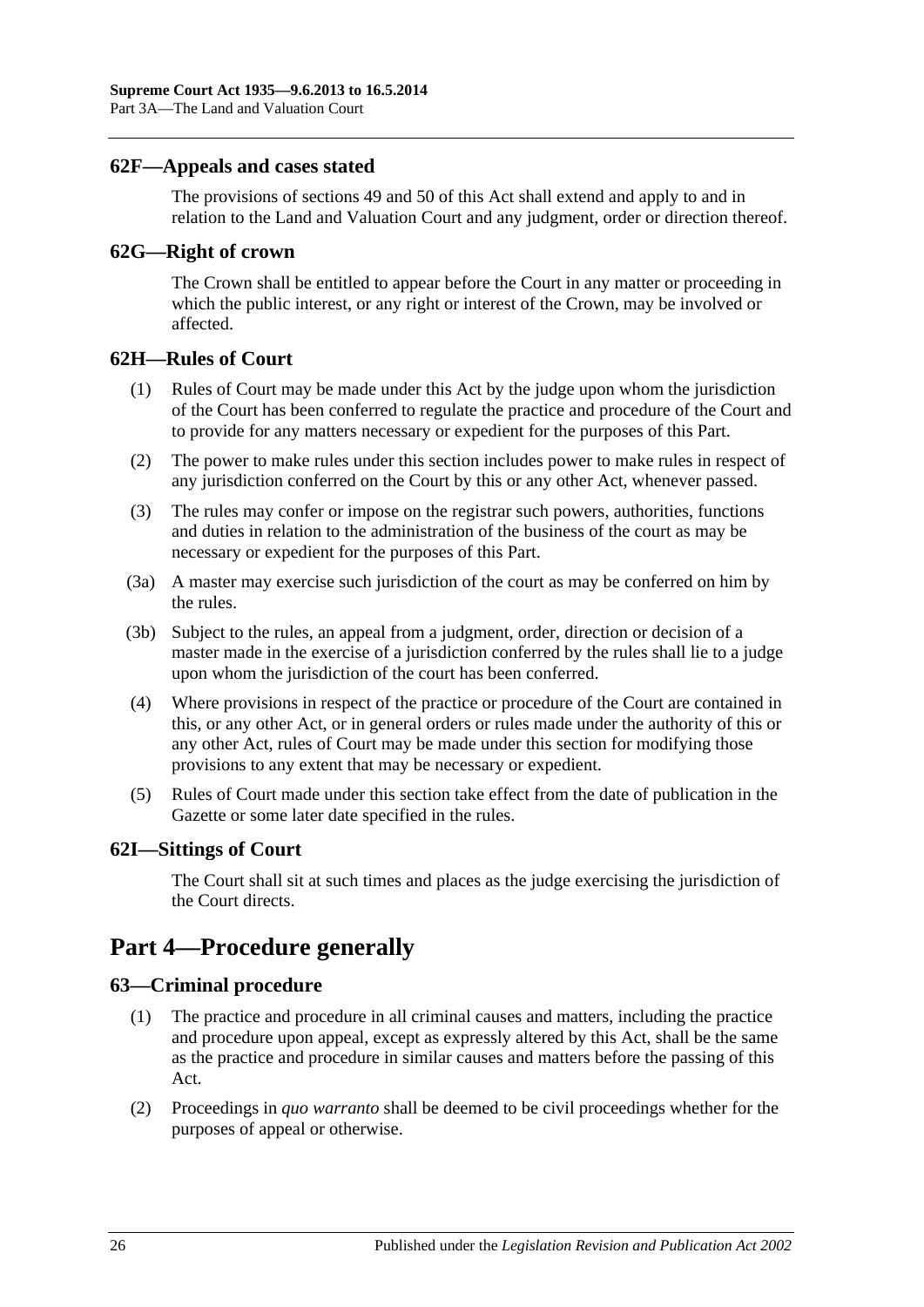### <span id="page-26-0"></span>**64—Saving of existing procedure**

Save as is otherwise provided in this or any other Act, the practice and procedure of the court shall be as prescribed in the existing rules, and in all matters, for which no other provision is made, all forms and methods of procedure, which, under or by virtue of any law, general order or rules whatsoever, were formerly in force in the court, may continue to be used in the like cases and for the like purposes:

Provided that nothing in this section shall be deemed to affect the power of the judges to make rules of court repealing or altering the existing rules.

### <span id="page-26-1"></span>**65—Mediation and conciliation**

- (1) Subject to and in accordance with the rules of court, the court constituted of a judge or master may, with or without the consent of the parties, or the registrar may, with the consent of the parties, appoint a mediator and refer a civil proceeding or any issues arising in a civil proceeding for mediation by the mediator.
- (2) A mediator appointed under this section has the privileges and immunities of a judge and such of the powers of the court as the court may delegate.
- (3) A mediator appointed under this section must not, except as required or authorised to do so by law, disclose to another person any information obtained in the course or for the purposes of the mediation.
- (4) The court may itself endeavour to achieve a negotiated settlement of a civil proceeding or resolution of any issues arising in a civil proceeding.
- (5) A judge or master who attempts to settle a proceeding or to resolve any issues arising in a proceeding is not disqualified from taking further part in the proceeding but will be so disqualified if he or she is appointed as a mediator in relation to the proceeding.
- (6) Evidence of anything said or done in an attempt to settle a proceeding by mediation under this section is not subsequently admissible in the proceeding or in related proceedings.
- (7) If a case is settled under this section, the terms of the settlement may be embodied in a judgment.

#### <span id="page-26-2"></span>**66—Trial of issues by arbitrator**

- (1) The court may refer a civil proceeding or any issues arising in a civil proceeding for trial by an arbitrator.
- (2) The arbitrator may be appointed either by the parties to the proceeding or by the court.
- (3) The arbitrator becomes for the purposes of the reference an officer of the court and may exercise such of the powers of the court as the court delegates to the arbitrator.
- (4) The court will, unless good reason is shown to the contrary, adopt the award of the arbitrator as its judgment on the action or issues referred.
- (5) The costs of the arbitrator will be borne, in the first instance, equally by the parties or in such other proportions as the court may direct, but the court may subsequently order that a party be reimbursed wholly or in part by another party for costs incurred under this subsection.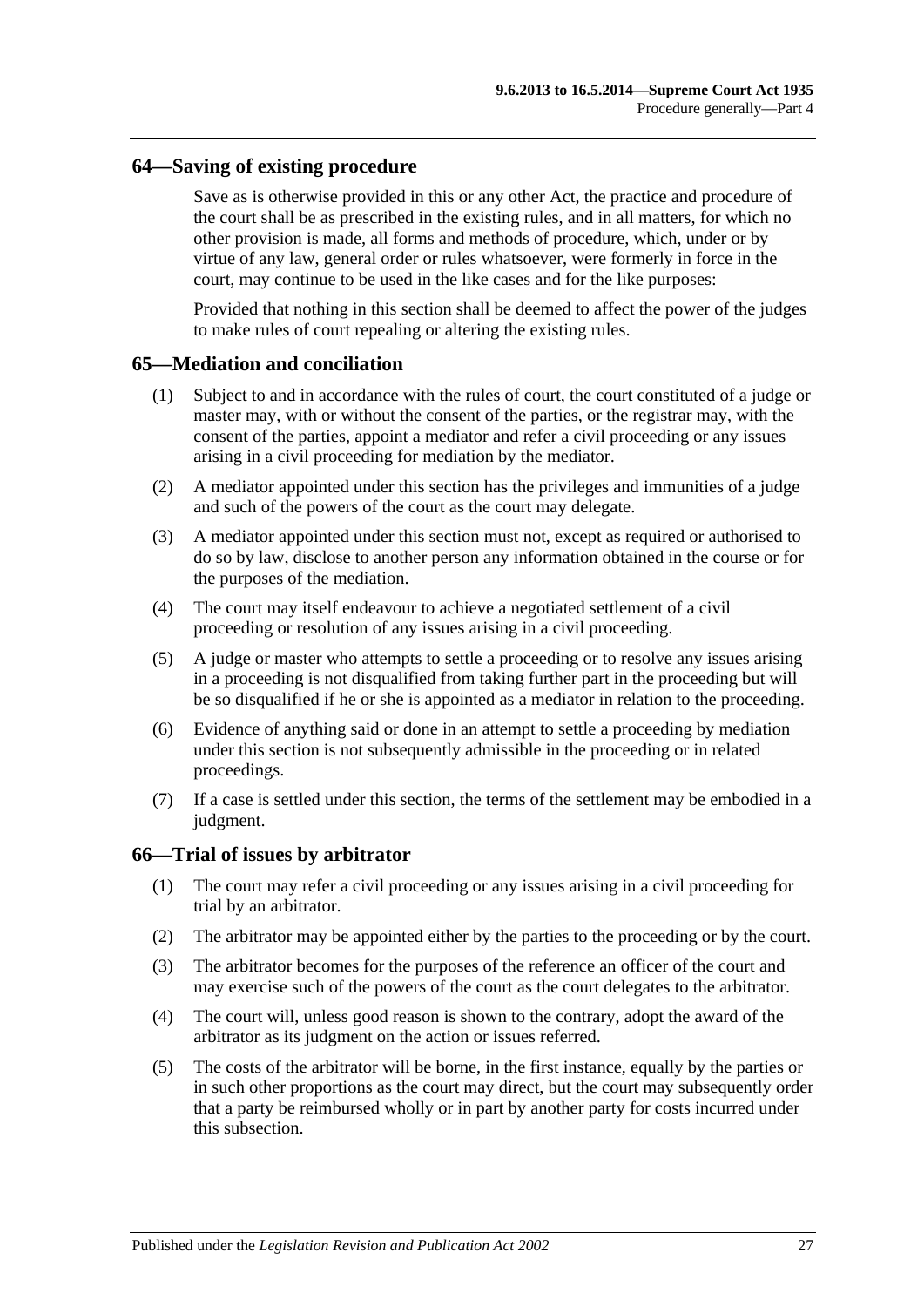### <span id="page-27-0"></span>**67—Expert reports**

- (1) The court may refer any question arising in a civil proceeding for investigation and report by a referee who is an expert in the relevant field.
- (2) A person to whom a question is referred under this section becomes for the purposes of the investigation an officer of the court and may exercise such of the powers of the court as the court delegates.
- (3) The court may adopt a report obtained under this section in whole or part.
- (4) The costs of the expert's investigation and report will be borne, in the first instance, equally by the parties or in such other proportions as the court may direct, but the court may subsequently order that a party be reimbursed wholly or in part by another party for costs incurred under this subsection.

### <span id="page-27-1"></span>**71—Assessors**

- (1) Subject to any rules of court, and to the right of having cases submitted to the verdict of a jury in accordance with the *[Juries Act](http://www.legislation.sa.gov.au/index.aspx?action=legref&type=act&legtitle=Juries%20Act%201927) 1927*, the court may in any cause or matter before the court, in which it thinks it expedient so to do, call in the aid of one or more assessors, specially qualified, and try and hear such cause or matter wholly or partially, with the assistance of such assessors.
- (2) The remuneration, if any, to be paid to such assessors shall be determined by the court, and the sum so fixed shall be paid by the sheriff in the same manner as jury fees are paid.

### <span id="page-27-2"></span>**72—Rules of court**

- (1) Rules of court may be made under this Act by any three or more judges of the Supreme Court for any of the following purposes:
	- (a) for regulating the sittings of the court, and of the judges sitting in chambers and the vacations to be observed by the court and the officers of the court;
	- (b) for regulating the pleading practice and procedure of the court in any jurisdiction, and the initiating of actions and proceedings therein;
	- (c) for imposing mutual obligations on parties to proceedings in the court to disclose to each other the contents of expert reports or other material of relevance to the proceedings before the proceedings are brought to trial;
	- (d) for regulating any matters relating to the referral of a proceeding or issues arising in a proceeding to a mediator or arbitrator, the conduct of mediations or arbitrations or the referral of questions for investigation and report by an expert (whether appointed under [section](#page-27-0) 67 or otherwise);
	- (e) for regulating and directing the means by which particular facts may be proved, and the mode in which evidence thereof may be given in any proceedings, or at any stage of the proceedings, and in relation to the purposes aforesaid for allowing examinations, affidavits, or depositions to be read at any trial or hearing, or in any cause or matter, or allowing secondary evidence to be given, and for providing that the court or a judge may give special directions or make special orders in relation to any of the matters aforesaid;
	- (ea) for empowering the court—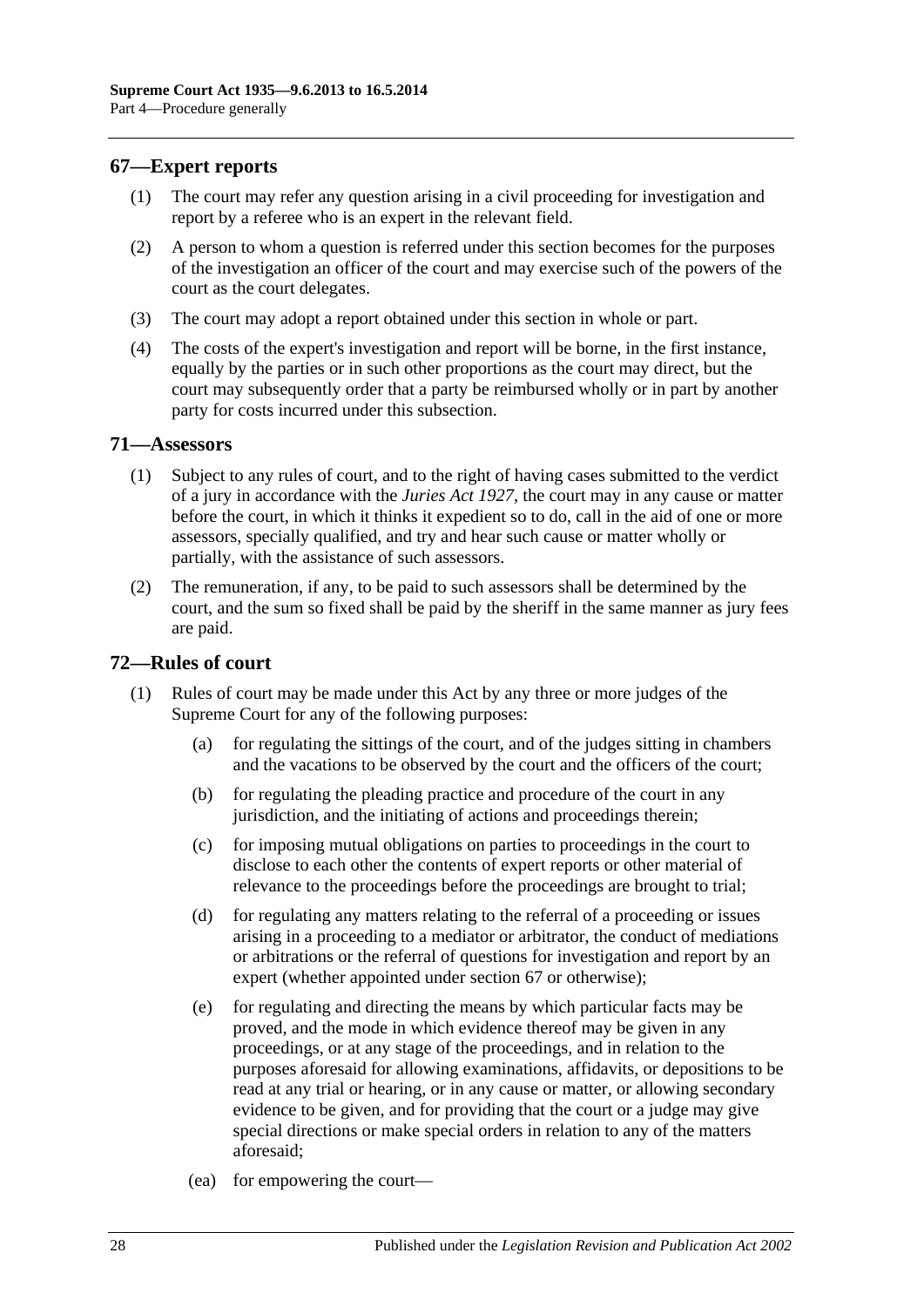- (i) to order the carrying out of a biological or other scientific test that may be relevant to the determination of a question before the court; and
- (ii) to include in such an order directions about the carrying out of the test and, in particular, directions requiring a person (including a party to the proceedings) to submit to the test or to have a child or other person who is not of full legal capacity submit to the test; and
- (iii) if a party is required to submit to the test, or to have another submit to the test—to include in the order a stipulation that, if the party fails to comply with the order, the question to which the test is relevant will be resolved adversely to the party;
- (f) for empowering a master to do any such thing and to transact any such business and to exercise any such authority and jurisdiction in respect of the same, including the jurisdiction to refer a bill of costs for taxation, or to refer any other matter to a master, as by virtue of any statute, custom, or rule or practice of court may be done, transacted, or exercised by a judge;
- (g) for regulating any matters relating to the business, authority and jurisdiction that may be transacted or exercised by the master;
- (h) for regulating the duties of the officers of the court and the costs of proceedings therein (including the costs to be allowed to practitioners of the court in respect of business transacted in the court or the offices thereof), and the conduct of any business coming within the cognizance of the court, for which provision is not expressly made by any Act;
- (i) for conferring on the registrar or other member of the non-judicial staff of the court the power to tax costs;
- (j) for regulating the admission of barristers, solicitors, attorneys, and proctors of the court;
- (k) and generally for any purpose mentioned in this Act or for carrying its provisions into effect.
- (2) The power to make rules conferred by this section shall be deemed to include power to make rules in respect of any jurisdiction conferred upon the court or a judge thereof by any Act whenever passed.
- (3) Where any provisions in respect of the practice or procedure of the court are contained in this or any other Act of Parliament, or in general orders or rules made under the authority of any Act, rules of court may be made for modifying such provision to any extent that may be deemed necessary.
- (4) Rules of Court made under this section take effect from the date of publication in the Gazette or some later date specified in the rules.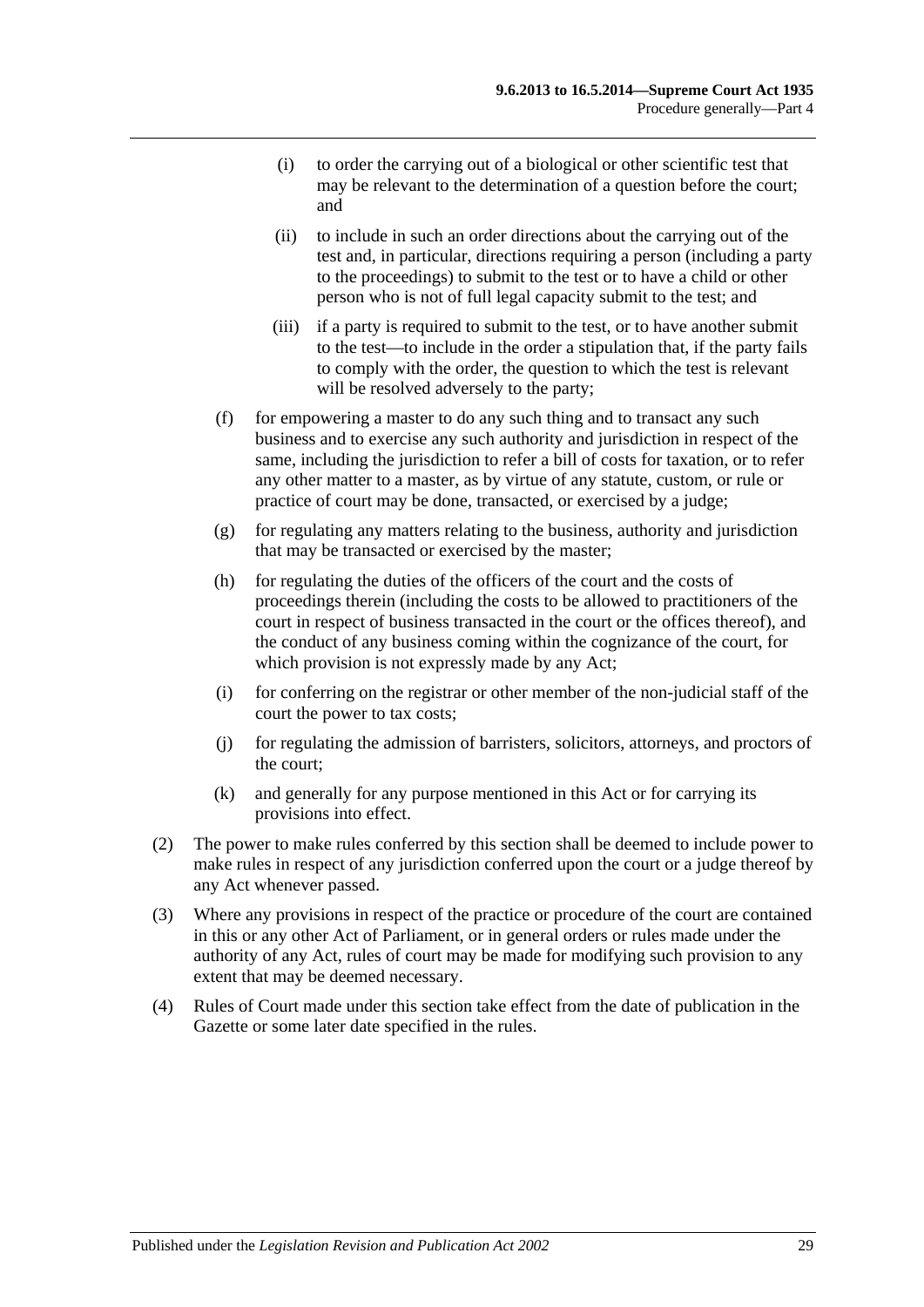# <span id="page-29-0"></span>**Part 6—Officers of the court**

## <span id="page-29-1"></span>**Division 1—Registrar**

### <span id="page-29-2"></span>**82—The registrar**

- (1) There shall be a registrar of the court.
- (2) No registrar shall be appointed, dismissed or reduced in status, nor shall the office of registrar be abolished, except upon the recommendation, or with the concurrence, of the Chief Justice.
- (3) The registrar is the court's principal administrative officer.
- (3a) The registrar may, in addition to exercising the functions and duties assigned to him or her by this Act or any other Act, exercise any procedural or non-judicial powers of the court assigned by the Chief Justice or by rules of court under this or any other Act.
- (4) The registrar shall, in relation to the performance and discharge of his functions and duties (so far as they relate to the business of the court), be subject to the control and direction of the Chief Justice.

## <span id="page-29-3"></span>**Division 2—Tipstaves**

### <span id="page-29-4"></span>**106—Appointment of tipstaves**

- (1) There will be such tipstaves of the court as are necessary.
- (2) No tipstaff will be appointed except on the recommendation of the Chief Justice.

### <span id="page-29-5"></span>**107—Duty of tipstaves**

The tipstaves of the court shall be in attendance on the sittings of the court, and any tipstaff may, without warrant, apprehend and lodge in prison all persons who, by the court or any judge, are ordered to be apprehended or committed into prison for contempt of court or otherwise.

### <span id="page-29-6"></span>**108—Other duties**

Every tipstaff shall perform all such other duties as from time to time are by the court or a judge or rules of court directed to be performed by him.

### <span id="page-29-7"></span>**Division 3—Further provisions as to officers**

### <span id="page-29-8"></span>**109—Appointment of other officers**

- (1) The court shall have such other officers as are necessary for the administration of justice therein, and for the due execution of the judgments, decrees, orders, and processes thereof.
- (2) Subject to [subsection](#page-29-9) (3), no such other officer will be appointed except on the recommendation of the Chief Justice.
- <span id="page-29-9"></span>(3) The associates to the judges will be appointed and may be removed from office by the Chief Justice, but otherwise will be subject to the *[Courts Administration Act](http://www.legislation.sa.gov.au/index.aspx?action=legref&type=act&legtitle=Courts%20Administration%20Act%201993) 1993* in the same way as other staff of the court appointed under that Act.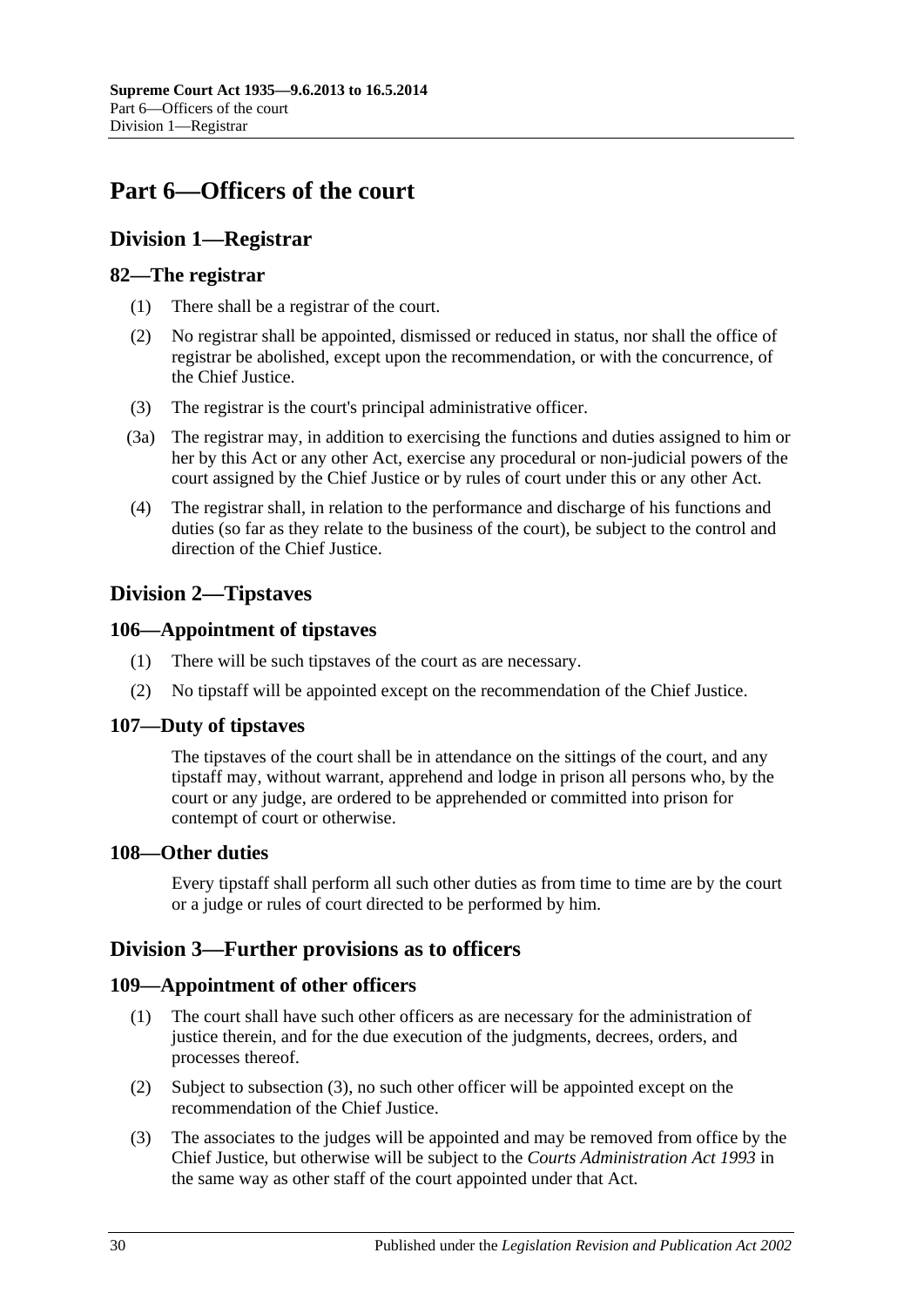### <span id="page-30-0"></span>**110—Duties of officers**

Subject to this Act, the business to be performed in the court, or in the chambers of any judge, other than that performed by the judges, shall be distributed among the officers of the court, in such manner as is directed by rules of court, or, in any cases not provided for by rules of court, as the court or any judge thereof may direct, and such officers shall perform such duties in relation to such business as is directed by this Act or by rules of court, or by such court or any judge thereof; and, subject to this Act and such rules of court, all such officers respectively shall continue to perform the same duties as nearly as may be in the same manner as if this Act had not passed.

## <span id="page-30-1"></span>**110A—Administrative and ancillary staff**

- (1) The court's administrative and ancillary staff consists of—
	- (a) the registrar; and
	- (b) any other persons appointed to the non-judicial staff of the Court.
- (2) The Court's administrative and ancillary staff (other than judges' associates) will be appointed under the *[Courts Administration Act](http://www.legislation.sa.gov.au/index.aspx?action=legref&type=act&legtitle=Courts%20Administration%20Act%201993) 1993*.

# <span id="page-30-2"></span>**110B—Responsibilities of non-judicial staff**

A member of the court's administrative or ancillary staff is responsible to the Chief Justice (through any properly constituted administrative superior) for the proper and efficient discharge or his or her duties.

# <span id="page-30-3"></span>**Part 7—Miscellaneous provisions**

### <span id="page-30-4"></span>**111—Rules as to division of loss upon collision at sea**

(1) Where, by fault of two or more vessels, damage or loss is caused to one or more vessels, to their cargoes or freight, or to any property on board, the liability to make good the damage or loss shall be in proportion to the degree in which each vessel was in fault:

Provided that, if, having regard to all the circumstances of the case, it is not possible to establish different degrees of fault, the liability shall be apportioned equally.

- (2) Nothing in this section shall operate so as to render any vessel liable for any loss or damage to which her fault has not contributed.
- (3) Nothing in this section shall affect the liability of any person under a contract of carriage or any contract, or shall be construed as imposing any liability upon any person from which he is exempted by any contract or by any provision of law or as affecting the right of any person to limit his liability in manner provided by law.
- (4) For the purposes of this section, the expression *freight* includes passage money and hire, and references to damage or loss caused by the fault of a vessel shall be construed as including references to any salvage or other expenses consequent upon that fault, recoverable at law by way of damages.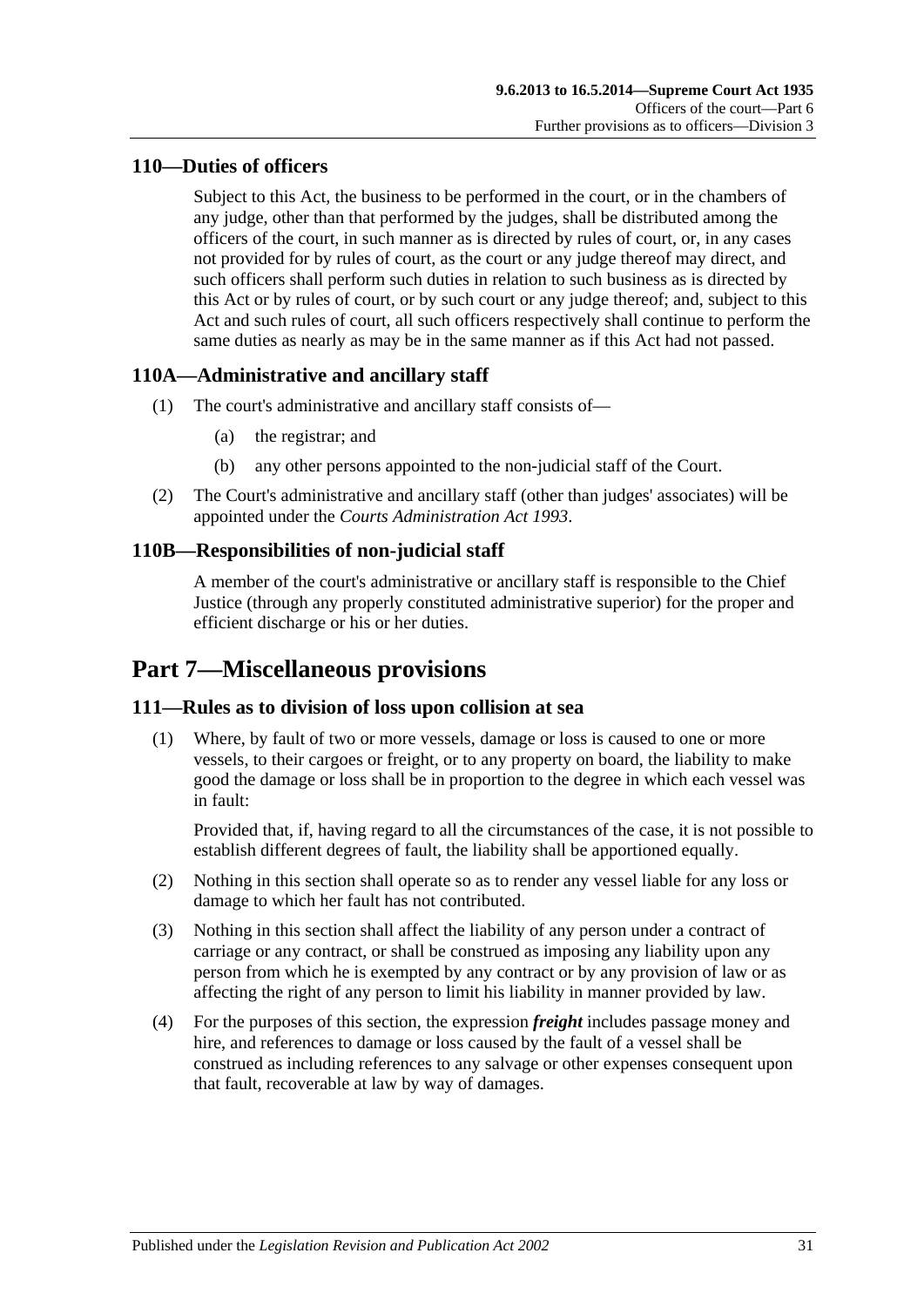### <span id="page-31-0"></span>**112—Damages for personal injuries**

- (1) Where loss of life or personal injuries are suffered by any person on board a vessel owing to the fault of that vessel and of any other vessel or vessels, the liability of the owners of the vessels shall be joint and several.
- (2) Nothing in this section shall be construed as depriving any person of any right of defence on which, independently of this section, he might have relied in an action brought against him by the person injured or any person or persons entitled to sue in respect of such loss of life, or shall affect the right of any person to limit his liability in cases to which this section relates in the manner provided by law.

### <span id="page-31-4"></span><span id="page-31-1"></span>**113—Right of contribution**

(1) Where loss of life or personal injuries are suffered by any person on board a vessel owing to the fault of that vessel, and any other vessel or vessels, and a proportion of the damages is recovered against the owner of one of the vessels which exceeds the proportion in which she was in fault, he may recover by way of contribution the amount of the excess from the owners of the other vessels to the extent to which those vessels were respectively in fault:

Provided that no amount shall be so recovered which could not, by reason of any statutory or contractual limitation of, or exemption from, liability, or which could not for any other reason, have been recovered in the first instance as damages by the persons entitled to sue therefor.

(2) In addition to any other remedy provided by law, the persons entitled to any contribution as provided by [subsection](#page-31-4) (1) of this section shall, for the purpose of recovering the contribution, have subject to the provisions of this Act, the same rights and powers as the persons entitled to sue for damages in the first instance.

### <span id="page-31-2"></span>**114—Interest on judgement debts**

- (1) All money, including costs, payable under any judgment or order shall bear interest at the rate from time to time prescribed by the rules of court.
- (2) The interest shall be computed from the following times:
	- (a) in the case of money other than taxed costs, from the time specified in the judgment or order, and if no time is so specified from the date of the judgment or order:
	- (b) in the case of taxed costs, from the date of the certificate of the taxing officer by whom the costs were taxed or an earlier date specified by the taxing officer in the certificate.

### <span id="page-31-3"></span>**117—Orders to bring prisoners for examination**

- (1) Any sheriff, gaoler, or other officer, having the custody of any prisoner, whose evidence is required in any action, trial, or proceeding, civil or criminal, shall upon receiving an order of a judge for that purpose, take such prisoner for examination before the court, or any judge thereof, or before any official or arbitrator or other person appointed to take any examination.
- (2) Such an order may be obtained upon affidavit by the party requiring the attendance of such prisoner, and shall set forth the time when and place where such prisoner is to be taken for the purpose of the examination.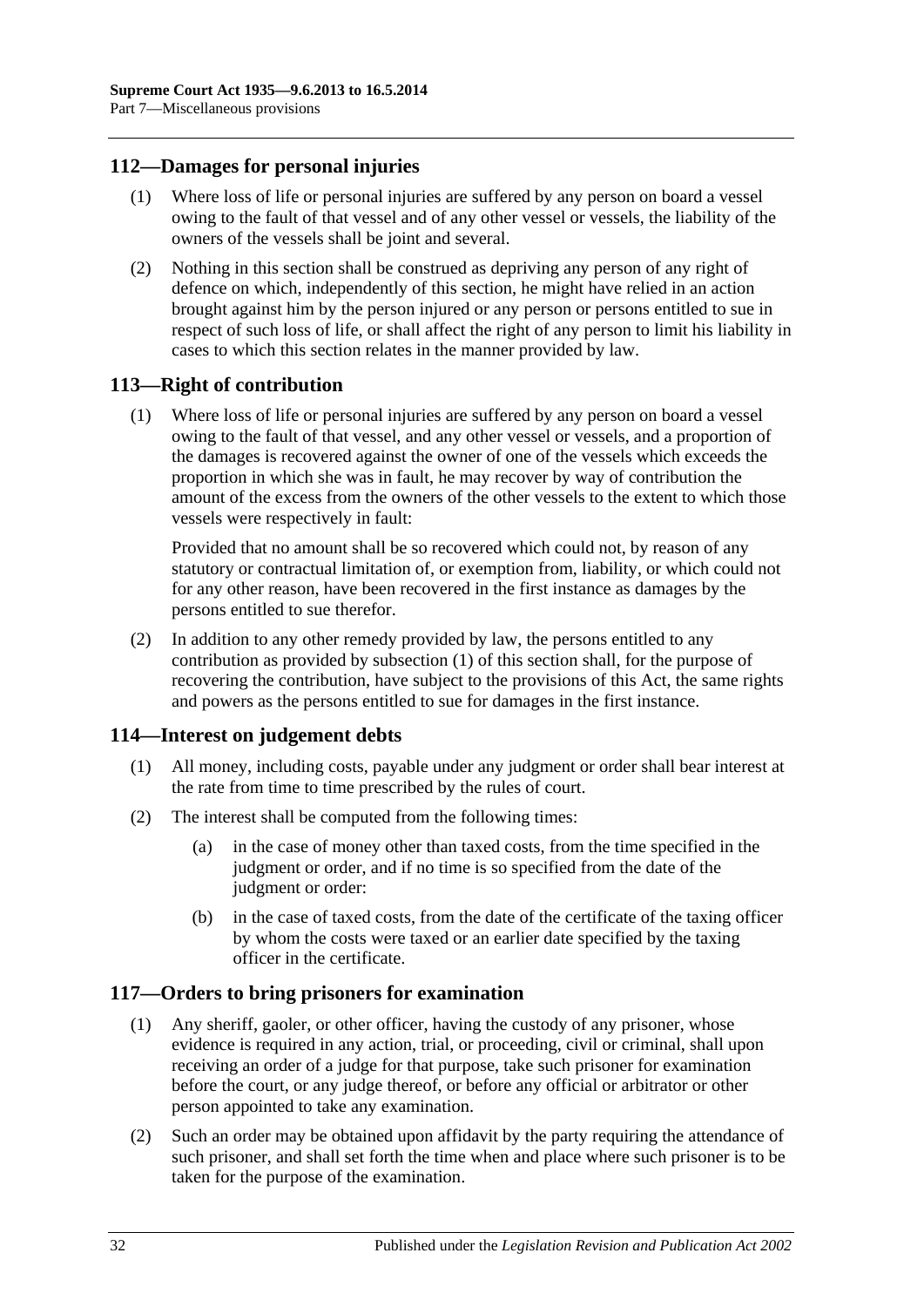(3) The officer so ordered as aforesaid shall be entitled to be paid the like travelling and other expenses, and compensation for loss of time, as upon attendance at a trial.

### <span id="page-32-0"></span>**118—Legal process**

- (1) Any process of the court may be issued, served or executed on a Sunday as well as any other day.
- (2) The validity of process is not affected by the fact that the person who issued it dies or ceases to hold office.

### <span id="page-32-6"></span><span id="page-32-1"></span>**118A—Service**

- (1) If it is not practicable to serve any process, notice or other document relating to civil or criminal proceedings in the manner otherwise prescribed or contemplated by law, the court may, by order—
	- (a) provide for service by post; or
	- (b) make any other provision that may be necessary or desirable for service.
- (2) Any process, notice or other document served in accordance with an order under [subsection](#page-32-6) (1) will, despite any other law, be taken to have been duly served.

### <span id="page-32-2"></span>**119—Suitors' funds to vest in master**

All suitors' funds shall be vested in the registrar on behalf of the court and shall be dealt with by him in accordance with this Act and the rules of court, and any order of the court or a judge.

### <span id="page-32-3"></span>**120—Securities in court**

All securities standing in court or at any time deposited in court shall be held by the registrar in trust to apply the same in accordance with law.

### <span id="page-32-4"></span>**121—Liability of Treasurer for default of master**

- (1) The Treasurer shall be liable to make good to the suitors of the court all suitors' funds and securities in court, and for that purpose may by authority of this Act, and without any further appropriation, make any necessary payments out of the general revenue of the State.
- (2) If the Chief Justice certifies to the Treasurer in writing that the registrar has failed to pay any money in court or to transfer or deliver any securities in court required by law or by any order of the court to be paid, transferred, or delivered by him, or has been guilty of any default with respect to any such money or securities, the Treasurer shall pay out of the general revenue to such persons as are named by the Chief Justice in the certificate, such sums as the Chief Justice certifies in writing to be required for the purpose of paying the money so required to be paid or of replacing the securities so required to be transferred or delivered, or of making good such default.

### <span id="page-32-5"></span>**122—Banking and investment of suitors' funds**

- (1) All suitors' funds shall, as soon as practicable after payment into, or deposit in court, be paid into the Treasury or an ADI in Adelaide.
- (2) Such funds or such part thereof as the rules direct shall be invested in such manner and at such times as the rules of court prescribe.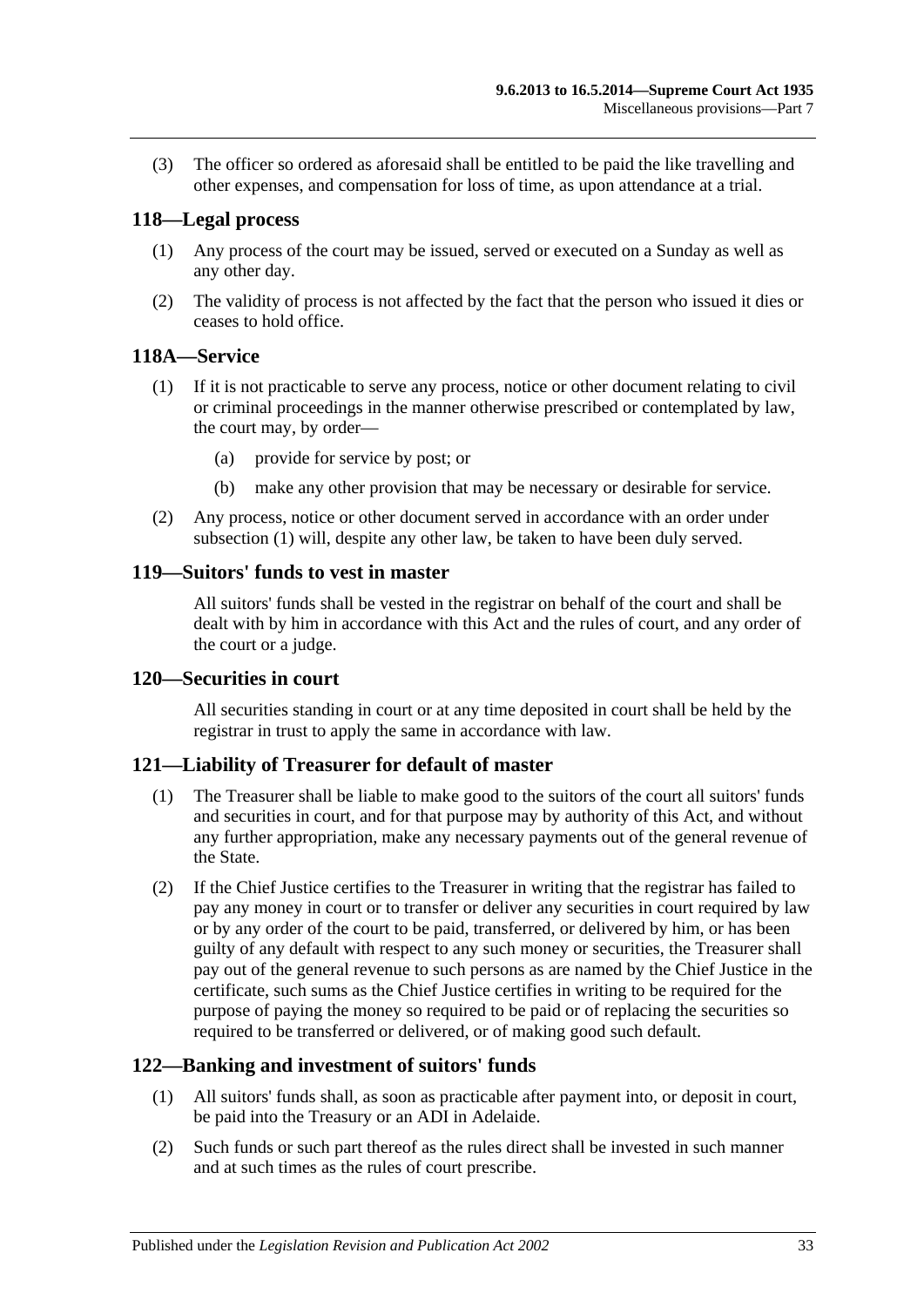- (3) The interest or other income from such investment shall be dealt with as prescribed by rules of court.
- (4) Until rules of court are made under this section the law and practice relating to the deposit, payment, delivery and transfer in into and out of court of suitors' funds and securities which belong to suitors, shall continue as at the commencement of this Act.

### <span id="page-33-0"></span>**123—Investments made under order of the court**

Any money in court which under the rules of court or under the order of the court is required to be laid out in any particular investment shall be so laid out notwithstanding anything in this Act.

### <span id="page-33-1"></span>**124—Validity of payments etc pursuant to rules of court**

All acts done by the registrar with reference to funds in court pursuant to and in accordance with rules of court shall be as valid and effectual as if they had been done in pursuance of an order of the court.

### <span id="page-33-2"></span>**125—Remittances by post**

Where by rules of court the registrar is authorised to make payments of money to persons entitled thereto upon their request by transmitting to them by post crossed cheques or other documents intended to enable them to obtain payment of the sums expressed therein, the posting of a letter containing the cheque or document and addressed to the person entitled thereto at the address given by him in his request shall, as respects the liability of the registrar and of the Treasurer respectively, be equivalent to the delivery of the cheque or document to that person himself.

### <span id="page-33-3"></span>**126—Power to appoint deputies**

In [sections](#page-32-3) 120 to 126, inclusive, the term registrar shall not include an acting registrar, but the registrar may do any act, sign or execute any instrument and exercise any authority required or authorised to be done, signed, executed, or exercised by him in relation to suitors' funds, by a deputy of the registrar appointed by the Chief Justice.

### <span id="page-33-4"></span>**126A—Trials of sexual offences involving children to be given priority**

- (1) The court will give the necessary directions to ensure that a trial of a sexual offence where the alleged victim of the offence is a child is given priority over any less urgent criminal trial and is dealt with as expeditiously as the proper administration of justice allows.
- (2) In this section—

*sexual offence* means—

- (a) rape; or
- (b) indecent assault; or
- (c) any offence involving unlawful sexual intercourse or an act of gross indecency; or
- (d) incest; or
- (e) any offence involving sexual exploitation or abuse of a child, or exploitation of a child as an object of prurient interest; or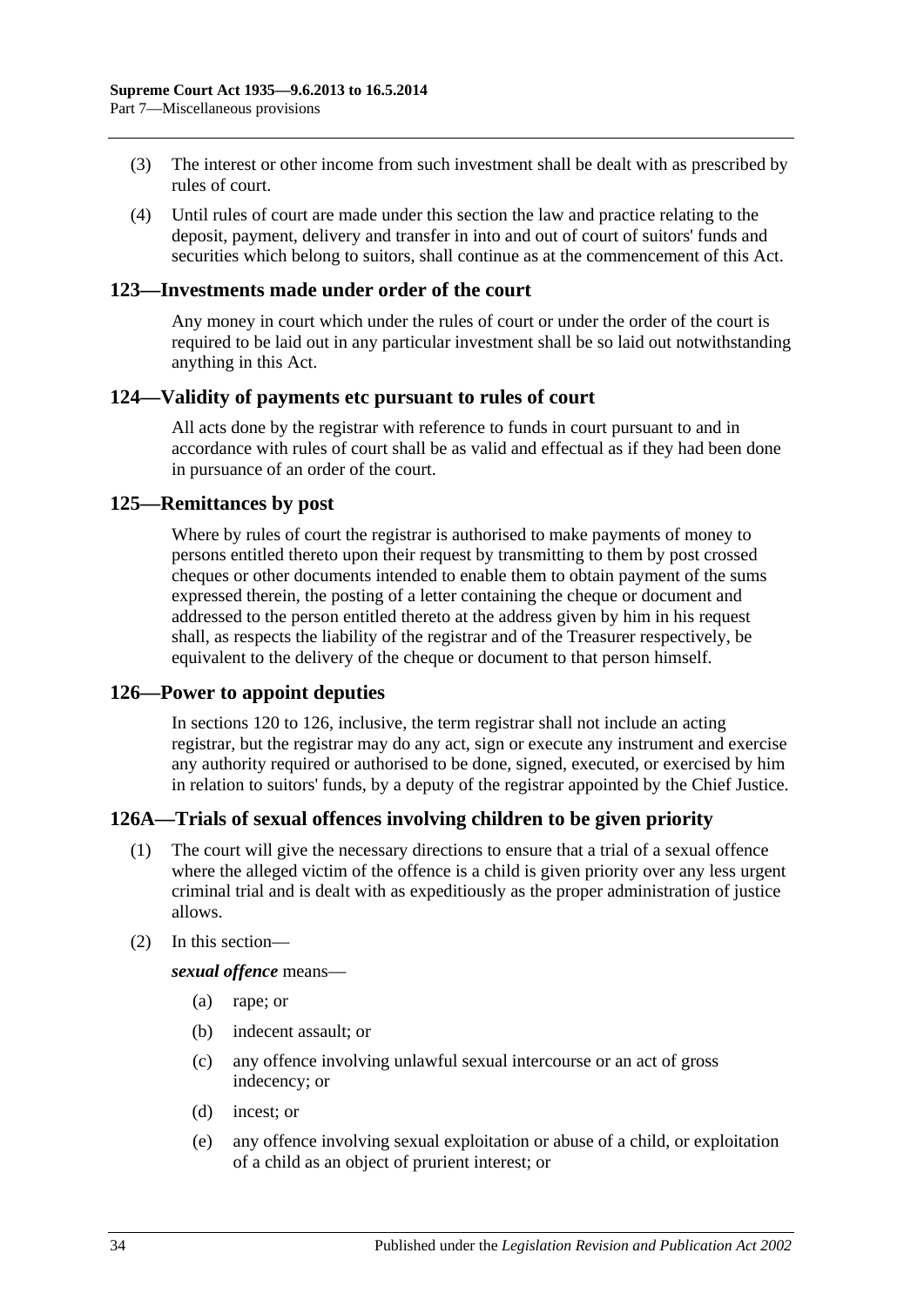(f) any attempt to commit, or assault with intent to commit, any of the offences referred to in a preceding paragraph.

### <span id="page-34-0"></span>**127—Rules of Court**

The judges may make rules of court in accordance with the provisions for making rules of court contained in this Act for regulating—

- (a) the deposit, payment, delivery and transfer in, into, and out of court of money and securities which belong to suitors or are otherwise capable of being deposited in or paid or transferred into court or under the custody of the court; and
- (b) the investment of and other dealings with money and securities in court; and
- (c) the disposal of the interest or other income from such investments; and
- (d) the execution of the orders of the court and the powers and duties of the registrar with reference to such money and securities; and
- (e) any other matters incidental to or connected with the matters previously mentioned in this section.

### <span id="page-34-1"></span>**128—Payment to the Treasurer of unclaimed suitors' funds**

- (1) In the month of July in every year the registrar shall pay to the Treasurer, as part of the general revenue of the State, all suitors' funds which, on the first day of that month, have been unclaimed for the period of six years next preceding.
- (2) Such moneys shall not be afterwards claimable from the Treasurer unless the court otherwise orders.

### <span id="page-34-2"></span>**129—Party subsequently claiming may petition the Supreme Court etc**

- (1) If at any time after any such money has been so paid to the Treasurer, any person applies to the court, by summons, for the payment to him of that money or any part thereof, and the court is satisfied upon affidavit or other sufficient evidence adduced that the applicant is entitled to the whole or any part of the money claimed by him, the court shall make an order for payment of the sum to which the applicant is entitled, with or without such additional amount as would have accrued (whether as interest or otherwise) had that sum been retained by the court from the time when it was paid to the Treasurer to the time of the court order.
- (2) On any such order being served on the Treasurer he shall issue and pay the money mentioned in the order to the persons to whom it is payable by virtue of the order, and the receipt of any person to whom any such money is so paid shall be a full and valid discharge for the sum stated in the receipt to have been received.

### <span id="page-34-3"></span>**130—Court fees**

- (1) The Governor may, by regulation, prescribe and provide for the payment of fees in respect of proceedings in the court, or any step in such proceedings.
- (2) The court may remit or reduce a fee on account of the poverty of the party by whom the fee is payable or for any other proper reason.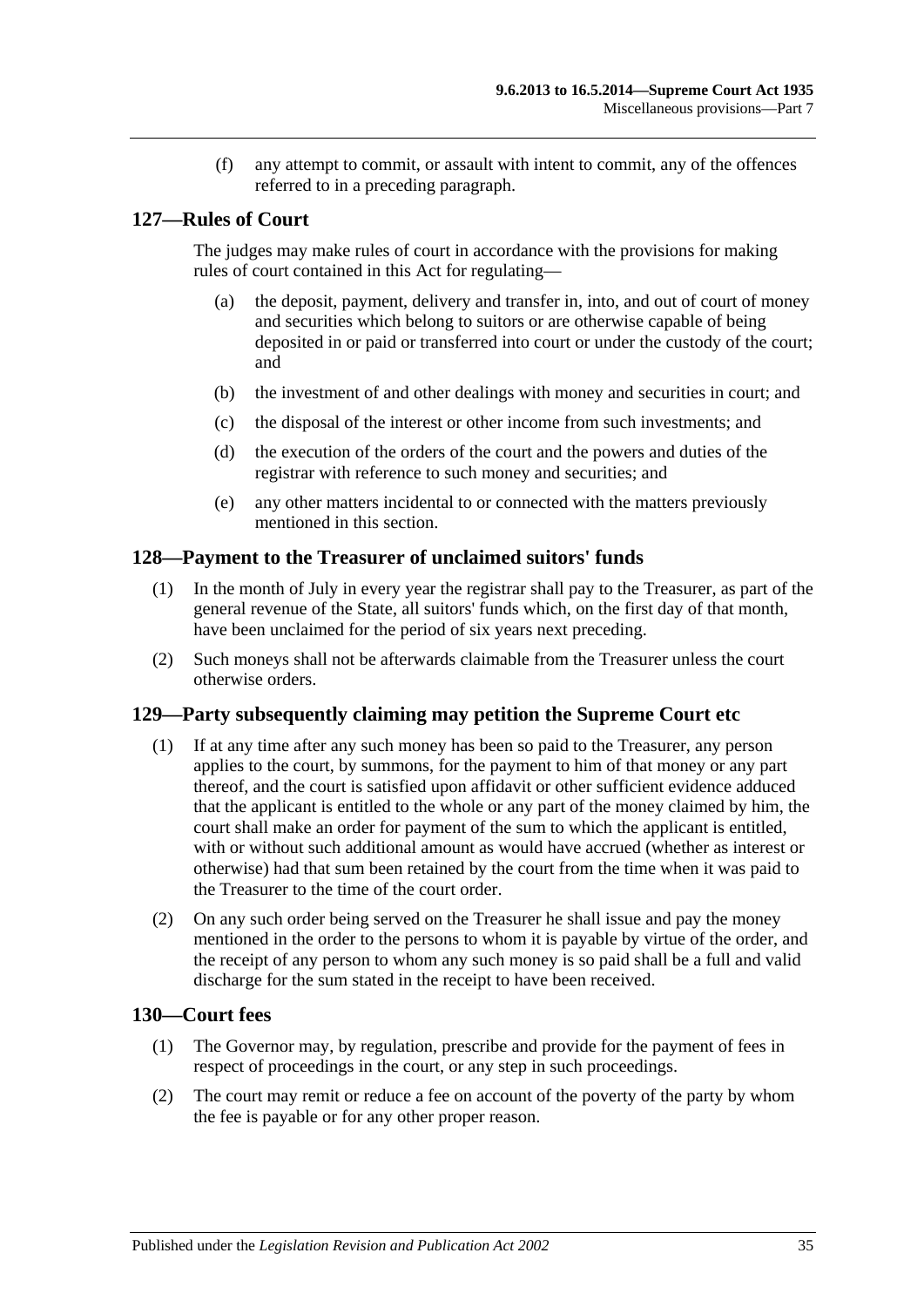### <span id="page-35-0"></span>**131—Accessibility to court records**

- (1) Subject to this section, the court must, on application by any member of the public, allow the applicant to inspect or obtain a copy of—
	- (aa) any process relating to proceedings and forming part of the court's records;
	- (a) a transcript of evidence taken by the court in any proceedings;
	- (b) any documentary material admitted into evidence in any proceedings;
	- (c) a transcript of submissions by counsel;
	- (d) a transcript of the judge's summing up or directions to the jury, in a trial by jury;
	- (e) a transcript of reasons for judgment (including remarks made by the court on passing sentence);
	- (f) a judgment or order given or made by the court.
- <span id="page-35-1"></span>(2) A member of the public may inspect or obtain a copy of the following material only with the permission of the court:
	- (a) material that was not taken or received in open court;
	- (b) material that the court has suppressed from publication;
	- (ba) sensitive material in the custody of the court;
	- (c) material placed before the court during sentencing proceedings;
	- (d) documentary material filed in connection with a preliminary examination;
	- (e) a transcript of any oral evidence taken at a preliminary examination;
	- (f) a photograph, slide, film, video tape, audio tape or other form of recording from which a visual image or sound can be produced;
	- (fa) a report prepared to assist the court in determining a person's eligibility for, or progress in, an intervention program (within the meaning of the *[Bail Act](http://www.legislation.sa.gov.au/index.aspx?action=legref&type=act&legtitle=Bail%20Act%201985) 1985* or the *[Criminal Law \(Sentencing\) Act](http://www.legislation.sa.gov.au/index.aspx?action=legref&type=act&legtitle=Criminal%20Law%20(Sentencing)%20Act%201988) 1988* or the *Intervention Orders (Prevention of Abuse) Act 2009*);
	- (g) material of a class prescribed by the regulations.
- (3) The court may permit inspection or copying of material referred to in [subsection](#page-35-1) (2) subject to any of the following conditions:
	- (a) a condition that material that is sensitive material will be available for examination under the supervision of the court at a place specified in the notice and at a time to be arranged;
	- (b) a condition limiting the publication or use of the material;
	- (c) any other condition that the court considers appropriate.
- (4) A decision by the court on an application under this section is administrative and is final and not subject to any form of review.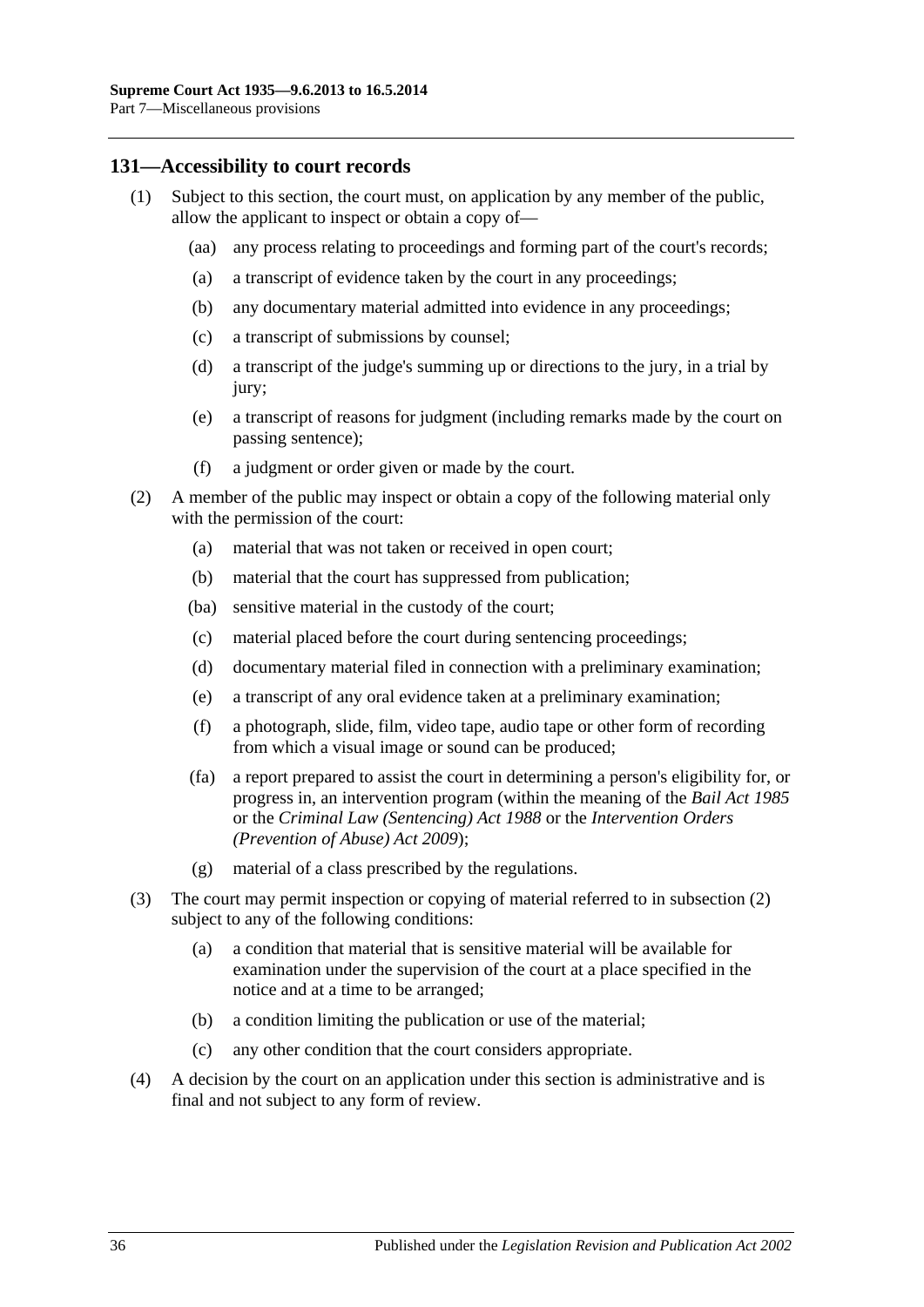- (4a) Despite the preceding subsections, if 100 years have passed since the end of the calendar year in which material referred to in this section became part of the court's records—
	- (a) in the case of records that have been delivered into the custody of State Records—section 26 of the *[State Records Act](http://www.legislation.sa.gov.au/index.aspx?action=legref&type=act&legtitle=State%20Records%20Act%201997) 1997* applies (to the exclusion of this section) to the giving of access to the records; and
	- (b) in any other case—a member of the public may, without any requirement to seek permission of the court, be given access to the records.
- (5) The court may charge a fee, fixed by regulation, for inspection or copying of material under this section.
- (6) In this section—

*sensitive material*—see section 67H of the *[Evidence Act](http://www.legislation.sa.gov.au/index.aspx?action=legref&type=act&legtitle=Evidence%20Act%201929) 1929*.

#### **Number and year of Act Short or long title of Act Extent of repeal** 15 of 1842 An Act to regulate the Appointment and the Duties of the Sheriff of the Province of South Australia The whole 3 of 1843 An Ordinance to amend an Ordinance intituled "An Act to regulate the Appointment and Duties of the Sheriff of the Province of South Australia" The whole 9 of 1845 An Ordinance for adopting in South Australia certain parts of an Act made and passed in the Imperial Parliament which was held in the First and Second Years of the Reign of Her present Majesty intituled "An Act for abolishing Arrest on mesne Process in Civil Actions, except in certain cases; for extending the remedies of Creditors against the property of Debtors; and for amending the laws for the relief of Insolvent Debtors in England The whole 14 of 1845 An Ordinance to provide for the performance of certain matters The whole in the Supreme Court during the occasional absence of the Judge at a distance from Adelaide 20 of 1852 An Act to enable the Sheriff to appoint a Deputy to perform the The whole Duties of his Office, and to abolish the Poundage now payable on taking the body in execution 5 of 1853 *[Supreme Court Procedure Amendment Act](http://www.legislation.sa.gov.au/index.aspx?action=legref&type=act&legtitle=Supreme%20Court%20Procedure%20Amendment%20Act)* The whole except sections 162–172, inclusive 6 of 1853 An Act to give relief to Persons having Claims against the Local Government of South Australia by authorising them to try the validity of such Claims in a Court of Law or Equity The whole 24 of 1855–6 *[The Supreme Court Procedure Act](http://www.legislation.sa.gov.au/index.aspx?action=legref&type=act&legtitle=The%20Supreme%20Court%20Procedure%20Act%201855) 1855* The whole 30 of 1855–6 An Act to facilitate Actions against Persons absent from the colony and against persons sued as Joint Contractors 31 of 1855–6 An Act to consolidate the several Ordinances relating to the establishment of the Supreme Court of the Province of South Australia The whole

# <span id="page-36-0"></span>**Schedule—Acts repealed**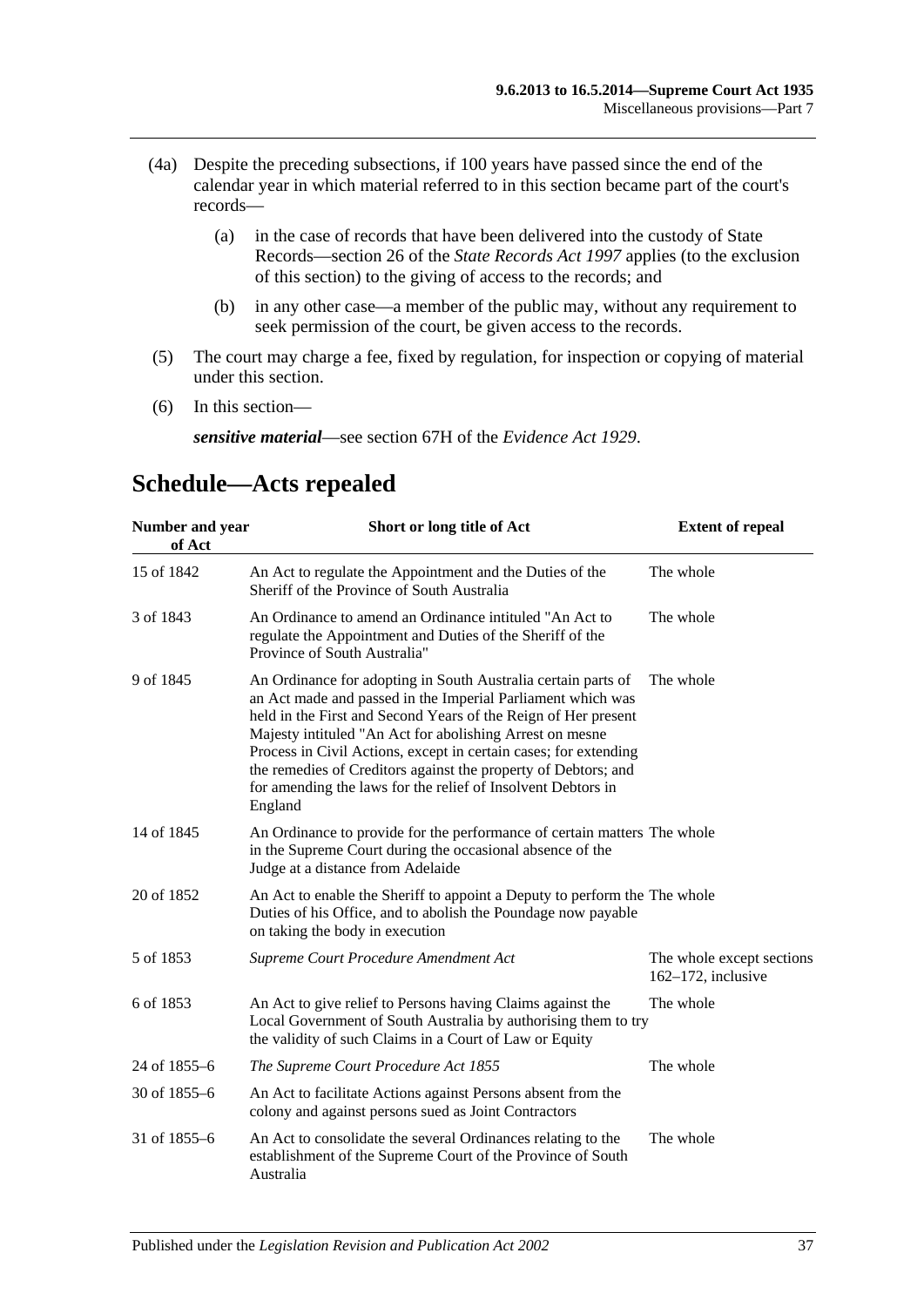## **Supreme Court Act 1935—9.6.2013 to 16.5.2014**

Schedule—Acts repealed

| Number and year<br>of Act | Short or long title of Act                                                                                                                                                                                                                                                                                     | <b>Extent of repeal</b>                                           |
|---------------------------|----------------------------------------------------------------------------------------------------------------------------------------------------------------------------------------------------------------------------------------------------------------------------------------------------------------|-------------------------------------------------------------------|
| 4 of 1858                 | The Summary Procedure on Bills of Exchange Act 1858                                                                                                                                                                                                                                                            | The whole                                                         |
| 5 of 1858                 | Supreme Court Procedure Further Amendment Act of 1858                                                                                                                                                                                                                                                          | The whole                                                         |
| 13 of 1858                | The Third Judge and District Courts                                                                                                                                                                                                                                                                            | The whole                                                         |
| 23 of 1859                | An Act to provide for the appointment of Commissioners to<br>take Affidavits as well in South Australia as elsewhere, to be<br>made use of in the Supreme Court of South Australia and for<br>the more easy Administration of Oaths to persons appointed to<br>act as Justices of the Peace in South Australia | The whole                                                         |
| 5 of 1861                 | An Act to amend the Laws regulating the Court of Appeals of<br>the Province of South Australia, and to extend the Powers<br>thereof                                                                                                                                                                            | The whole                                                         |
| 3 of 1862                 | The Common Law Procedure Act 1862                                                                                                                                                                                                                                                                              | The whole, except<br>sections $1, 2$ , and $3$                    |
| 15 of 1865                | The Court of Appeals Amendment Act 1865                                                                                                                                                                                                                                                                        | The whole                                                         |
| 12 of $1865-6$            | An Act to provide for the more speedy administration of justice The whole<br>by means of the Supreme Court                                                                                                                                                                                                     |                                                                   |
| 2 of 1866                 | An Act to protect certain persons from actions by reason of<br>their being elected to Parliament while members of the Court of<br>Appeals                                                                                                                                                                      | The whole                                                         |
| 7 of 1866                 | An Act to regulate and amend the Practice and Procedure of the The whole, except<br>Supreme Court of the Province of South Australia in its<br>Revenue Jurisdiction                                                                                                                                            | sections 15 and 26                                                |
| 20 of 1866–7              | The Equity Act 1866                                                                                                                                                                                                                                                                                            | The whole, except<br>sections 150 and 151                         |
| 8 of 1867                 | Supreme Court Act 1867                                                                                                                                                                                                                                                                                         | The whole                                                         |
| 6 of 1868–9               | An Act to repeal Act No. 11 of 1866–7 intituled "An Act to<br>amend The Third Judge and Districts Courts Act, and for other<br>purposes" and to make further provision for the trial of Causes,<br>and trial of Offences at places remote from the Supreme Court                                               | The whole                                                         |
| 7 of 1868-9               | An Act to amend the "Supreme Court Act 1867"                                                                                                                                                                                                                                                                   | The whole                                                         |
| 23 of 1870–71             | An Act to fix the tenure of office of the Primary Judge in<br>Equity, and to provide for the performance of the duties of the<br>office of Primary Judge in Equity in certain cases                                                                                                                            | The whole                                                         |
| 28 of 1873                | An Act to increase the salaries of the Judges of the Supreme<br>Court, and of certain officers of the Civil Service of the<br>Province of South Australia                                                                                                                                                      | The whole                                                         |
| 116 of 1878               | Supreme Court Act 1878                                                                                                                                                                                                                                                                                         | The whole, except<br>paragraphs I-VII,<br>inclusive, of section 6 |
| 120 of 1878               | An Act to amend "The Equity Act 1866"                                                                                                                                                                                                                                                                          | The whole                                                         |
| 286 of 1883               | An Act to amend "The Third Judge and District Courts Act"<br>and the Act No. 6 of 1868–9                                                                                                                                                                                                                       | The whole                                                         |
| 514 of 1891               | The Suitors Unclaimed Funds Act 1891                                                                                                                                                                                                                                                                           | The whole                                                         |
| 1358 of 1919              | Fourth Judge Act 1919                                                                                                                                                                                                                                                                                          | The whole                                                         |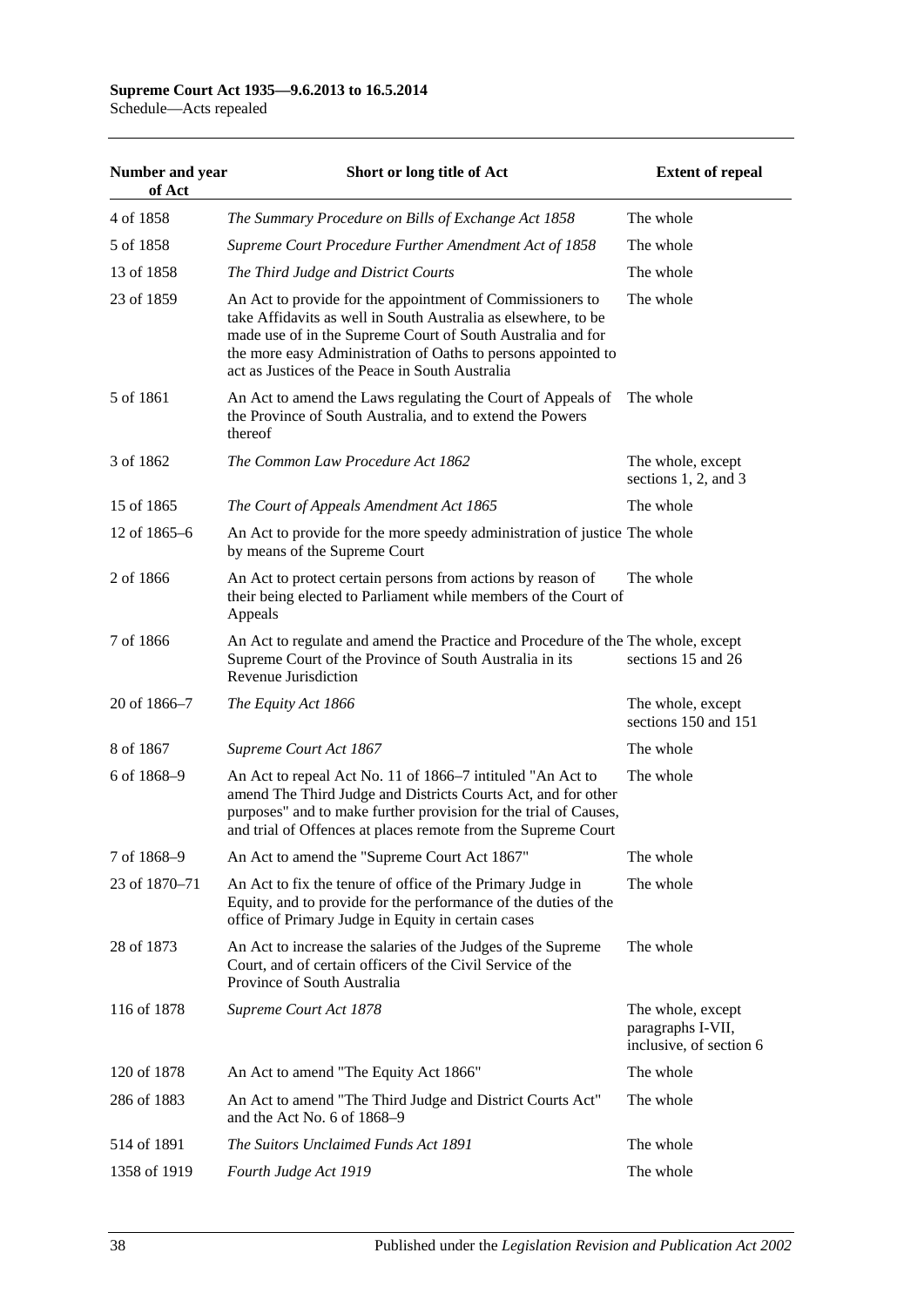#### **9.6.2013 to 16.5.2014—Supreme Court Act 1935** Acts repealed—Schedule

| Number and year<br>of Act | Short or long title of Act                 | <b>Extent of repeal</b> |
|---------------------------|--------------------------------------------|-------------------------|
| 1564 of 1923              | Acts Interpretation Act Amendment Act 1923 | The whole               |
| 1739 of 1926              | Supreme Court Act Amendment Act 1926       | The whole               |
| 1761 of 1926              | Fifth Judge Act 1926                       | The whole               |
| 1864 of 1928              | Supreme Court Act 1928                     | The whole               |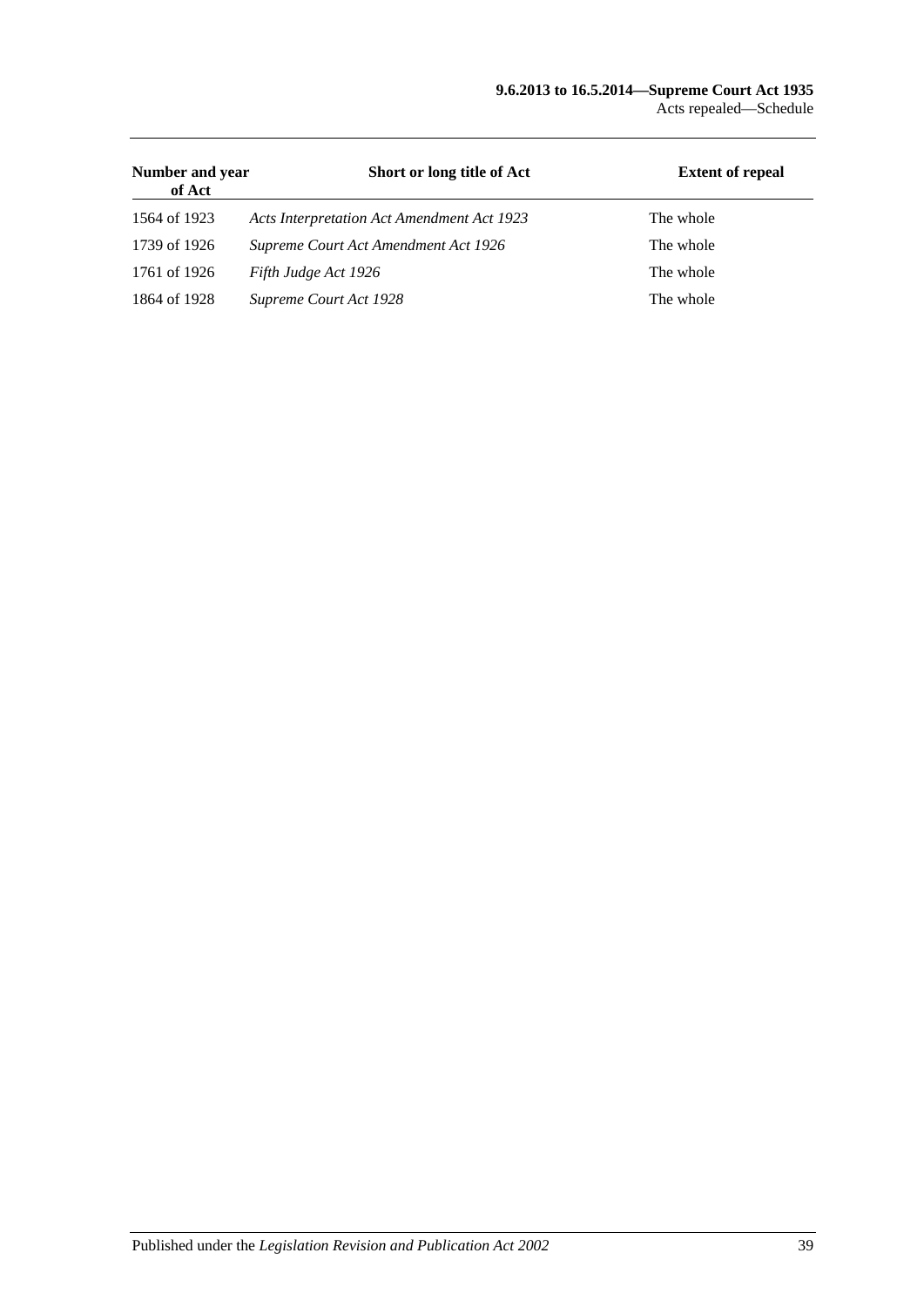# <span id="page-39-0"></span>**Legislative history**

### **Notes**

- Amendments of this version that are uncommenced are not incorporated into the text.
- Please note—References in the legislation to other legislation or instruments or to titles of bodies or offices are not automatically updated as part of the program for the revision and publication of legislation and therefore may be obsolete.
- Earlier versions of this Act (historical versions) are listed at the end of the legislative history.
- For further information relating to the Act and subordinate legislation made under the Act see the Index of South Australian Statutes or www.legislation.sa.gov.au.

# **Principal Act and amendments**

New entries appear in bold.

| Year No |      | Title                                                      | Assent     | Commencement                       |
|---------|------|------------------------------------------------------------|------------|------------------------------------|
| 1935    | 2253 | Supreme Court Act 1935                                     | 21.12.1935 | 1.11.1937 (Gazette 25.3.1937 p646) |
| 1936    | 2293 | <b>Statute Law Revision Act 1936</b>                       | 8.10.1936  | 8.10.1936                          |
| 1944    | 38   | Supreme Court Act Amendment<br>Act 1944                    | 14.12.1944 | 14.12.1944                         |
| 1947    | 33   | Supreme Court Act Amendment<br>Act 1947                    | 4.12.1947  | 4.12.1947                          |
| 1951    | 6    | Supreme Court Act Amendment<br>Act 1951                    | 6.9.1951   | 1.7.1951: s4                       |
| 1952    | -13  | Supreme Court Act Amendment<br>Act 1952                    | 16.10.1952 | 16.10.1952                         |
| 1953    | 45   | Supreme Court Act Amendment<br>Act 1953                    | 17.12.1953 | 17.12.1953                         |
| 1955    | 3    | Statutes Amendment (Public Salaries) 23.6.1955<br>Act 1955 |            | $1.6.1955$ : s $16(2)$             |
| 1955    | 12   | Supreme Court Act Amendment<br>Act 1955                    | 30.9.1955  | 30.9.1955                          |
| 1958    | 41   | Supreme Court Act Amendment<br>Act 1958                    | 27.11.1958 | $1.7.1958$ : s 4                   |
| 1960    | 67   | Supreme Court Act Amendment<br>Act 1960                    | 24.11.1960 | 24.11.1960                         |
| 1960    | 71   | Supreme Court Act Amendment Act<br>$(No. 2)$ 1960          | 1.12.1960  | 1.12.1960                          |
| 1962    | 52   | Supreme Court Act Amendment<br>Act 1962                    | 15.11.1962 | 15.11.1962                         |
| 1963    | 29   | Supreme Court Act Amendment<br>Act 1963                    | 21.11.1963 | 21.11.1963                         |
| 1965    | -9   | Supreme Court Act Amendment<br>Act 1965                    | 23.9.1965  | 23.9.1965                          |
| 1965    | 49   | Supreme Court Act Amendment Act<br>$(No. 2)$ 1965          | 9.12.1965  | 9.12.1965                          |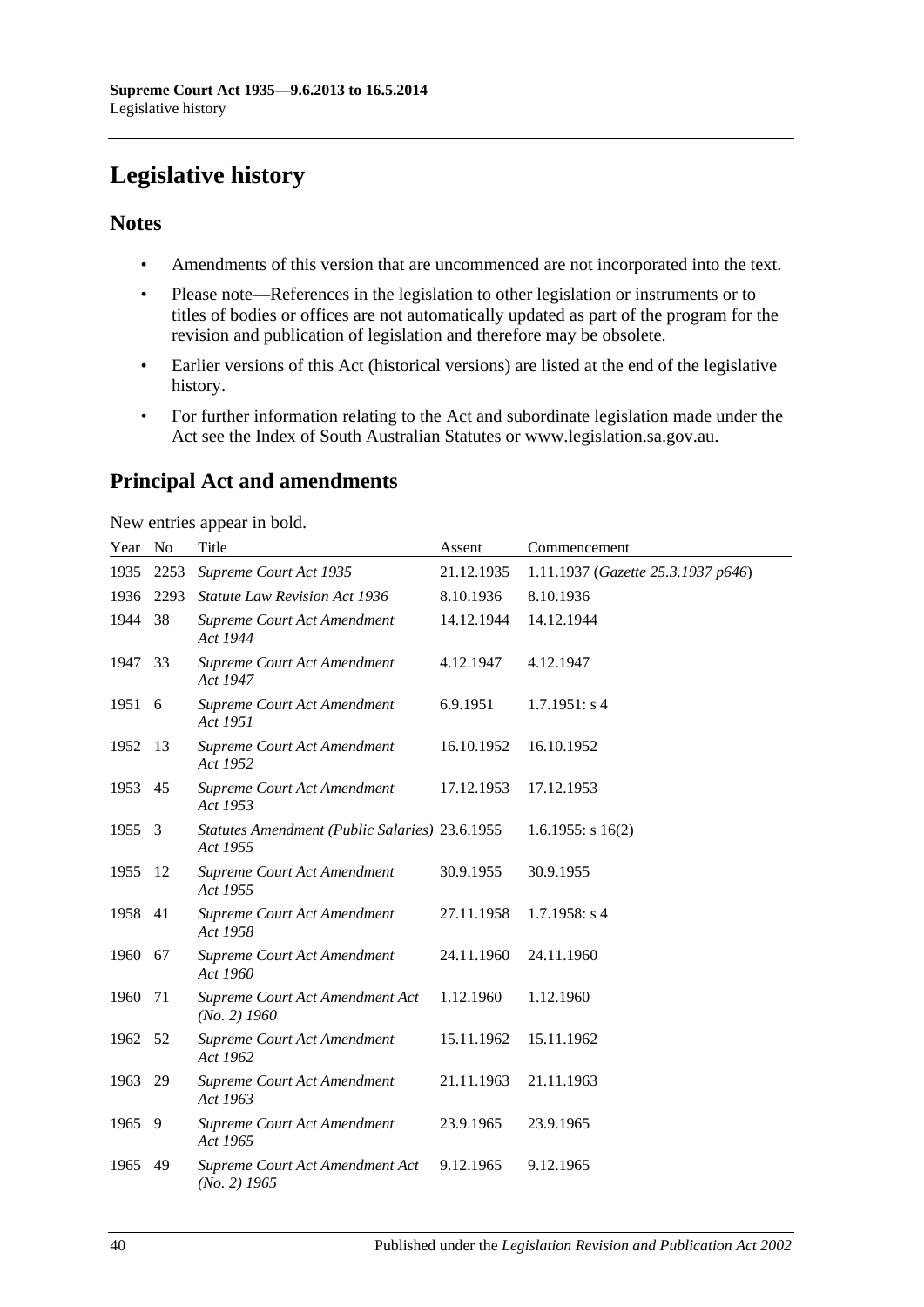| 1966 85 |     | Supreme Court Act Amendment Act<br>$(No. 1)$ 1966                              | 1.12.1966  | 12.1.1967 (Gazette 12.1.1967 p51)     |
|---------|-----|--------------------------------------------------------------------------------|------------|---------------------------------------|
| 1967    | 9   | Supreme Court Act Amendment<br>Act 1967                                        | 30.3.1967  | 30.3.1967                             |
| 1967    | 21  | Supreme Court Act Amendment Act<br>$(No. 2)$ 1967                              | 13.4.1967  | 22.6.1967 (Gazette 22.6.1967 p1850)   |
| 1969    | 10  | Supreme Court Act Amendment<br>Act 1969                                        | 27.2.1969  | 27.2.1969                             |
| 1969    | 22  | Supreme Court Act Amendment Act<br>$(No. 2)$ 1969                              | 26.6.1969  | 26.6.1969                             |
| 1969    | 62  | Supreme Court Act Amendment Act<br>$(No. 3)$ 1969                              | 4.12.1969  | 21.5.1970 (Gazette 21.5.1970 p1842)   |
| 1970    | 14  | Supreme Court Act Amendment<br>Act 1970                                        | 17.9.1970  | 17.9.1970                             |
| 1970    | 16  | Supreme Court Act Amendment Act<br>$(No. 2)$ 1970                              | 17.9.1970  | 17.9.1970                             |
| 1970    | 58  | Supreme Court Act Amendment Act<br>(No. 3) 1970                                | 10.12.1970 | 1.1.1971 (Gazette 10.12.1970 p2646)   |
| 1971    | 30  | Judges' Pensions Act 1971                                                      | 22.4.1971  | 1.5.1971 (Gazette 22.4.1971 p2186)    |
| 1971    | 49  | Supreme Court Act Amendment<br>Act 1971                                        | 26.8.1971  | 26.8.1971                             |
| 1972    | -39 | Statutes Amendment (Judges' Salaries)13.4.1972<br>Act 1972                     |            | 13.4.1972                             |
| 1972    | 40  | Supreme Court Act Amendment<br>Act 1972                                        | 13.4.1972  | 9.11.1972 (Gazette 9.11.1972 p2254)   |
| 1972    | 41  | Crown Proceedings Act 1972                                                     | 20.4.1972  | 14.12.1972 (Gazette 14.12.1972 p2630) |
| 1974    | - 8 | Statutes Amendment (Judges' Salaries)21.3.1974<br>Act 1974                     |            | 21.3.1974                             |
| 1974    | 12  | Supreme Court Act Amendment<br>Act 1974                                        | 28.3.1974  | 20.6.1974 (Gazette 20.6.1974 p2450)   |
|         |     |                                                                                |            |                                       |
| 1975    | 18  | Statutes Amendment (Judges' Salaries) 27.3.1975<br>Act 1975                    |            | 27.3.1975                             |
| 1975 24 |     | <i>Statute Law Revision Act 1975</i>                                           | 27.3.1975  | 27.3.1975                             |
| 1978 67 |     | Supreme Court Act Amendment<br>Act 1978                                        | 26.10.1978 | 6.7.1992 (Gazette 2.7.1992 p209)      |
| 1978    | 82  | Sheriff's Act 1978                                                             | 30.11.1978 | 6.7.1992 (Gazette 2.7.1992 p209)      |
| 1980    | 53  | Supreme Court Act Amendment<br>Act 1980                                        | 3.7.1980   | 3.7.1980                              |
| 1981    | 34  | <b>Statutes Amendment (Administration</b><br>of Courts and Tribunals) Act 1981 | 19.3.1981  | 1.7.1981 (Gazette 25.6.1981 p1896)    |
| 1982    | 82  | Supreme Court Act Amendment<br>Act 1982                                        | 16.9.1982  | 16.9.1982                             |
| 1982    | 92  | <b>Judicial Remuneration Act 1982</b>                                          | 14.10.1982 | 28.10.1982 (Gazette 28.10.1982 p1214) |
| 1983    | 2   | Supreme Court Act Amendment<br>Act 1983                                        | 14.4.1983  | 14.4.1983                             |
| 1983    | 73  | Supreme Court Act Amendment Act<br>$(No. 2)$ 1983                              | 3.11.1983  | 3.11.1983                             |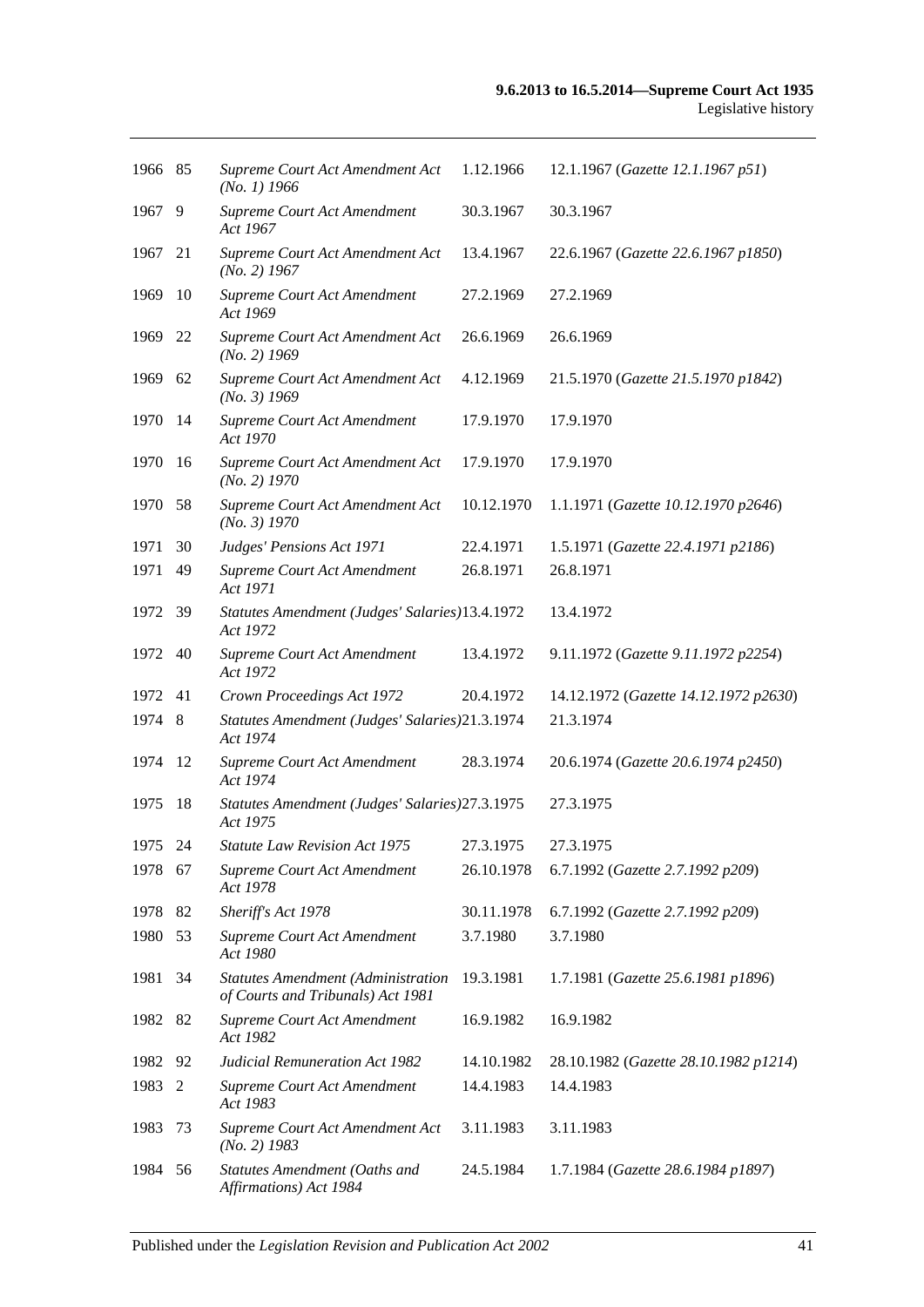| 1985    | 6   | Statutes Amendment (Bail) Act 1985                                          | 7.3.1985   | 7.7.1985 (Gazette 9.5.1985 p1398)                                                                                                                                                                                                                   |
|---------|-----|-----------------------------------------------------------------------------|------------|-----------------------------------------------------------------------------------------------------------------------------------------------------------------------------------------------------------------------------------------------------|
| 1985    | 59  | <b>Statutes Amendment (Remuneration)</b><br>Act 1985                        | 30.5.1985  | 13.6.1985 (Gazette 13.6.1985 p2132)                                                                                                                                                                                                                 |
| 1985    | 70  | <b>Statutes Amendment (Courts)</b><br>Act 1985                              | 6.6.1985   | 1.8.1985 (Gazette 11.7.1985 p92)                                                                                                                                                                                                                    |
| 1986    | 102 | <b>Commercial Arbitration Act 1986</b>                                      | 18.12.1986 | 9.7.1987 (Gazette 9.7.1987 p57)                                                                                                                                                                                                                     |
| 1987    | 80  | Supreme Court Act Amendment<br>Act 1987                                     | 19.11.1987 | 19.11.1987                                                                                                                                                                                                                                          |
| 1988    | 95  | Judicial Administration (Auxiliary<br>Appointments and Powers) Act 1988     | 15.12.1988 | 15.12.1988                                                                                                                                                                                                                                          |
| 1991    | 33  | <b>Statutes Amendment</b><br>(Attorney-General's Portfolio)<br>Act 1991     | 24.4.1991  | 6.6.1991 (Gazette 6.6.1991 p1776)                                                                                                                                                                                                                   |
| 1991    | 49  | <b>Director of Public Prosecutions</b><br>Act 1991                          | 21.11.1991 | 6.7.1992 (Gazette 25.6.1992 p1869)                                                                                                                                                                                                                  |
| 1991    | 69  | <b>Statutes Repeal and Amendment</b><br>(Courts) Act 1991                   | 12.12.1991 | 6.7.1992 (Gazette 2.7.1992 p209)                                                                                                                                                                                                                    |
| 1993    | 62  | <b>Statutes Amendment (Courts)</b><br>Act 1993                              | 27.5.1993  | Pt 2 (s 5)-1.7.1993 (Gazette 24.6.1993<br>p2047); Pt 2 (s 4)-28.10.1993 (Gazette<br>27.10.1993 p1892)                                                                                                                                               |
| 1993    | 75  | Statutes Amendment (Abolition of<br>Compulsory Retirement) Act 1993         | 21.10.1993 | $1.1.1994$ : s 2                                                                                                                                                                                                                                    |
| 1994    | 21  | <b>Statutes Amendment</b><br>(Attorney-General's Portfolio)<br>Act 1994     | 26.5.1994  | 7.7.1994 (Gazette 7.7.1994 p4)                                                                                                                                                                                                                      |
| 1994    | 43  | <b>Statutes Amendment (Courts)</b><br>Act 1994                              | 2.6.1994   | 9.6.1994 (Gazette 9.6.1994 p1669)                                                                                                                                                                                                                   |
| 1995    | 65  | <b>Statutes Amendment (Recording of</b><br>Interviews) Act 1995             | 10.8.1995  | Sch (cll 2-4)-21.12.1995 (Gazette<br>21.12.1995 p1760)                                                                                                                                                                                              |
| 1995    | 84  | <b>Statutes Amendment (Courts)</b><br>Act 1995                              | 30.11.1995 | 21.12.1995 (Gazette 21.12.1995 p1759)                                                                                                                                                                                                               |
| 1995    | 85  | <b>Statutes Amendment (Courts</b><br>Administration Staff) Act 1995         | 30.11.1995 | 14.12.1995 (Gazette 14.12.1995 p1641)                                                                                                                                                                                                               |
| 1996 46 |     | <b>Statutes Amendment (Mediation,</b><br>Arbitration and Referral) Act 1996 | 27.6.1996  | 30.9.1996 (Gazette 29.8.1996 p808)                                                                                                                                                                                                                  |
| 1996    | 67  | <b>Statutes Amendment</b><br>(Attorney-General's Portfolio)<br>Act 1996     | 15.8.1996  | Pt 17 (ss 34–36)–17.10.1996 (Gazette<br>17.10.1996 p1361)                                                                                                                                                                                           |
| 1999    | 6   | Supreme Court (Rules of Court)<br>Amendment Act 1999                        | 11.3.1999  | 23.4.1999 (Gazette 22.4.1999 p2171)                                                                                                                                                                                                                 |
| 1999    | 33  | <b>Financial Sector Reform (South</b><br>Australia) Act 1999                | 17.6.1999  | Sch (item $57$ )—1.7.1999 being the date<br>specified under s 3(16) of the Financial<br>Sector Reform (Amendments and<br>Transitional Provisions) Act (No. 1) 1999<br>of the Commonwealth as the transfer date<br>for the purposes of that Act: s 2 |
| 1999    | 66  | <b>Statutes Amendment (Magistrates</b><br>Court Appeals) Act 1999           | 18.11.1999 | Pt 3 (s 6)-3.1.2000 (Gazette 9.12.1999<br>p3114)                                                                                                                                                                                                    |
| 2001    | 69  | <b>Statutes Amendment (Courts and</b><br>Judicial Administration) Act 2001  | 6.12.2001  | Pt 14 (s 32)-13.1.2002 (Gazette<br>$10.1.2002\ p4)$                                                                                                                                                                                                 |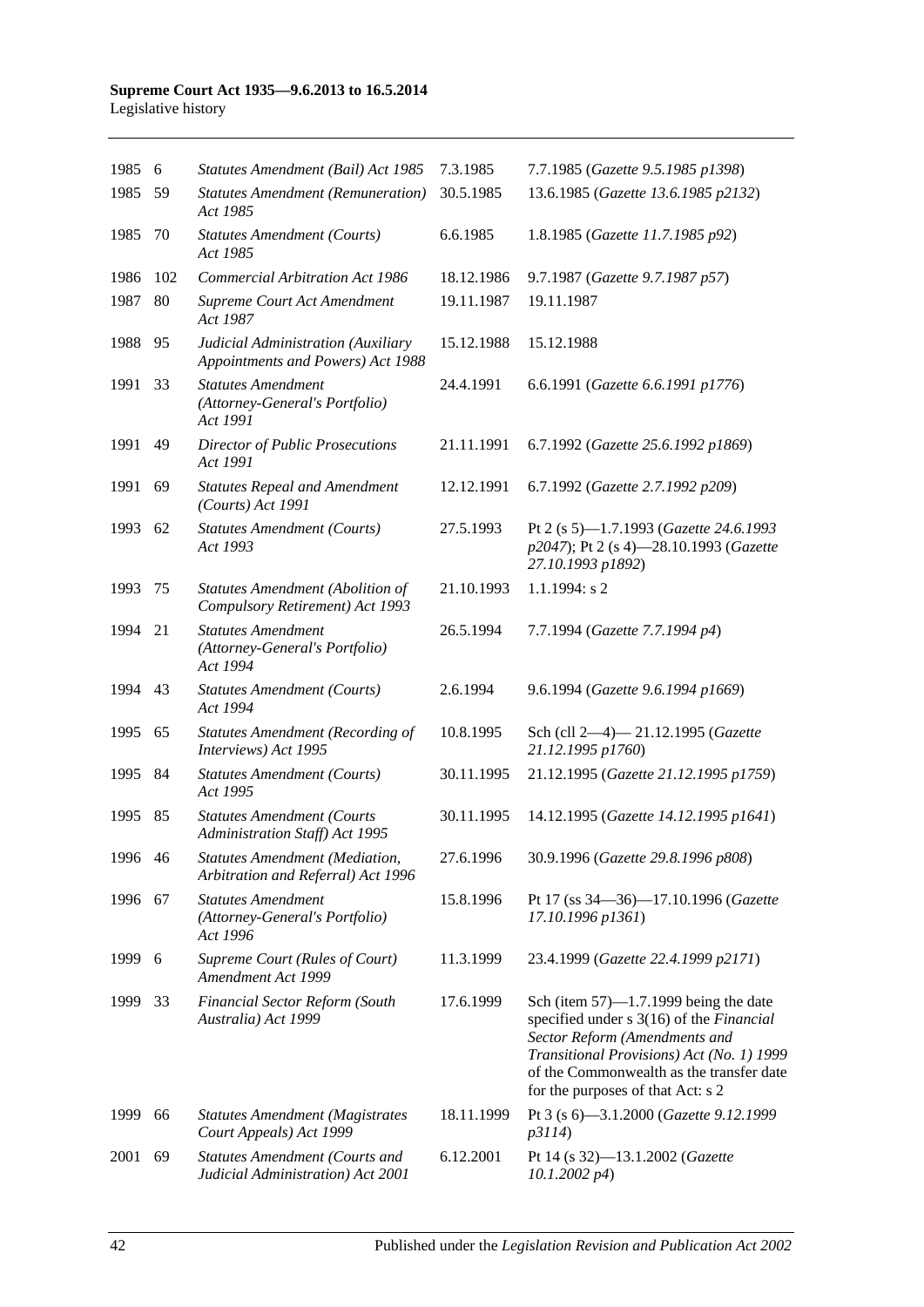| 2002 16 |           | <b>Statutes Amendment (Structured)</b><br>Settlements) Act 2002                                   | 5.9.2002   | Pt 4 (s 6)-1.12.2002 (Gazette 7.11.2002<br>p4043)                                              |
|---------|-----------|---------------------------------------------------------------------------------------------------|------------|------------------------------------------------------------------------------------------------|
| 2003    | 44        | <b>Statute Law Revision Act 2003</b>                                                              | 23.10.2003 | Sch 1-24.11.2003 (Gazette 13.11.2003)<br>p4048)                                                |
| 2004    | 23        | Statutes Amendment (Courts) Act<br>2004                                                           | 8.7.2004   | Pt 9 (s 27)-1.9.2004 (Gazette 26.8.2004<br>p3402)                                              |
| 2005    | 49        | <b>Statutes Amendment (Intervention</b><br><b>Programs and Sentencing Procedures)</b><br>Act 2005 | 27.10.2005 | Pt 6 (s 14)-19.12.2005 (Gazette<br>15.12.2005 p4326)                                           |
| 2006    | 17        | <b>Statutes Amendment (New Rules of</b><br>Civil Procedure) Act 2006                              | 6.7.2006   | Pt 2 (ss 4-15)-4.9.2006 (Gazette<br>17.8.2006 p2831)                                           |
| 2006    | 43        | <b>Statutes Amendment (Domestic</b><br>Partners) Act 2006                                         | 14.12.2006 | Pt 86 (s 212)-1.6.2007 (Gazette<br>26.4.2007 p1352)                                            |
| 2008    | 7         | Statutes Amendment (Evidence and<br>Procedure) Act 2008                                           | 17.4.2008  | Pt 7 (ss 27 & 28)-23.11.2008 (Gazette<br>20.11.2008 p5171)                                     |
| 2009    | 85        | Intervention Orders (Prevention of<br>Abuse) Act 2009                                             | 10.12.2009 | Sch 1 (cl 34)-9.12.2011 (Gazette<br>20.10.2011 p4269)                                          |
| 2012    | 17        | <b>Statutes Amendment</b><br>(Attorney-General's Portfolio)<br>Act 2012                           | 24.5.2012  | Pt 12 (s 24)-5.8.2012 (Gazette 2.8.2012<br>p3302)                                              |
| 2013    | -9        | Statutes Amendment (Appeals) Act<br>2013                                                          | 28.3.2013  | Pt 4 (ss $13 \& 14$ ) & Sch 1-5.5.2013<br>(Gazette 26.4.2013 p1185)                            |
| 2013    | <b>11</b> | <b>Statutes Amendment</b><br>(Attorney-General's Portfolio) Act<br>2013                           | 18.4.2013  | Pt 13 (s 28)-18.4.2013 (Gazette<br>18.4.2013 p1155); s 29-9.6.2013<br>(Gazette 6.6.2013 p2498) |
| 2013    | 47        | <b>Statutes Amendment</b><br>(Attorney-General's Portfolio No 2)<br>Act 2013                      | 24.10.2013 | Pt 8 (ss $11-13-17.5.2014$ (Gazette<br>8.5.2014 p1630)                                         |

# **Provisions amended since 3 February 1976**

• Legislative history prior to 3 February 1976 appears in marginal notes and footnotes included in the consolidation of this Act contained in Volume 10 of The Public General Acts of South Australia 1837-1975 at page 718.

New entries appear in bold.

Entries that relate to provisions that have been deleted appear in italics.

| Provision         | How varied                                                            | Commencement |
|-------------------|-----------------------------------------------------------------------|--------------|
| Pt A1             | heading inserted by $44/2003$ s 3(1) (Sch 1)                          | 24.11.2003   |
| s 1               | amended by $44/2003$ s 3(1) (Sch 1)                                   | 24.11.2003   |
| s <sub>2</sub>    | amended by $34/1981$ s 5                                              | 1.7.1981     |
|                   | omitted under Legislation Revision and<br><b>Publication Act 2002</b> | 24.11.2003   |
| s <sub>5</sub>    |                                                                       |              |
| s 5(1)            | s 5 redesignated as s $5(1)$ by $34/1981$ s $6(e)$                    | 1.7.1981     |
|                   | evidentiary material inserted by 84/1995 s 19                         | 21.12.1995   |
| <b>Full Court</b> | amended by $9/2013$ s 13                                              | 5.5.2013     |
| jurisdiction      | substituted by $34/1981$ s $6(a)$                                     | 1.7.1981     |
|                   |                                                                       |              |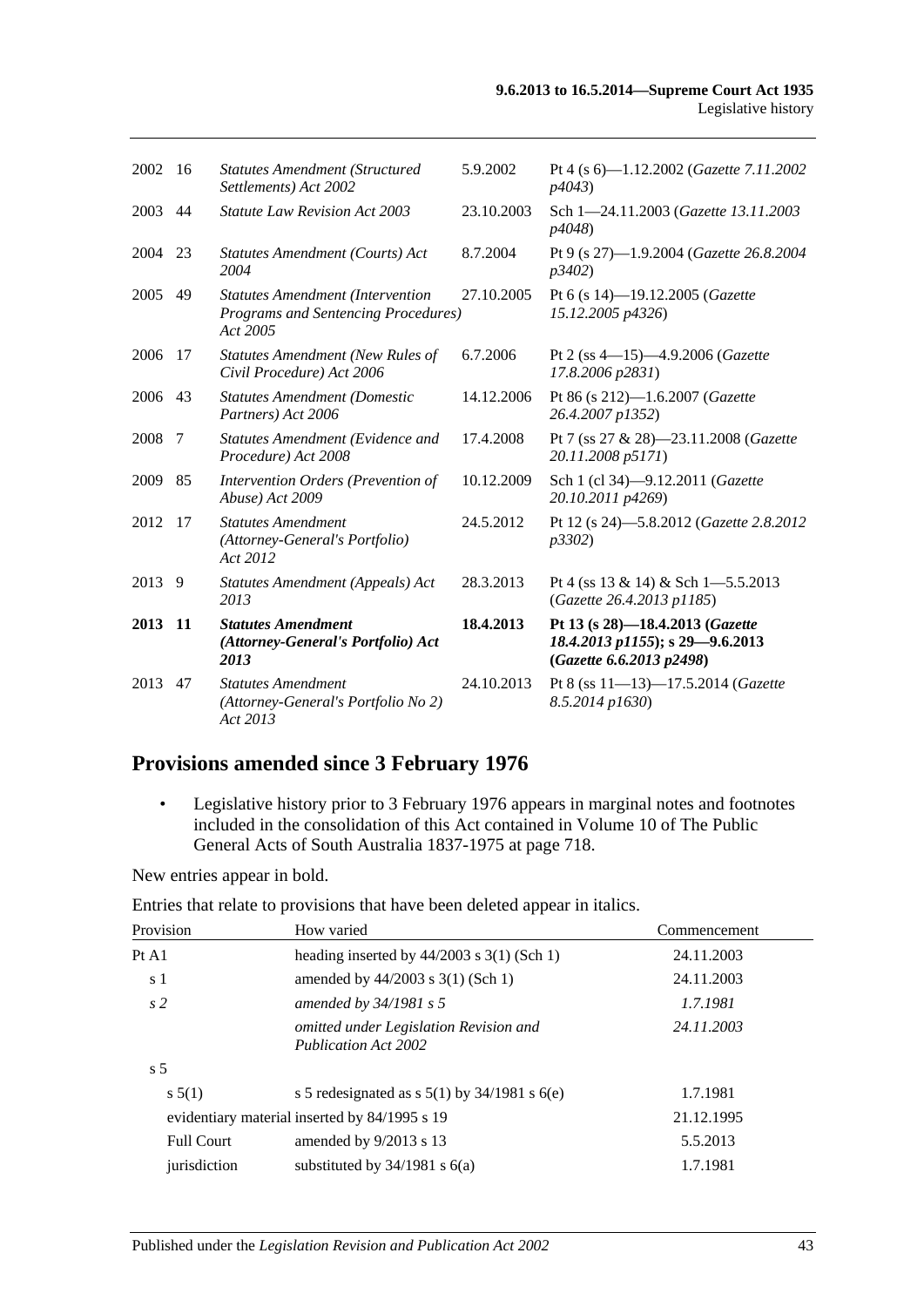| master                          | substituted by $34/1981$ s $6(b)$                                               | 1.7.1981   |
|---------------------------------|---------------------------------------------------------------------------------|------------|
| petitioner                      | deleted by $17/2006 s 4(1)$                                                     | 4.9.2006   |
| plaintiff                       | substituted by $17/2006$ s $4(2)$                                               | 4.9.2006   |
| pleading                        | amended by 17/2006 s 4(3)                                                       | 4.9.2006   |
| registrar                       | inserted by $34/1981$ s $6(c)$                                                  | 1.7.1981   |
| suitors' funds                  | substituted by $34/1981$ s $6(d)$                                               | 1.7.1981   |
| $s\ 5(2)$                       | inserted by $34/1981$ s $6(e)$                                                  | 1.7.1981   |
| Pt1                             |                                                                                 |            |
| s 7                             | substituted by 34/1981 s 7                                                      | 1.7.1981   |
| $s \, 7(4)$                     | inserted by $69/1991$ s $9(a)$                                                  | 6.7.1992   |
| $\sqrt{s}$ 8                    |                                                                                 |            |
| s(3)                            | inserted by $34/1981$ s 8                                                       | 1.7.1981   |
| s(4)                            | inserted by 95/1988 Sch 1                                                       | 15.12.1988 |
| s 9                             | substituted by 34/1981 s 9                                                      | 1.7.1981   |
| s <sub>9A</sub>                 | inserted by 67/1996 s 34                                                        | 17.10.1996 |
| s 10                            | substituted by 11/2013 s 28                                                     | 18.4.2013  |
| s 11                            | substituted by 34/1981 s 10                                                     | 1.7.1981   |
| s 11(1)                         | substituted by $70/1985$ s $3(a)$                                               | 1.8.1985   |
| s 11(1a)                        | inserted by $70/1985$ s $3(a)$                                                  | 1.8.1985   |
|                                 | substituted by 95/1988 Sch 1                                                    | 15.12.1988 |
| s 11(1b)                        | inserted by 95/1988 Sch 1                                                       | 15.12.1988 |
| s 11(4)                         | deleted by $70/1985$ s $3(b)$                                                   | 1.8.1985   |
| s 11(6)                         | inserted by $70/1985$ s $3(c)$                                                  | 1.8.1985   |
| s 12                            | substituted by 34/1981 s 11                                                     | 1.7.1981   |
|                                 | substituted by $92/1982$ s 3(1)                                                 | 28.10.1982 |
|                                 | amended by 59/1985 s 21                                                         | 13.6.1985  |
|                                 | substituted by 95/1988 Sch 1                                                    | 15.12.1988 |
| s 13A                           | amended by 53/1980 s 2                                                          | 3.7.1980   |
|                                 | substituted by 34/1981 s 12                                                     | 1.7.1981   |
| s 13B                           | inserted by 34/1981 s 12                                                        | 1.7.1981   |
|                                 | deleted by 75/1993 s 27                                                         | 1.1.1994   |
|                                 | inserted by 43/1994 s 22                                                        | 9.6.1994   |
| Heading preceding<br>$s$ 13 $H$ | deleted by $44/2003$ s $3(1)$ (Sch 1)                                           | 24.11.2003 |
| s 13H                           |                                                                                 |            |
| s $13H(1)$                      | amended by $82/1982$ s $2(a)$                                                   | 16.9.1982  |
| s 13H(2)                        | amended by 82/1982 s 2(b), (c)                                                  | 16.9.1982  |
| s 13H(3)                        | amended by $82/1982$ s $2(a)$                                                   | 16.9.1982  |
| s 13H(4)                        | amended by $82/1982$ s $2(a)$                                                   | 16.9.1982  |
| s $13H(4a)$                     | s 13H(4) second sentence amended by 82/1982<br>s(2(a)                           | 16.9.1982  |
|                                 | s 13H(4) second sentence redesignated as<br>s 13H(4a) by 44/2003 s 3(1) (Sch 1) | 24.11.2003 |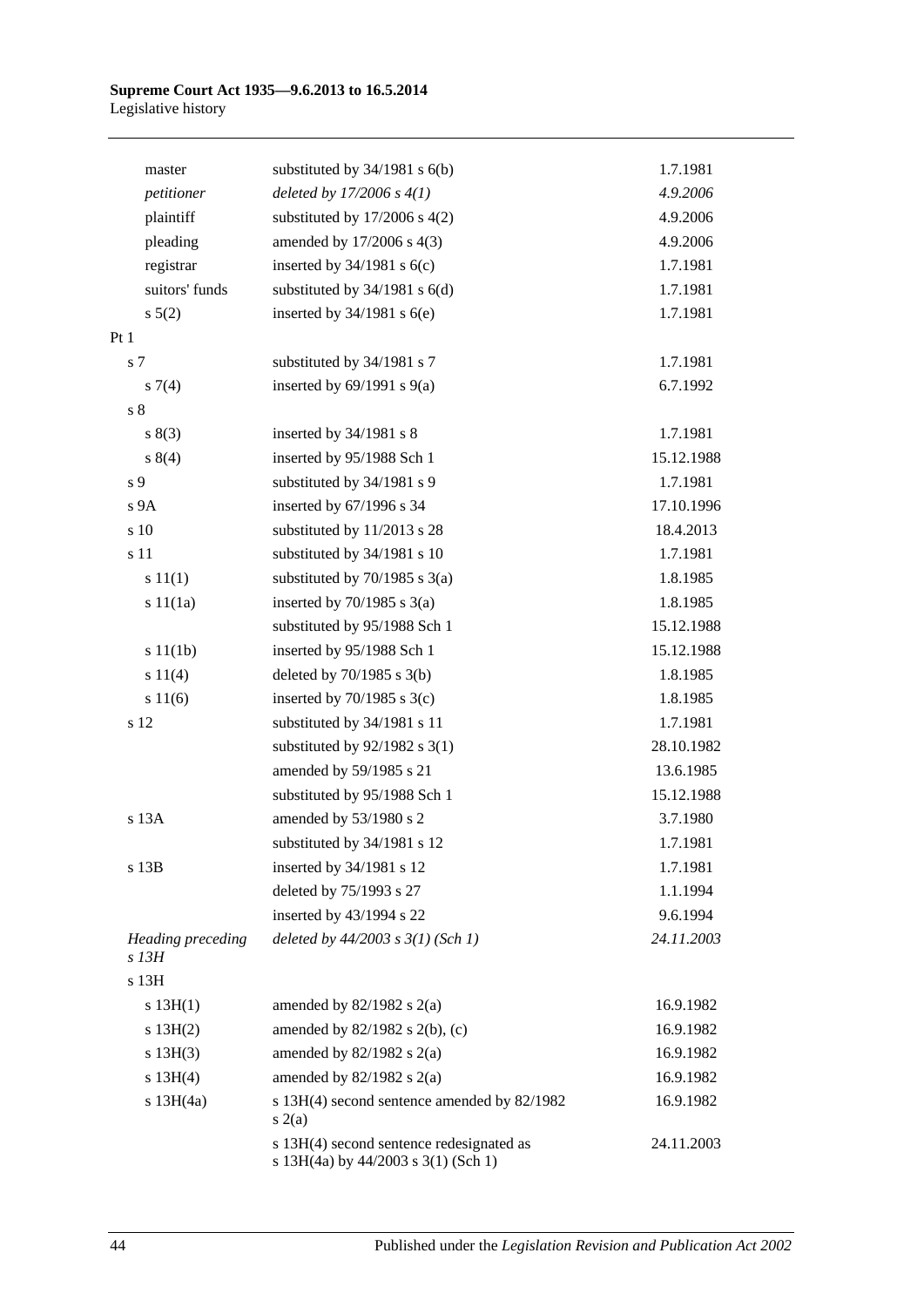| $s$ 13H(4b)              | s 13H(4) third sentence amended and<br>redesignated as $s$ 13H(4b) by 44/2003 $s$ 3(1)<br>(Sch 1)         | 24.11.2003 |
|--------------------------|-----------------------------------------------------------------------------------------------------------|------------|
| s 13H(4c)                | s 13H(4) fourth sentence amended and<br>redesignated as $s$ 13H(4c) by 44/2003 $s$ 3(1)<br>(Sch 1)        | 24.11.2003 |
| domestic partner         | inserted by 43/2006 s 212(1)                                                                              | 1.6.2007   |
| members of the<br>family | amended by 43/2006 s 212(2)                                                                               | 1.6.2007   |
| spouse                   | inserted by 43/2006 s 213(3)                                                                              | 1.6.2007   |
| s 13H(5)                 | amended by $82/1982$ s $2(a)$                                                                             | 16.9.1982  |
| $s$ 13H $(6)$            | inserted by $82/1982$ s $2(d)$                                                                            | 16.9.1982  |
| s <sub>14</sub>          | amended by 34/1981 s 13                                                                                   | 1.7.1981   |
| s 15                     |                                                                                                           |            |
| s 15(1)                  | amended by 34/1981 s 14                                                                                   | 1.7.1981   |
| Pt 2                     |                                                                                                           |            |
| Pt $2$ Div $1$           | heading substituted by $44/2003$ s $3(1)$ (Sch 1)                                                         | 24.11.2003 |
| Pt $2$ Div $2$           | heading substituted by $44/2003$ s $3(1)$ (Sch 1)                                                         | 24.11.2003 |
| s 21                     | amended by 17/2006 s 5                                                                                    | 4.9.2006   |
| s <sub>22</sub>          | amended by 17/2006 s 6                                                                                    | 4.9.2006   |
| s 23                     |                                                                                                           |            |
| $s\,23(1)$               | amended by 17/2006 s 7                                                                                    | 4.9.2006   |
| Pt 2 Div 3               | heading substituted by $44/2003$ s 3(1) (Sch 1)                                                           | 24.11.2003 |
| s30BA                    | inserted by 16/2002 s 6                                                                                   | 1.12.2002  |
| s 30C                    |                                                                                                           |            |
| $s \, 30C(2)$            | substituted by 62/1993 s 4                                                                                | 28.10.1993 |
| s <sub>33</sub>          | deleted by 67/1978 s 3                                                                                    | 6.7.1992   |
| s <sub>35</sub>          | deleted by $69/1991$ s $9(b)$                                                                             | 6.7.1992   |
|                          | inserted by 43/1994 s 23                                                                                  | 9.6.1994   |
| s <sub>37</sub>          | deleted by 56/1984 s 8                                                                                    | 1.7.1984   |
| s 39                     | substituted by 80/1987 s 2                                                                                | 9.11.1987  |
| $s \, 39(1)$             | amended by 84/1995 s 20                                                                                   | 21.12.1995 |
|                          | amended by 17/2006 s 8                                                                                    | 4.9.2006   |
| $s \, 39(2)$             | amended by 23/2004 s 27(1)                                                                                | 1.9.2004   |
| $s \, 39(6)$             | substituted by $23/2004$ s $27(2)$                                                                        | 1.9.2004   |
| $\rm s$ 40               |                                                                                                           |            |
| $s\ 40(2)$               | inserted by $69/1991$ s $9(c)$                                                                            | 6.7.1992   |
| $Pt\,3$                  |                                                                                                           |            |
| $ss$ 45 and 46           | substituted by 67/1996 s 35                                                                               | 17.10.1996 |
| ss 46A and 46B           | inserted by 67/1996 s 35                                                                                  | 17.10.1996 |
| s 47                     | amended by 34/1981 s 15                                                                                   | 1.7.1981   |
| s 48                     | amended by 34/1981 s 16                                                                                   | 1.7.1981   |
|                          | amended and redesignated as subsections,<br>paragraphs and subparagraphs by $44/2003$ s $3(1)$<br>(Sch 1) | 24.11.2003 |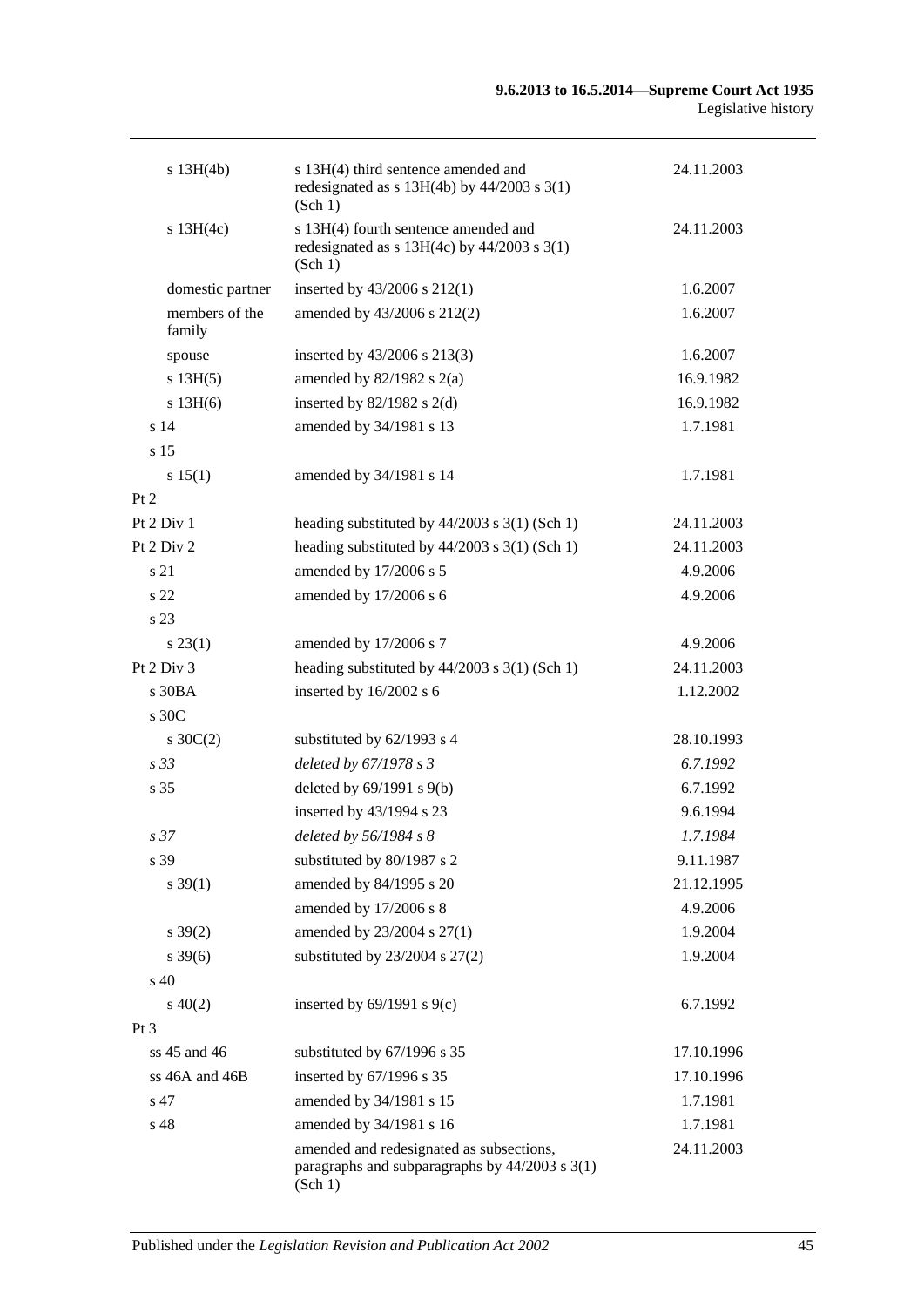| $s\ 48(2)$                                | amended by 17/2006 s 9(1), (2)                                                                                           | 4.9.2006   |
|-------------------------------------------|--------------------------------------------------------------------------------------------------------------------------|------------|
| $s\ 48(3)$ and (4)                        | inserted by 9/2013 s 14                                                                                                  | 5.5.2013   |
| s 49                                      |                                                                                                                          |            |
| $s\,49(1)$                                | substituted by 17/2006 s 10                                                                                              | 4.9.2006   |
| s 50 before<br>substitution by<br>17/2006 |                                                                                                                          |            |
| $s\,50(1)$                                | s 50 redesignated as s $50(1)$ by 34/1981 s 17                                                                           | 1.7.1981   |
|                                           | contents commencing "Provided that" amended<br>by 66/1999 s 6                                                            | 3.1.2000   |
| $s\,50(1a)$                               | $s$ 50(1) contents commencing "Provided that"<br>amended and redesignated as $s$ 50(1a) by<br>$44/2003$ s $3(1)$ (Sch 1) | 24.11.2003 |
| $s\,50(2)$                                | inserted by 34/1981 s 17                                                                                                 | 1.7.1981   |
| s <sub>50</sub>                           | substituted by 17/2006 s 11                                                                                              | 4.9.2006   |
| s <sub>51</sub>                           | deleted by 17/2006 s 12                                                                                                  | 4.9.2006   |
| Heading preceding<br>s <sub>52</sub>      | deleted by 67/1996 s 36                                                                                                  | 17.10.1996 |
| $ss 52 - 53A$                             | deleted by 67/1996 s 36                                                                                                  | 17.10.1996 |
| s <sub>54</sub>                           | amended by $6/1985$ s $8(a)$                                                                                             | 7.7.1985   |
|                                           | deleted by 67/1996 s 36                                                                                                  | 17.10.1996 |
| $ss 55 - 57$                              | deleted by 67/1996 s 36                                                                                                  | 17.10.1996 |
| s <sub>59</sub>                           | amended by $6/1985$ s $8(b)$ , (c)                                                                                       | 7.7.1985   |
|                                           | deleted by 67/1996 s 36                                                                                                  | 17.10.1996 |
| $\sqrt{s}$ 60                             | deleted by 67/1996 s 36                                                                                                  | 17.10.1996 |
| $s \omega$                                | deleted by $6/1985$ s $8(d)$                                                                                             | 7.7.1985   |
| $s\,62$                                   | deleted by 67/1996 s 36                                                                                                  | 17.10.1996 |
| Pt 3A                                     |                                                                                                                          |            |
| $s$ 62 $E$                                |                                                                                                                          |            |
| $s$ 62E(1)<br>s 62H                       | amended by 17/2006 s 13                                                                                                  | 4.9.2006   |
| s $62H(3)$ and $(3a)$                     | substituted by 34/1981 s 18                                                                                              | 1.7.1981   |
| $s$ 62H $(3b)$                            | inserted by 34/1981 s 18                                                                                                 | 1.7.1981   |
| $s$ 62H(5)                                | substituted by 21/1994 s 29                                                                                              | 7.7.1994   |
| $s\,62H(6)$                               | deleted by 21/1994 s 29                                                                                                  | 7.7.1994   |
| Pt 4                                      |                                                                                                                          |            |
| Heading preceding<br>s 65                 | substituted by 46/1996 s 10                                                                                              | 30.9.1996  |
|                                           | deleted by $44/2003$ s $3(1)$ (Sch 1)                                                                                    | 24.11.2003 |
| s <sub>65</sub>                           | substituted by 46/1996 s 10                                                                                              | 30.9.1996  |
| s 65(1)                                   | amended by 17/2012 s 24                                                                                                  | 5.8.2012   |
| s 66 and 67                               | substituted by 46/1996 s 10                                                                                              | 30.9.1996  |
| s 68                                      | substituted by $102/1986$ s $3(1)$ (Sch)                                                                                 | 9.7.1987   |
|                                           | deleted by 46/1996 s 10                                                                                                  | 30.9.1996  |
| ss 69 and 70                              | deleted by 46/1996 s 10                                                                                                  | 30.9.1996  |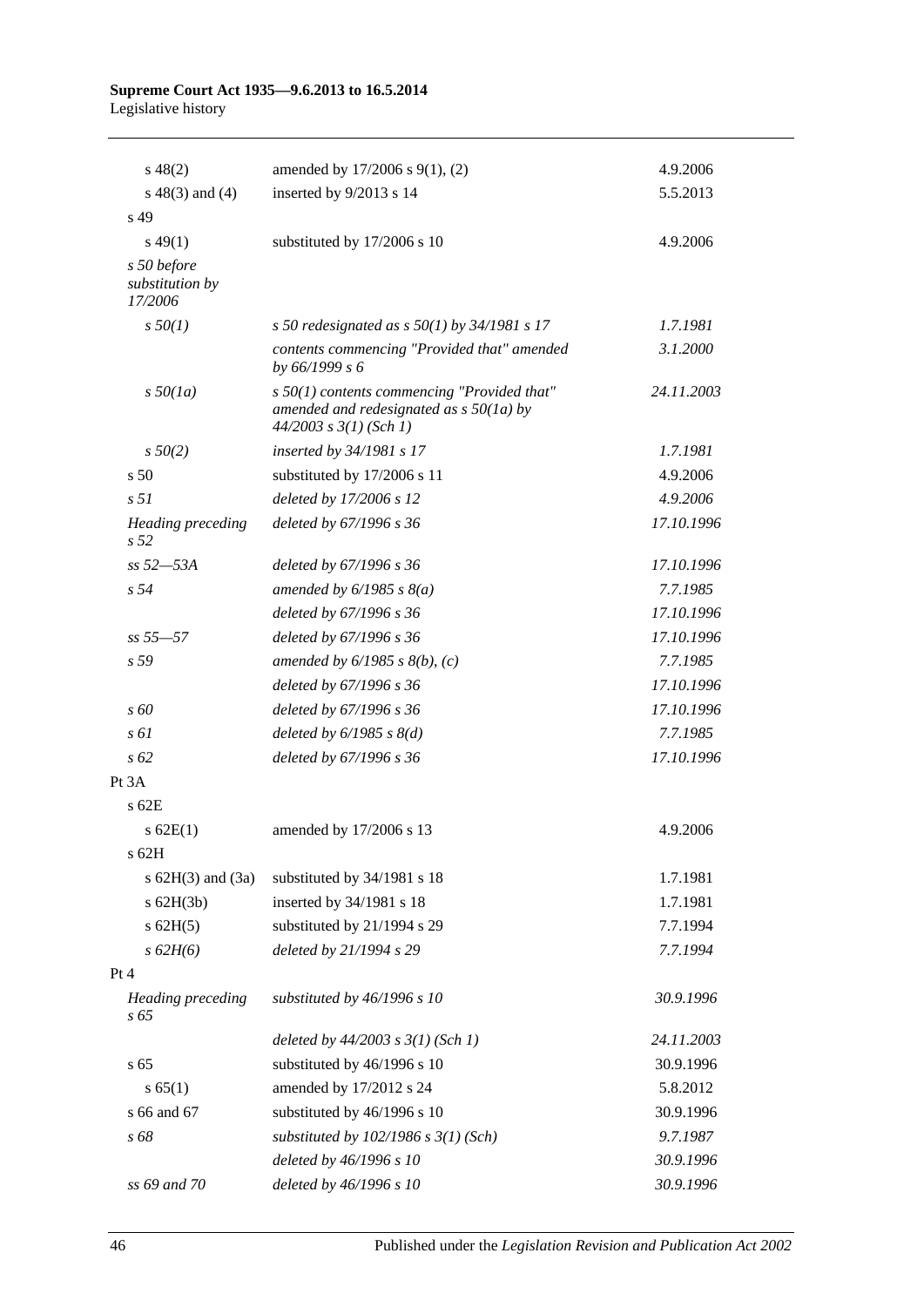| <b>Heading</b> preceding<br>s 71 | deleted by $44/2003$ s $3(1)$ (Sch 1)           | 24.11.2003 |
|----------------------------------|-------------------------------------------------|------------|
| Heading preceding<br>s 72        | deleted by $44/2003$ s $3(1)$ (Sch 1)           | 24.11.2003 |
| s 72                             |                                                 |            |
| s 72(1)                          | amended by 34/1981 s 19                         | 1.7.1981   |
|                                  | amended by 2/1983 s 2                           | 14.4.1983  |
|                                  | amended by $69/1991$ s $9(d)$                   | 6.7.1992   |
|                                  | amended by 46/1996 s 11                         | 30.9.1996  |
|                                  | amended by 6/1999 s 3                           | 23.4.1999  |
|                                  | amended by 44/2003 s 3(1) (Sch 1)               | 24.11.2003 |
|                                  | amended by 17/2006 s 14                         | 4.9.2006   |
| $s\ 72(4)$                       | substituted by 21/1994 s 30                     | 7.7.1994   |
| Pt $6$                           | heading substituted by 34/1981 s 20             | 1.7.1981   |
| Heading preceding<br>s 82        | substituted by 34/1981 s 21                     | 1.7.1981   |
|                                  | deleted by $44/2003$ s $3(1)$ (Sch 1)           | 24.11.2003 |
| Pt 6 Div 1                       | heading inserted by $44/2003$ s 3(1) (Sch 1)    | 24.11.2003 |
| s 82                             | substituted by 34/1981 s 21                     | 1.7.1981   |
| $s\,82(2)$                       | amended by $69/1991$ s $9(e)$                   | 6.7.1992   |
| s 82(3)                          | substituted by 84/1995 s 21                     | 21.12.1995 |
| $s \, 82(3a)$                    | inserted by 84/1995 s 21                        | 21.12.1995 |
| s83                              | deleted by 34/1981 s 21                         | 1.7.1981   |
| <b>Heading</b> preceding<br>s 84 | deleted by $82/1978 s 3(1)$                     | 6.7.1992   |
| s 84                             | amended by 34/1981 s 22                         | 1.7.1981   |
|                                  | deleted by $82/1978 s 3(1)$                     | 6.7.1992   |
| $ss 85 - 105$                    | deleted by $82/1978 s 3(1)$                     | 6.7.1992   |
| Pt 6 Div 2                       | heading substituted by $44/2003$ s 3(1) (Sch 1) | 24.11.2003 |
| s 106                            | amended by 34/1981 s 23                         | 1.7.1981   |
|                                  | substituted by 85/1995 s 15                     | 14.12.1995 |
| Pt 6 Div 3                       | heading substituted by $44/2003$ s 3(1) (Sch 1) | 24.11.2003 |
| s 109                            | amended by 34/1981 s 24                         | 1.7.1981   |
|                                  | substituted by 85/1995 s 16                     | 14.12.1995 |
| s 110A                           |                                                 |            |
| s 110A(1)                        | inserted by $69/1991$ s $9(f)$                  | 6.7.1992   |
|                                  | amended by 85/1995 s 17(a)                      | 14.12.1995 |
|                                  | (c) deleted by $85/1995$ s $17(a)$              | 14.12.1995 |
| s 110A(2)                        | substituted by $85/1995$ s 17(b)                | 14.12.1995 |
| s 110B                           | inserted by $69/1991$ s $9(f)$                  | 6.7.1992   |
| Pt 7                             |                                                 |            |
| s 114                            |                                                 |            |
| s 114(2)                         | amended by $69/1991$ s $9(g)$                   | 6.7.1992   |
| ss 115 and 116                   | deleted by 67/1978 s 4                          | 6.7.1992   |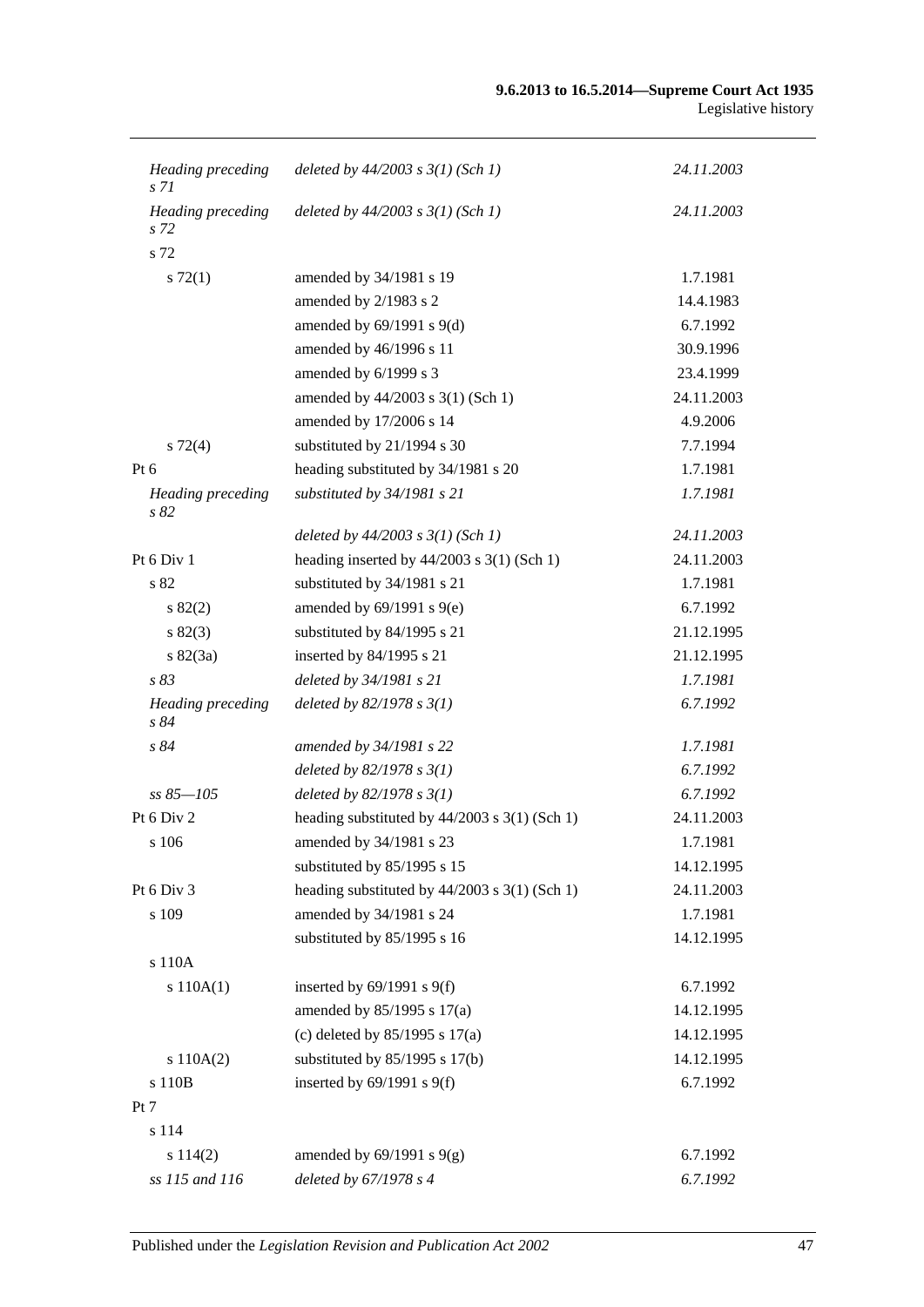s 117

| $s\ 117(1)$                       | amended by 17/2006 s 15               | 4.9.2006   |
|-----------------------------------|---------------------------------------|------------|
| s 118                             | deleted by 56/1984 s 8                | 1.7.1984   |
|                                   | inserted by 84/1995 s 22              | 21.12.1995 |
| s 118A                            | deleted 49/1991 Sch 2                 | 6.7.1992   |
|                                   | inserted by 84/1995 s 22              | 21.12.1995 |
| <b>Heading preceding</b><br>s 119 | deleted by $44/2003$ s $3(1)$ (Sch 1) | 24.11.2003 |
| s 119                             | amended by $34/1981$ s $25(a)$        | 1.7.1981   |
| s 120                             | amended by 34/1981 s 25(b)            | 1.7.1981   |
| s 121                             |                                       |            |
| s 121(2)                          | amended by $34/1981$ s $25(c)$        | 1.7.1981   |
| s 122                             |                                       |            |
| s 122(1)                          | amended by 33/1999 Sch (item 57)      | 1.7.1999   |
| s 124                             | amended by 34/1981 s 25(d)            | 1.7.1981   |
| s 125                             | amended by 34/1981 s 25(e)            | 1.7.1981   |
| s 126                             | amended by 34/1981 s 25(f), (g)       | 1.7.1981   |
| s 126A                            | inserted by 7/2008 s 27               | 23.11.2008 |
| s 127                             | amended by 34/1981 s 25(h)            | 1.7.1981   |
| s 128                             |                                       |            |
| s 128(1)                          | amended by 34/1981 s 25(i)            | 1.7.1981   |
| s 129                             |                                       |            |
| s 129(1)                          | amended by 33/1991 s 15               | 6.6.1991   |
| s 130                             | inserted by 2/1983 s 3                | 14.4.1983  |
| $s\ 130(2)$                       | substituted by $69/2001$ s $32(a)$    | 13.1.2002  |
| $s$ 130(3)                        | inserted by 73/1983 s 2               | 3.11.1983  |
|                                   | deleted by $69/2001 s 32(b)$          | 13.1.2002  |
| s 131                             | inserted by $69/1991$ s $9(h)$        | 6.7.1992   |
| s 131(1)                          | amended by 62/1993 s 5                | 1.7.1993   |
|                                   | amended by 84/1995 s 23(a)            | 21.12.1995 |
| s 131(2)                          | substituted by $84/1995$ s $23(b)$    | 21.12.1995 |
|                                   | amended by 49/2005 s 14               | 19.12.2005 |
|                                   | amended by 7/2008 s 28(1)             | 23.11.2008 |
|                                   | amended by 85/2009 Sch 1 cl 34        | 9.12.2011  |
|                                   | amended by 11/2013 s 29(1)            | 9.6.2013   |
| s 131(3)                          | amended by $65/1995$ Sch cl $4(a)$    | 21.12.1995 |
|                                   | substituted by $84/1995$ s $23(b)$    | 21.12.1995 |
|                                   | substituted by $7/2008$ s $28(2)$     | 23.11.2008 |
| s 131(4)                          | inserted by 65/1995 Sch cl 4(b)       | 21.12.1995 |
|                                   | substituted by $84/1995$ s $23(b)$    | 21.12.1995 |
| s 131(4a)                         | inserted by 11/2013 s 29(2)           | 9.6.2013   |
| s 131(5)                          | inserted by 65/1995 Sch cl 4(b)       | 21.12.1995 |
|                                   | substituted by 84/1995 s 23(b)        | 21.12.1995 |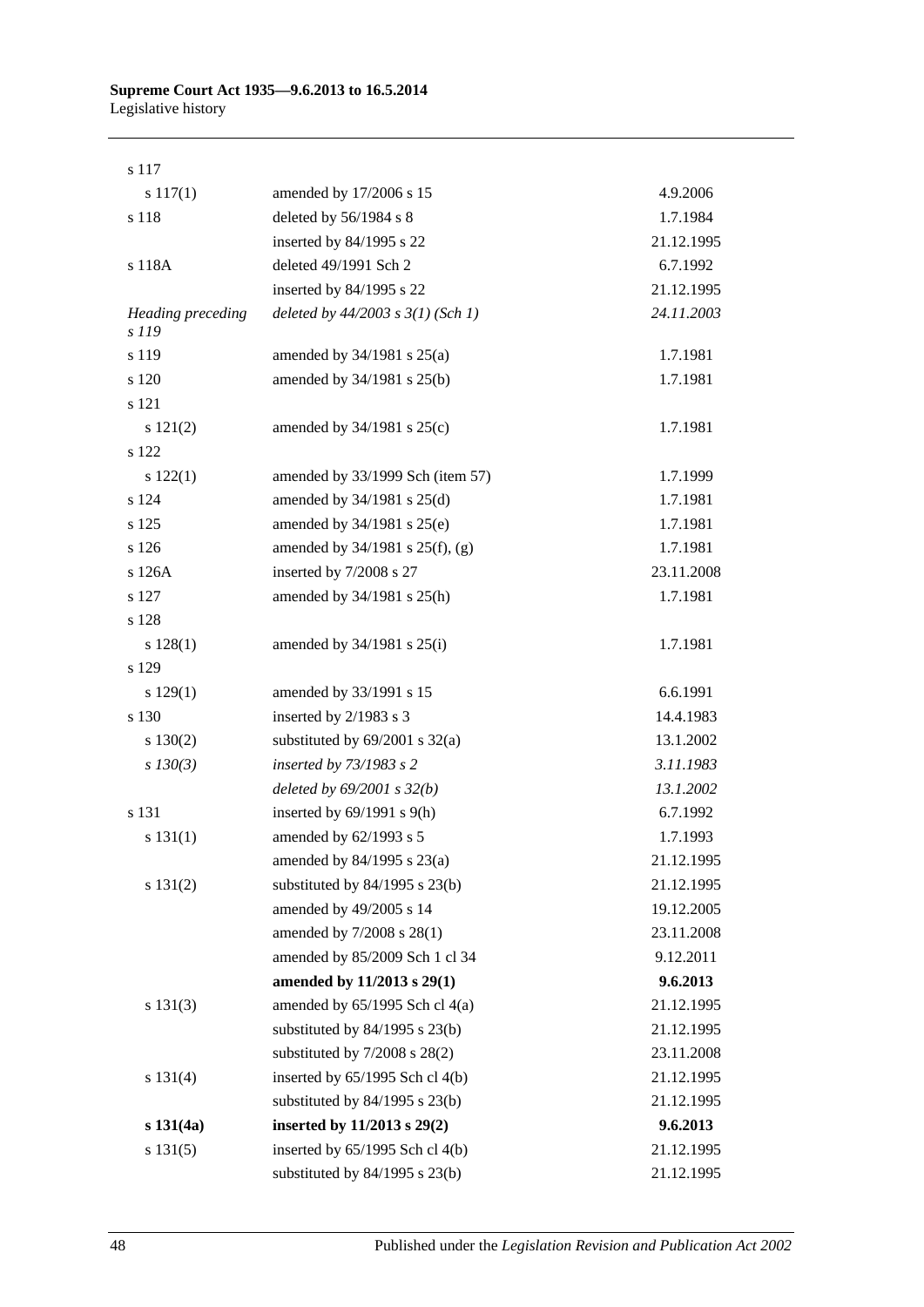| s 131(6) | inserted by $7/2008$ s $28(3)$              | 23.11.2008 |
|----------|---------------------------------------------|------------|
| Sch      | heading amended by $44/2003$ s 3(1) (Sch 1) | 24.11.2003 |

### **Transitional etc provisions associated with Act or amendments**

### *Statutes Amendment (Courts Administration Staff) Act 1995*

### **20—Transitional provision**

(1) An appointment to a non-judicial office or position made or purportedly made before the commencement of this Act in accordance with an Act that is amended by this Act will be taken to have been duly made under the statutory provisions that, as amended by this Act, provide for the making of such an appointment as if this Act had been enacted and in force at the relevant time.

### *Statutes Amendment (Appeals) Act 2013, Sch 1—Transitional provision*

The amendments effected by this Act apply in relation to appeals instituted after the commencement of this Act, regardless of whether the offence to which the appeal relates was committed, or allegedly committed, before or after the commencement of this Act.

### **Historical versions**

Reprint No 1—15.1.1992 Reprint No 2—6.7.1992 Reprint No 3—1.7.1993 Reprint No 4—28.10.1993 Reprint No 5—1.1.1994 Reprint No 6—9.6.1994 Reprint No 7—7.7.1994 Reprint No 8—21.12.1995 Reprint No 9—30.9.1996 Reprint No 10—17.10.1996 Reprint No 11—23.4.1999 Reprint No 12—1.7.1999 Reprint No 13—3.1.2000 Reprint No 14—13.1.2002 Reprint No 15—1.12.2002 Reprint No 16—24.11.2003 1.9.2004 19.12.2005 4.9.2006 1.6.2007 23.11.2008 9.12.2011 5.8.2012 18.4.2013